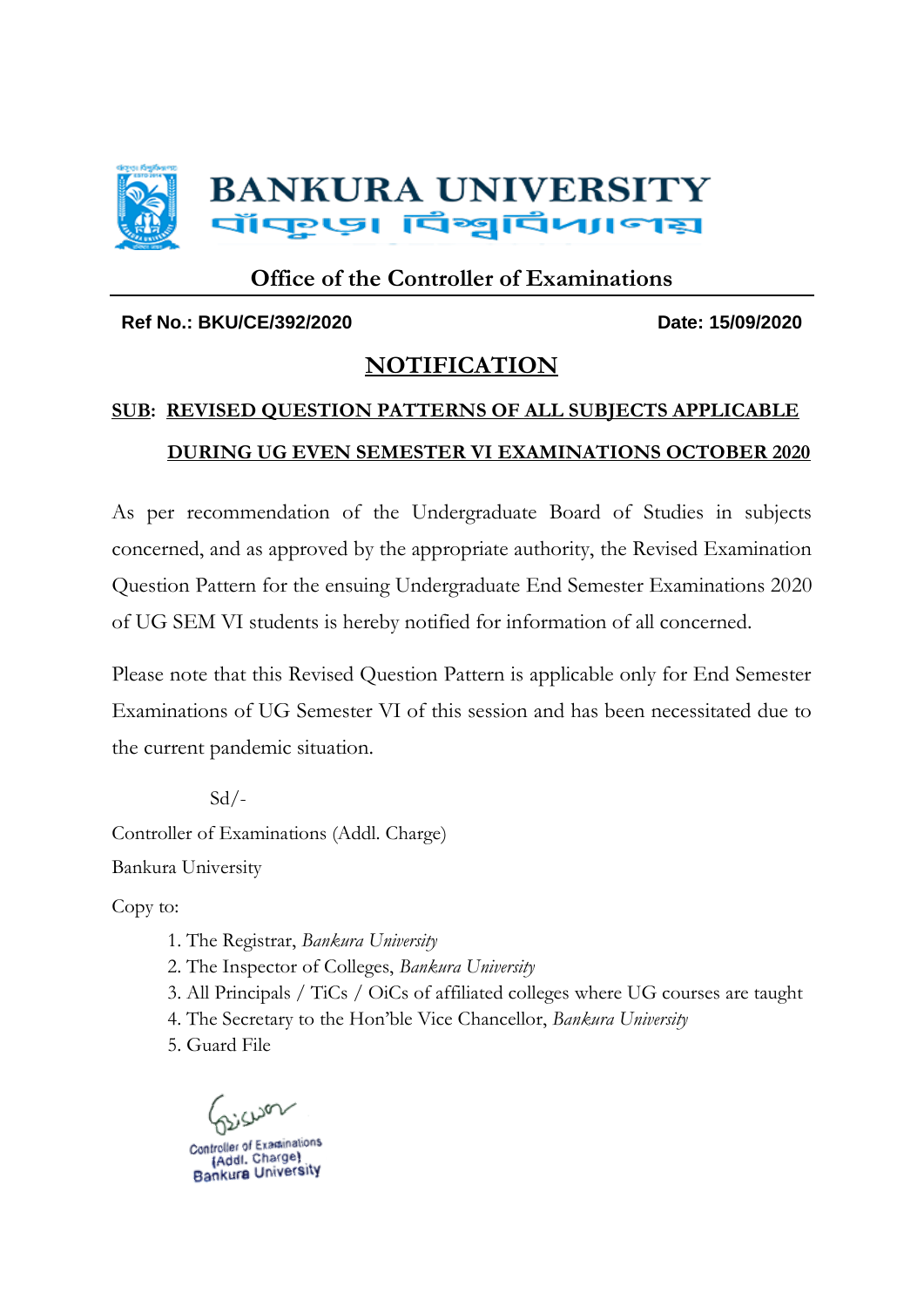| વૉ <mark>फ</mark> ़् ણ વિશ્વવિદ્યાલ<br>REAL PROPERTY | <b>PAPER DETAILS</b>        |                                                        |                                                |                                                              | <b>UNIT1</b>                                                              |                                  | <b>UNIT 2</b>                                                      |                                  | <b>UNIT 3</b>                                                             |                                 | <b>TOTAL</b><br><b>MARKS</b>                                   |
|------------------------------------------------------|-----------------------------|--------------------------------------------------------|------------------------------------------------|--------------------------------------------------------------|---------------------------------------------------------------------------|----------------------------------|--------------------------------------------------------------------|----------------------------------|---------------------------------------------------------------------------|---------------------------------|----------------------------------------------------------------|
| <b>COURSE ID</b>                                     | <b>COURSE TYPE</b>          | <b>COURSE TITLE</b>                                    | <b>DESCRIPTIVE</b><br>MCQ/<br><b>PRACTICAL</b> | <b>REVISED SEM VI</b><br><b>EXAM 2020</b><br><b>DURATION</b> | <b>NUMBER OF</b><br><b>QUESTIONS TO</b><br><b>BE ANSWERED</b><br>(OUT OF) | <b>MARKS/</b><br><b>QUESTION</b> | <b>NUMBER OF</b><br>QUESTIONS TO<br><b>BE ANSWERED</b><br>(OUT OF) | <b>MARKS/</b><br><b>QUESTION</b> | <b>NUMBER OF</b><br><b>QUESTIONS TO</b><br><b>BE ANSWERED</b><br>(OUT OF) | <b>MARKS</b><br><b>QUESTION</b> | <b>REVISED SEM</b><br><b>VI EXAM 2020</b><br><b>FULL MARKS</b> |
| 60110                                                | <b>BENGALI SEC-4 (P) TH</b> | <b>BIJNAPAN O CHALACHITRER</b><br><b>BHASA</b>         | <b>DESCRIPTIVE</b>                             | 1 Hour                                                       | 1(8)                                                                      | 10                               | 1(8)                                                               | 6                                | 2(8)                                                                      | 2                               | 20                                                             |
| 60111                                                | <b>BENGALI C-13 TH</b>      | UNISH O BISH SATAKER<br>PRABONDHA O PATRA SAHITYA      | <b>DESCRIPTIVE</b>                             | 1 Hour                                                       | 1(8)                                                                      | 10                               | 1(8)                                                               | 6                                | 2(8)                                                                      | 2                               | 20                                                             |
| 60112                                                | <b>BENGALI C-14 TH</b>      | SAMPROTIK BANGLA SAHITYA                               | <b>DESCRIPTIVE</b>                             | 1 Hour                                                       | 1(8)                                                                      | 10                               | 1(8)                                                               | 6                                | 2(8)                                                                      | 2                               | 20                                                             |
| 60114                                                | <b>BENGALI GE-2 TH</b>      | <b>BENGALI: SAHITYA TATVA O</b><br>SAMALOCHANA SAHITYA | <b>DESCRIPTIVE</b>                             | 1 Hour                                                       | 1(8)                                                                      | 10                               | 1(8)                                                               | 6                                | 2(8)                                                                      | 2                               | 20                                                             |
| 60116                                                | <b>BENGALI DSE-3 TH</b>     | <b>ADHUNIK KABITA</b>                                  | <b>DESCRIPTIVE</b>                             | 1 Hour                                                       | 1(8)                                                                      | 10                               | 1(8)                                                               | 6                                | 2(8)                                                                      | 2                               | 20                                                             |
| 60116                                                | <b>BENGALI DSE-3 TH</b>     | MADHYA YOUGER BANGLA<br><b>SAHITYA</b>                 | <b>DESCRIPTIVE</b>                             | 1 Hour                                                       | 1(8)                                                                      | 10                               | 1(8)                                                               | 6                                | 2(8)                                                                      | 2                               | 20                                                             |
| 60116                                                | <b>BENGALI DSE-3 TH</b>     | RABINDRA SAHITYA                                       | <b>DESCRIPTIVE</b>                             | 1 Hour                                                       | 1(8)                                                                      | 10                               | 1(8)                                                               | 6                                | 2(8)                                                                      | 2                               | 20                                                             |
| 60117                                                | <b>BENGALI DSE-4 TH</b>     | <b>KATHA SAHITYA</b>                                   | <b>DESCRIPTIVE</b>                             | 1 Hour                                                       | 1(8)                                                                      | 10                               | 1(8)                                                               | 6                                | 2(8)                                                                      | $\overline{2}$                  | 20                                                             |
| 60117                                                | <b>BENGALI DSE-4 TH</b>     | NATYA SAHITYA                                          | <b>DESCRIPTIVE</b>                             | 1 Hour                                                       | 1(8)                                                                      | 10                               | 1(8)                                                               | 6                                | 2(8)                                                                      | 2                               | 20                                                             |
| 60118                                                | <b>BENGALI DSE-1B TH</b>    | KOTHA SAHITYA                                          | <b>DESCRIPTIVE</b>                             | 1 Hour                                                       | 1(8)                                                                      | 10                               | 1(8)                                                               | 6                                | 2(8)                                                                      | 2                               | 20                                                             |
| 60118                                                | <b>BENGALI DSE-1B TH</b>    | MADHYA YOUGER BANGLA<br><b>SAHITYA</b>                 | <b>DESCRIPTIVE</b>                             | 1 Hour                                                       | 1(8)                                                                      | 10                               | 1(8)                                                               | 6                                | 2(8)                                                                      | 2                               | 20                                                             |
| 60118                                                | <b>BENGALI DSE-1B TH</b>    | NATYA SAHITYA                                          | <b>DESCRIPTIVE</b>                             | 1 Hour                                                       | 1(8)                                                                      | 10                               | 1(8)                                                               | 6                                | 2(8)                                                                      | 2                               | 20                                                             |
| 60118                                                | <b>BENGALI DSE-1B TH</b>    | RABINDRA SAHITYA                                       | <b>DESCRIPTIVE</b>                             | 1 Hour                                                       | 1(8)                                                                      | 10                               | 1(8)                                                               | 6                                | 2(8)                                                                      | 2                               | 20                                                             |

## **BENGALI**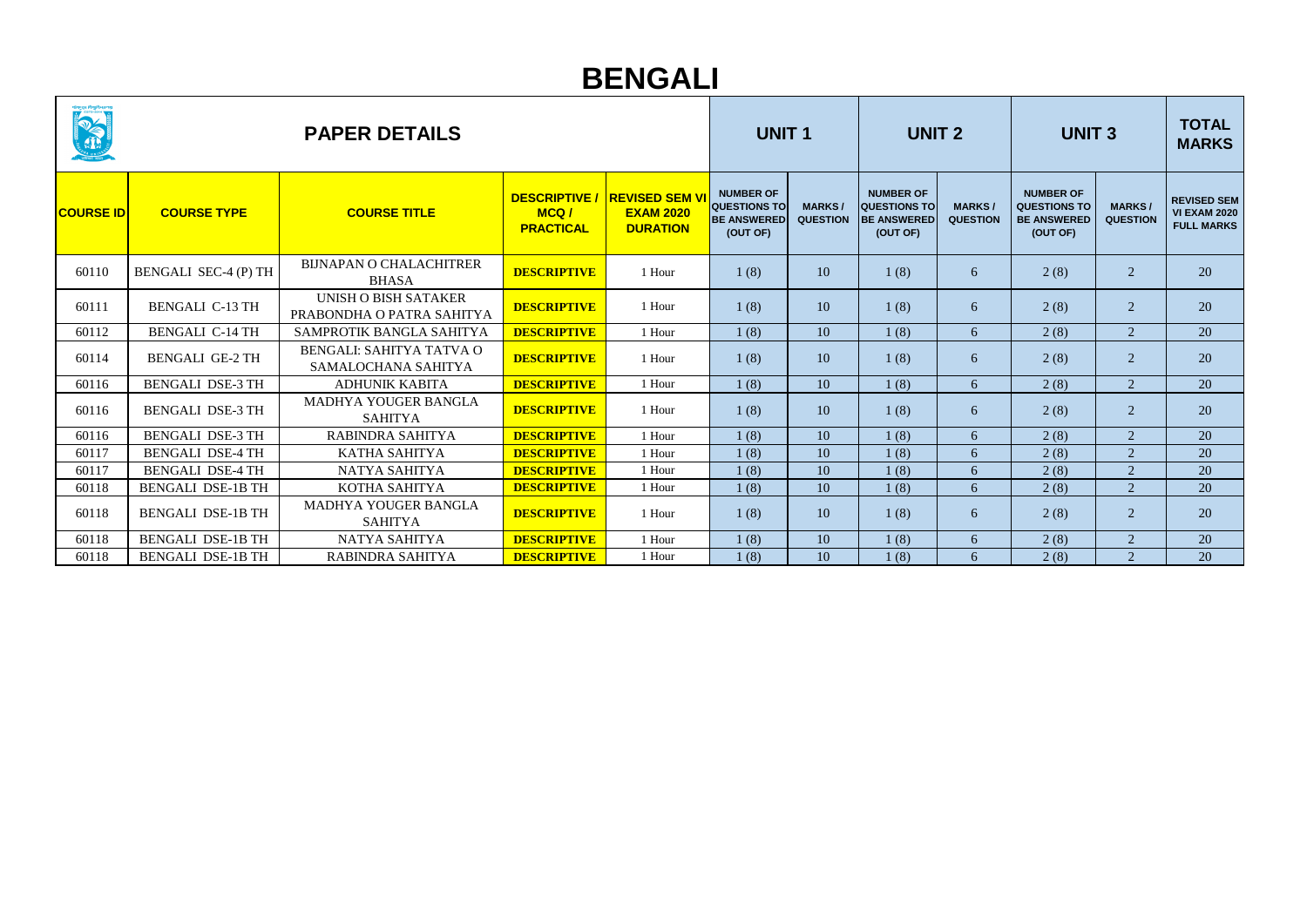| <b>OSTA</b>      | <b>PAPER DETAILS</b>    |                                         |                                                |                                                              |                                                                           | <b>UNIT1</b>                     |                                                                           | <b>UNIT 2</b>                    | <b>UNIT 3</b>                                                             |                                   | <b>TOTAL</b><br><b>MARKS</b>                                   |
|------------------|-------------------------|-----------------------------------------|------------------------------------------------|--------------------------------------------------------------|---------------------------------------------------------------------------|----------------------------------|---------------------------------------------------------------------------|----------------------------------|---------------------------------------------------------------------------|-----------------------------------|----------------------------------------------------------------|
| <b>COURSE ID</b> | <b>COURSE TYPE</b>      | <b>COURSE TITLE</b>                     | <b>DESCRIPTIVE</b><br>MCQ/<br><b>PRACTICAL</b> | <b>REVISED SEM VI</b><br><b>EXAM 2020</b><br><b>DURATION</b> | <b>NUMBER OF</b><br><b>QUESTIONS TO</b><br><b>BE ANSWERED</b><br>(OUT OF) | <b>MARKS/</b><br><b>QUESTION</b> | <b>NUMBER OF</b><br><b>QUESTIONS TO</b><br><b>BE ANSWERED</b><br>(OUT OF) | <b>MARKS/</b><br><b>QUESTION</b> | <b>NUMBER OF</b><br><b>QUESTIONS TO</b><br><b>BE ANSWERED</b><br>(OUT OF) | <b>MARKS</b> /<br><b>QUESTION</b> | <b>REVISED SEM</b><br><b>VI EXAM 2020</b><br><b>FULL MARKS</b> |
| 61310            | BOTANY SEC-4 (P) TH     | Mushroom Culture Technology             | <b>DESCRIPTIVE</b>                             | 1 hour                                                       | 5 out of 10                                                               |                                  | 3 out of 6                                                                |                                  | <b>NIL</b>                                                                | <b>NIL</b>                        | 20                                                             |
| 61311            | <b>BOTANY C-13 TH</b>   | Plant Metabolism                        | <b>DESCRIPTIVE</b>                             | 1 hour                                                       | 5 out of 10                                                               |                                  | 2 out of $5$                                                              |                                  | <b>NIL</b>                                                                | <b>NIL</b>                        | 15                                                             |
| 61312            | <b>BOTANY C-14 TH</b>   | <b>Plant Biotechnology</b>              | <b>DESCRIPTIVE</b>                             | 1 hour                                                       | $5$ out of $10$                                                           |                                  | 2 out of $5$                                                              |                                  | <b>NIL</b>                                                                | <b>NIL</b>                        | 15                                                             |
| 61316            | <b>BOTANY DSE-3 TH</b>  | Industrial & Environmental Microbiology | <b>DESCRIPTIVE</b>                             | 1 hour                                                       | 5 out of 10                                                               |                                  | 2 out of 5                                                                |                                  | <b>NIL</b>                                                                | <b>NIL</b>                        | 15                                                             |
| 61317            | <b>BOTANY DSE-4 TH</b>  | <b>Research Methodology</b>             | <b>DESCRIPTIVE</b>                             | 1 hour                                                       | 5 out of 10                                                               |                                  | 2 out of $5$                                                              |                                  | <b>NIL</b>                                                                | <b>NIL</b>                        | 15                                                             |
| 61318            | <b>BOTANY DSE-1B TH</b> | Economic Botany & Biotechnology         | <b>DESCRIPTIVE</b>                             | 1 hour                                                       | 5 out of 10                                                               |                                  | 2 out of $5$                                                              |                                  | <b>NIL</b>                                                                | <b>NIL</b>                        | 15                                                             |
| 61321            | <b>BOTANY C-13 PR</b>   | Plant Metabolism                        | Practical                                      | 1h 30 min                                                    | 1 out of 3                                                                | 6                                | Viva Voce                                                                 |                                  | <b>NIL</b>                                                                | <b>NIL</b>                        | 10                                                             |
| 61322            | <b>BOTANY C-14 PR</b>   | <b>Plant Biotechnology</b>              | Practical                                      | 1h 30 min                                                    | 1 out of 3                                                                | 6                                | Viva Voce                                                                 |                                  | <b>NIL</b>                                                                | <b>NIL</b>                        | 10                                                             |
| 61326            | <b>BOTANY DSE-3 PR</b>  | Industrial & Environmental Microbiology | Practical                                      | 1h 30 min                                                    | 1 out of 3                                                                | 6                                | Viva Voce                                                                 |                                  | <b>NIL</b>                                                                | <b>NIL</b>                        | 10                                                             |
| 61327            | <b>BOTANY DSE-4 PR</b>  | <b>Research Methodology</b>             | Practical                                      | 1h 30 min                                                    | 1 out of 3                                                                | 6                                | Viva Voce                                                                 |                                  | <b>NIL</b>                                                                | <b>NIL</b>                        | 10                                                             |
| 61328            | <b>BOTANY DSE-1B PR</b> | Economic Botany & Biotechnology         | Practical                                      | 1h 30 min                                                    | 1 out of 3                                                                | 6                                | Viva Voce                                                                 |                                  | <b>NIL</b>                                                                | <b>NIL</b>                        | 10                                                             |

## **BOTANY**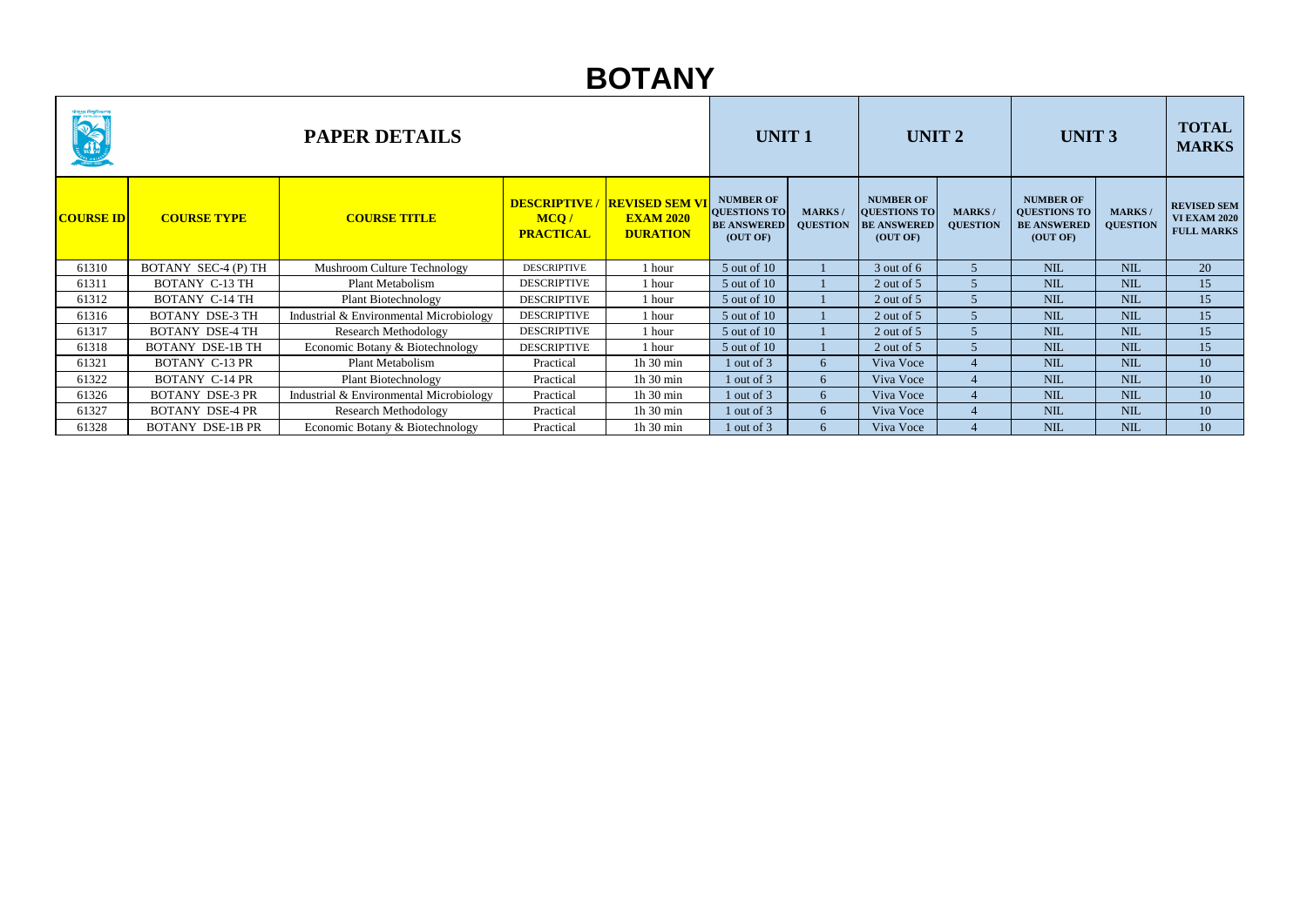| <b>ONES</b>      |                                      | <b>PAPER DETAILS</b>                    |                          |                                                                            |                                                                           | <b>UNIT1</b>                     |                                                                    | <b>UNIT 2</b>                   |                                                                           | <b>UNIT 3</b>                     |                                                                |
|------------------|--------------------------------------|-----------------------------------------|--------------------------|----------------------------------------------------------------------------|---------------------------------------------------------------------------|----------------------------------|--------------------------------------------------------------------|---------------------------------|---------------------------------------------------------------------------|-----------------------------------|----------------------------------------------------------------|
| <b>COURSE ID</b> | <b>COURSE TYPE</b>                   | <b>COURSE TITLE</b>                     | MCQ/<br><b>PRACTICAL</b> | <b>DESCRIPTIVE / REVISED SEM VI</b><br><b>EXAM 2020</b><br><b>DURATION</b> | <b>NUMBER OF</b><br><b>QUESTIONS TO</b><br><b>BE ANSWERED</b><br>(OUT OF) | <b>MARKS/</b><br><b>QUESTION</b> | <b>NUMBER OF</b><br>QUESTIONS TO<br><b>BE ANSWERED</b><br>(OUT OF) | <b>MARKS</b><br><b>QUESTION</b> | <b>NUMBER OF</b><br><b>QUESTIONS TO</b><br><b>BE ANSWERED</b><br>(OUT OF) | <b>MARKS</b> /<br><b>QUESTION</b> | <b>REVISED SEM</b><br><b>VI EXAM 2020</b><br><b>FULL MARKS</b> |
| 61410            | CHEMISTRY SEC-4 (P)<br><b>TH</b>     | <b>Analytical Clinical Biochemistry</b> | <b>DESCRIPTIVE</b>       | 1 h 15 min                                                                 | 3(9)                                                                      | 2                                | 1(3)                                                               | $\overline{5}$                  | 1(3)                                                                      | 9                                 | 20                                                             |
| 61411            | CHEMISTRY C-13 TH                    | Inorganic Chemistry V                   | <b>DESCRIPTIVE</b>       | $45$ min                                                                   | 3(9)                                                                      |                                  | 1(3)                                                               | 5 <sup>5</sup>                  | 1(3)                                                                      | $\overline{4}$                    | 12                                                             |
| 61412            | <b>CHEMISTRY C-14 TH</b>             | <b>Physical Chemistry IV</b>            | <b>DESCRIPTIVE</b>       | $45 \text{ min}$                                                           | 3(9)                                                                      |                                  | 1(3)                                                               | $\overline{5}$                  | 1(3)                                                                      | $\overline{4}$                    | 12                                                             |
| 61416            | <b>CHEMISTRY DSE-3 TH</b>            | Analytical Methods in Chemistry         | <b>DESCRIPTIVE</b>       | $45 \text{ min}$                                                           | 3(9)                                                                      |                                  | 1(3)                                                               |                                 | 1(3)                                                                      | $\overline{4}$                    | 12                                                             |
| 61417            | <b>CHEMISTRY DSE-4 TH</b>            | Polymer Chemistry                       | <b>DESCRIPTIVE</b>       | 45 min                                                                     | 3(9)                                                                      |                                  | 1(3)                                                               | 5 <sup>5</sup>                  | 1(3)                                                                      | $\overline{4}$                    | 12                                                             |
| 61418            | <b>CHEMISTRY DSE-1B</b><br><b>TH</b> | Polymer Chemistry                       | <b>DESCRIPTIVE</b>       | 45 min                                                                     | 3(9)                                                                      |                                  | 1(3)                                                               | $\overline{5}$                  | 1(3)                                                                      | $\overline{4}$                    | 12                                                             |
| 61421            | CHEMISTRY C-13 PR                    | <b>Inorganic Chemistry V</b>            | <b>PRACTICAL</b>         | 1 h 30 min                                                                 | <b>NA</b>                                                                 | <b>NA</b>                        | <b>NA</b>                                                          | <b>NA</b>                       | <b>NA</b>                                                                 | <b>NA</b>                         | 10                                                             |
| 61422            | <b>CHEMISTRY C-14 PR</b>             | <b>Physical Chemistry IV</b>            | <b>PRACTICAL</b>         | 1 h 30 min                                                                 | <b>NA</b>                                                                 | <b>NA</b>                        | <b>NA</b>                                                          | <b>NA</b>                       | <b>NA</b>                                                                 | <b>NA</b>                         | 10                                                             |
| 61426            | <b>CHEMISTRY DSE-3 PR</b>            | Analytical Methods in Chemistry         | <b>PRACTICAL</b>         | 1 h 30 min                                                                 | <b>NA</b>                                                                 | <b>NA</b>                        | <b>NA</b>                                                          | <b>NA</b>                       | <b>NA</b>                                                                 | <b>NA</b>                         | 10                                                             |
| 61427            | <b>CHEMISTRY DSE-4 PR</b>            | <b>Polymer Chemistry</b>                | <b>PRACTICAL</b>         | 1 h 30 min                                                                 | <b>NA</b>                                                                 | <b>NA</b>                        | <b>NA</b>                                                          | <b>NA</b>                       | <b>NA</b>                                                                 | <b>NA</b>                         | 10                                                             |
| 61428            | <b>CHEMISTRY DSE-1B PR</b>           | Polymer Chemistry                       | <b>PRACTICAL</b>         | 1 h 30 min                                                                 | <b>NA</b>                                                                 | <b>NA</b>                        | <b>NA</b>                                                          | <b>NA</b>                       | <b>NA</b>                                                                 | <b>NA</b>                         | 10                                                             |

#### **CHEMISTRY**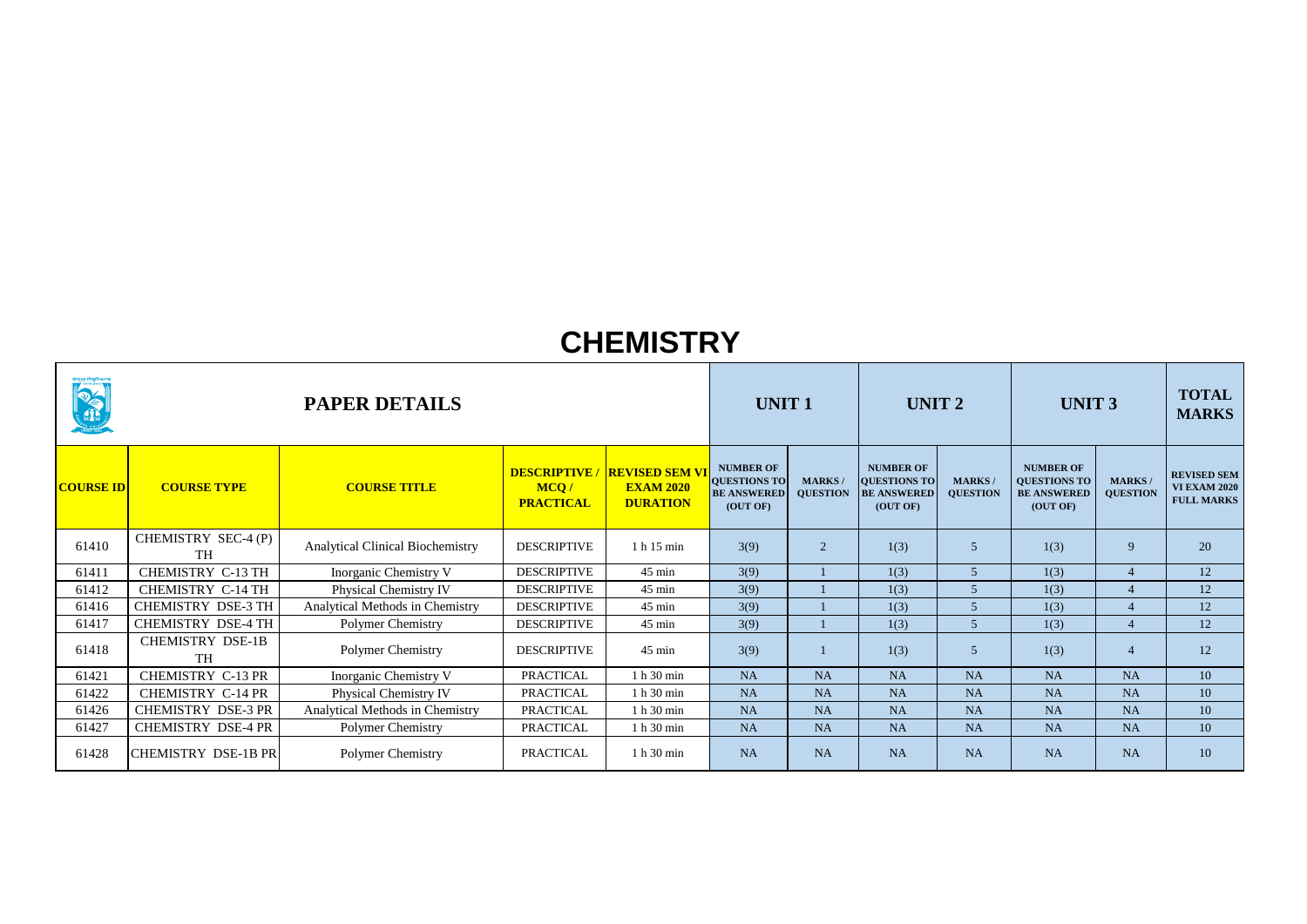| มีนานูเป็นที่เป็นที่เป็นที่<br>REAL PROPERTY |                                          | <b>PAPER DETAILS</b>                        |                                                |                                                              | <b>UNIT1</b>                                                              |                                  | UNIT <sub>2</sub>                                                         |                                  | <b>UNIT 3</b>                                                             |                                 | <b>TOTAL</b><br><b>MARKS</b>                                   |
|----------------------------------------------|------------------------------------------|---------------------------------------------|------------------------------------------------|--------------------------------------------------------------|---------------------------------------------------------------------------|----------------------------------|---------------------------------------------------------------------------|----------------------------------|---------------------------------------------------------------------------|---------------------------------|----------------------------------------------------------------|
| <b>COURSE ID</b>                             | <b>COURSE TYPE</b>                       | <b>COURSE TITLE</b>                         | <b>DESCRIPTIVE</b><br>MCQ/<br><b>PRACTICAL</b> | <b>REVISED SEM VI</b><br><b>EXAM 2020</b><br><b>DURATION</b> | <b>NUMBER OF</b><br><b>QUESTIONS TO</b><br><b>BE ANSWERED</b><br>(OUT OF) | <b>MARKS/</b><br><b>QUESTION</b> | <b>NUMBER OF</b><br><b>QUESTIONS TO</b><br><b>BE ANSWERED</b><br>(OUT OF) | <b>MARKS/</b><br><b>QUESTION</b> | <b>NUMBER OF</b><br><b>QUESTIONS TO</b><br><b>BE ANSWERED</b><br>(OUT OF) | <b>MARKS</b><br><b>QUESTION</b> | <b>REVISED SEM</b><br><b>VI EXAM 2020</b><br><b>FULL MARKS</b> |
| 61210                                        | COMMERCE SEC-4 $(P)$<br><b>TH</b>        | CorporateAccounting                         | <b>DESCRIPTIVE</b>                             | 1 HOUR                                                       | 2 OUT OF 6 $\vert$ 5/QUESTION                                             |                                  | 1 OUT OF 2                                                                | 10/QUESTION                      | N.A.                                                                      | N.A.                            | 20                                                             |
| 61211                                        | <b>COMMERCE C-13 TH</b>                  | Taxation -II                                | <b>DESCRIPTIVE</b>                             | 1 HOUR                                                       | 2 OUT OF 6 $\vert$ 5/QUESTION                                             |                                  | 1 OUT OF 2                                                                | 10/QUESTION                      | N.A.                                                                      | N.A.                            | 20                                                             |
| 61212                                        | <b>COMMERCE C-14 TH</b>                  | <b>Computer Applications in Business-II</b> | <b>DESCRIPTIVE</b>                             | 1 HOUR                                                       | 3 OUT OF 6   5/QUESTION                                                   |                                  | <b>NOT</b><br>APPLICABLE APPLICABLE                                       | <b>NOT</b>                       | N.A.                                                                      | N.A.                            | 15                                                             |
| 61214                                        | <b>COMMERCE GE-2 TH</b>                  | <b>COMMERCE: Financial Accounting-II</b>    | <b>DESCRIPTIVE</b>                             | 1 HOUR                                                       | 2 OUT OF 6   5/QUESTION                                                   |                                  | 1 OUT OF 2                                                                | 10/QUESTION                      | N.A.                                                                      | N.A.                            | 20                                                             |
| 61216                                        | <b>COMMERCE DSE-3 TH</b>                 | <b>Business Economics</b>                   | <b>DESCRIPTIVE</b>                             | 1 HOUR                                                       |                                                                           | 2 OUT OF 6 5/QUESTION            | 1 OUT OF 2                                                                | 10/QUESTION                      | N.A.                                                                      | N.A.                            | 20                                                             |
| 61217                                        | <b>COMMERCE DSE-4 TH</b>                 | <b>Business Environment</b>                 | <b>DESCRIPTIVE</b>                             | 1 HOUR                                                       | 2 OUT OF 6   5/QUESTION                                                   |                                  | 1 OUT OF 2                                                                | 10/QUESTION                      | N.A.                                                                      | N.A.                            | 20                                                             |
| 61218                                        | <b>COMMERCE DSE-1B</b><br><b>TH</b>      | <b>Business Economics</b>                   | <b>DESCRIPTIVE</b>                             | 1 HOUR                                                       | 2 OUT OF 6 5/QUESTION                                                     |                                  | 1 OUT OF 2                                                                | 10/QUESTION                      | N.A.                                                                      | N.A.                            | 20                                                             |
| 61219                                        | <b>COMMERCE DSE-2B</b><br><b>TH</b>      | <b>Computer Application in Business</b>     | <b>DESCRIPTIVE</b>                             | 1 HOUR                                                       | 2 OUT OF 6 $\vert$ 5/QUESTION                                             |                                  | 1 OUT OF 2                                                                | 10/QUESTION                      | N.A.                                                                      | N.A.                            | 20                                                             |
| 61222                                        | <b>COMMERCE C-14</b><br><b>PRACTICAL</b> | <b>Computer Applications in Business-II</b> | <b>PRACTICAL</b>                               | 1 HOUR                                                       | 1 OUT OF 3                                                                | 5/QUESTIO<br>N                   | N.A.                                                                      | N.A.                             | N.A.                                                                      | N.A.                            | 5 <sup>5</sup>                                                 |

#### **COMMERCE**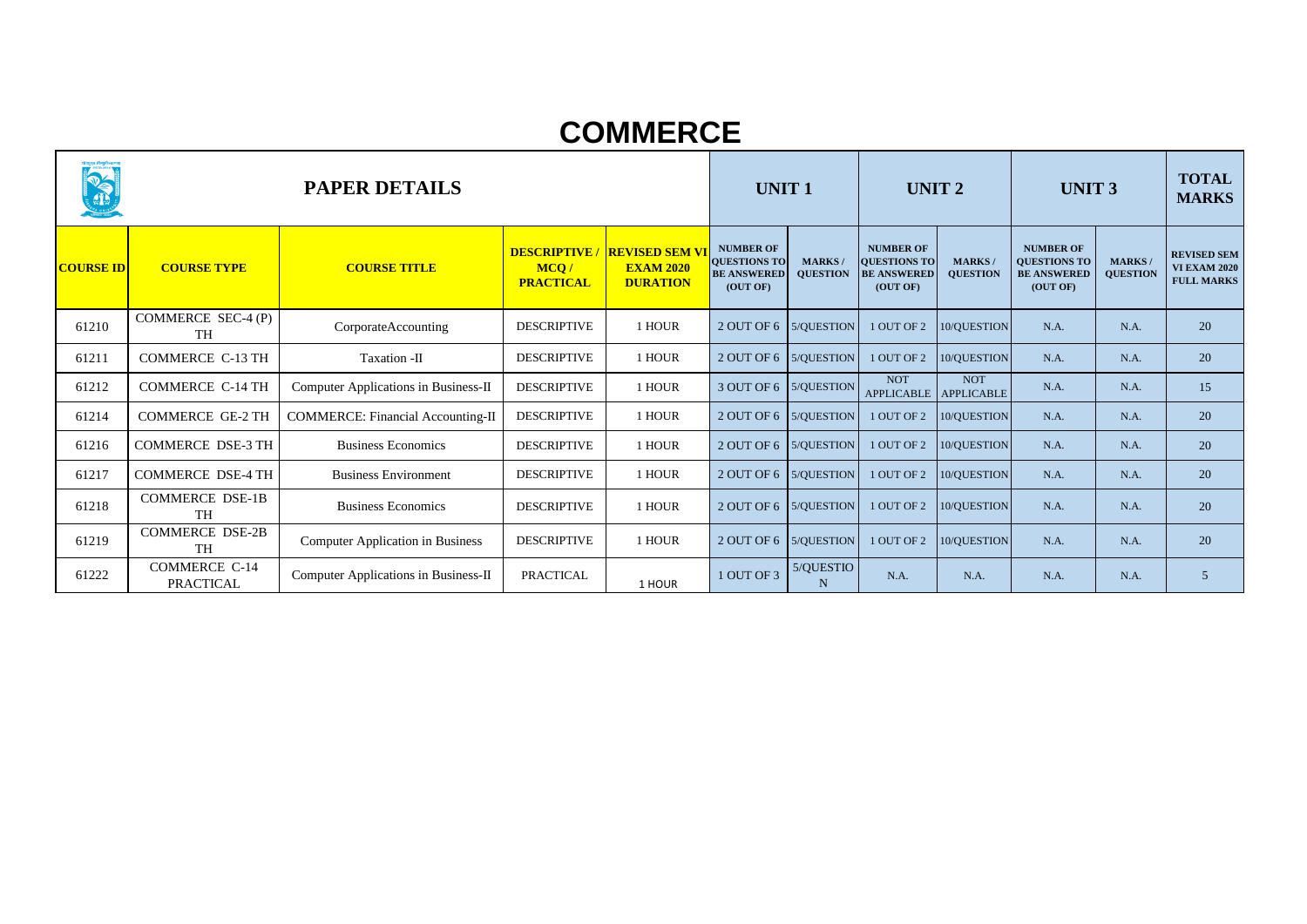| <b>The Contract of Second Second Second Second Second Second Second Second Second Second Second Second Second Second Second Second Second Second Second Second Second Second Second Second Second Second Second Second Second Se</b> | <b>PAPER DETAILS</b>                     |                             |                                                |                                                              | <b>UNIT1</b>                                                              |                                  | <b>UNIT 2</b>                                                      |                                  | <b>UNIT 3</b>                                                             | <b>TOTAL</b><br><b>MARKS</b>    |                                                                |
|--------------------------------------------------------------------------------------------------------------------------------------------------------------------------------------------------------------------------------------|------------------------------------------|-----------------------------|------------------------------------------------|--------------------------------------------------------------|---------------------------------------------------------------------------|----------------------------------|--------------------------------------------------------------------|----------------------------------|---------------------------------------------------------------------------|---------------------------------|----------------------------------------------------------------|
| <b>COURSE ID</b>                                                                                                                                                                                                                     | <b>COURSE TYPE</b>                       | <b>COURSE TITLE</b>         | <b>DESCRIPTIVE</b><br>MCQ/<br><b>PRACTICAL</b> | <b>REVISED SEM VI</b><br><b>EXAM 2020</b><br><b>DURATION</b> | <b>NUMBER OF</b><br><b>QUESTIONS TO</b><br><b>BE ANSWERED</b><br>(OUT OF) | <b>MARKS/</b><br><b>QUESTION</b> | <b>NUMBER OF</b><br>QUESTIONS TO<br><b>BE ANSWERED</b><br>(OUT OF) | <b>MARKS/</b><br><b>QUESTION</b> | <b>NUMBER OF</b><br><b>QUESTIONS TO</b><br><b>BE ANSWERED</b><br>(OUT OF) | <b>MARKS</b><br><b>QUESTION</b> | <b>REVISED SEM</b><br><b>VI EXAM 2020</b><br><b>FULL MARKS</b> |
| 61510                                                                                                                                                                                                                                | <b>COMPUTER SCIENCE</b><br>$SEC-4(P) TH$ | Programming in Visua Basic  | Descriptive                                    | 1 <sub>hr</sub>                                              | 5(10)                                                                     |                                  | 5(10)                                                              | $2^{\circ}$                      | N.A.                                                                      | N.A.                            | 15                                                             |
| 61511                                                                                                                                                                                                                                | <b>COMPUTER SCIENCE C-</b><br>13 TH      | Artificial Intelligence     | Descriptive                                    | 1 <sub>hr</sub>                                              | 5(10)                                                                     |                                  | 5(10)                                                              | $\overline{2}$                   | N.A.                                                                      | N.A.                            | 15                                                             |
| 61512                                                                                                                                                                                                                                | COMPUTER SCIENCE C-<br>14 TH             | <b>Computer Graphics</b>    | Descriptive                                    | 1 <sub>hr</sub>                                              | 5(10)                                                                     |                                  | 5(10)                                                              | $2^{\circ}$                      | N.A.                                                                      | N.A.                            | 15                                                             |
| 61516                                                                                                                                                                                                                                | <b>COMPUTER SCIENCE</b><br>DSE-3 TH      | <b>Information Security</b> | Descriptive                                    | 1 <sub>hr</sub>                                              | 5(10)                                                                     |                                  | 5(10)                                                              | $\overline{2}$                   | N.A.                                                                      | N.A.                            | 15                                                             |
| 61517                                                                                                                                                                                                                                | <b>COMPUTER SCIENCE</b><br>DSE-4 TH      | Project Work                | N.A.                                           | N.A.                                                         | N.A.                                                                      | N.A.                             | N.A.                                                               | N.A.                             | N.A.                                                                      | N.A.                            | N.A.                                                           |
| 61518                                                                                                                                                                                                                                | <b>COMPUTER SCIENCE</b><br>DSE-1B TH     | Project Work                | N.A.                                           | N.A.                                                         | N.A.                                                                      | N.A.                             | N.A.                                                               | N.A.                             | N.A.                                                                      | N.A.                            | N.A.                                                           |
| 61520                                                                                                                                                                                                                                | <b>COMPUTER SCIENCE</b><br>$SEC-4(P) PR$ | Programming in Visua Basic  | Practical                                      | 1 <sub>hr</sub>                                              | 1(8)                                                                      | 6                                | viva voce                                                          | $\overline{4}$                   | N.A.                                                                      | N.A.                            | 10                                                             |
| 61521                                                                                                                                                                                                                                | <b>COMPUTER SCIENCE C</b><br>13 PR       | Artificial Intelligence     | Practical                                      | 1 <sup>hr</sup>                                              | 1(8)                                                                      | 6                                | viva voce                                                          | $\overline{4}$                   | N.A.                                                                      | N.A.                            | 10                                                             |
| 61522                                                                                                                                                                                                                                | COMPUTER SCIENCE C-<br>14 PR             | <b>Computer Graphics</b>    | Practical                                      | 1 <sup>hr</sup>                                              | 1(8)                                                                      | 6                                | viva voce                                                          | $\overline{4}$                   | N.A.                                                                      | N.A.                            | 10                                                             |
| 61526                                                                                                                                                                                                                                | <b>COMPUTER SCIENCE</b><br>DSE-3 PR      | <b>Information Security</b> | Practical                                      | 1 <sub>hr</sub>                                              | 1(8)                                                                      | 6                                | viva voce                                                          | $\overline{4}$                   | N.A.                                                                      | N.A.                            | 10                                                             |
| 61527                                                                                                                                                                                                                                | <b>COMPUTER SCIENCE</b><br>DSE-4 PR      | Project Work                | Practical                                      | 1 <sub>hr</sub>                                              | 1(8)                                                                      | 6 <sup>1</sup>                   | viva voce                                                          | $\overline{4}$                   | N.A.                                                                      | N.A.                            | 10                                                             |
| 61528                                                                                                                                                                                                                                | <b>COMPUTER SCIENCE</b><br>DSE-1B PR     | Project Work                | Practical                                      | 1 <sub>hr</sub>                                              | 1(8)                                                                      | 6 <sup>1</sup>                   | viva voce                                                          | $\overline{4}$                   | N.A.                                                                      | N.A.                            | 10                                                             |

## **COMPUTER SCIENCE**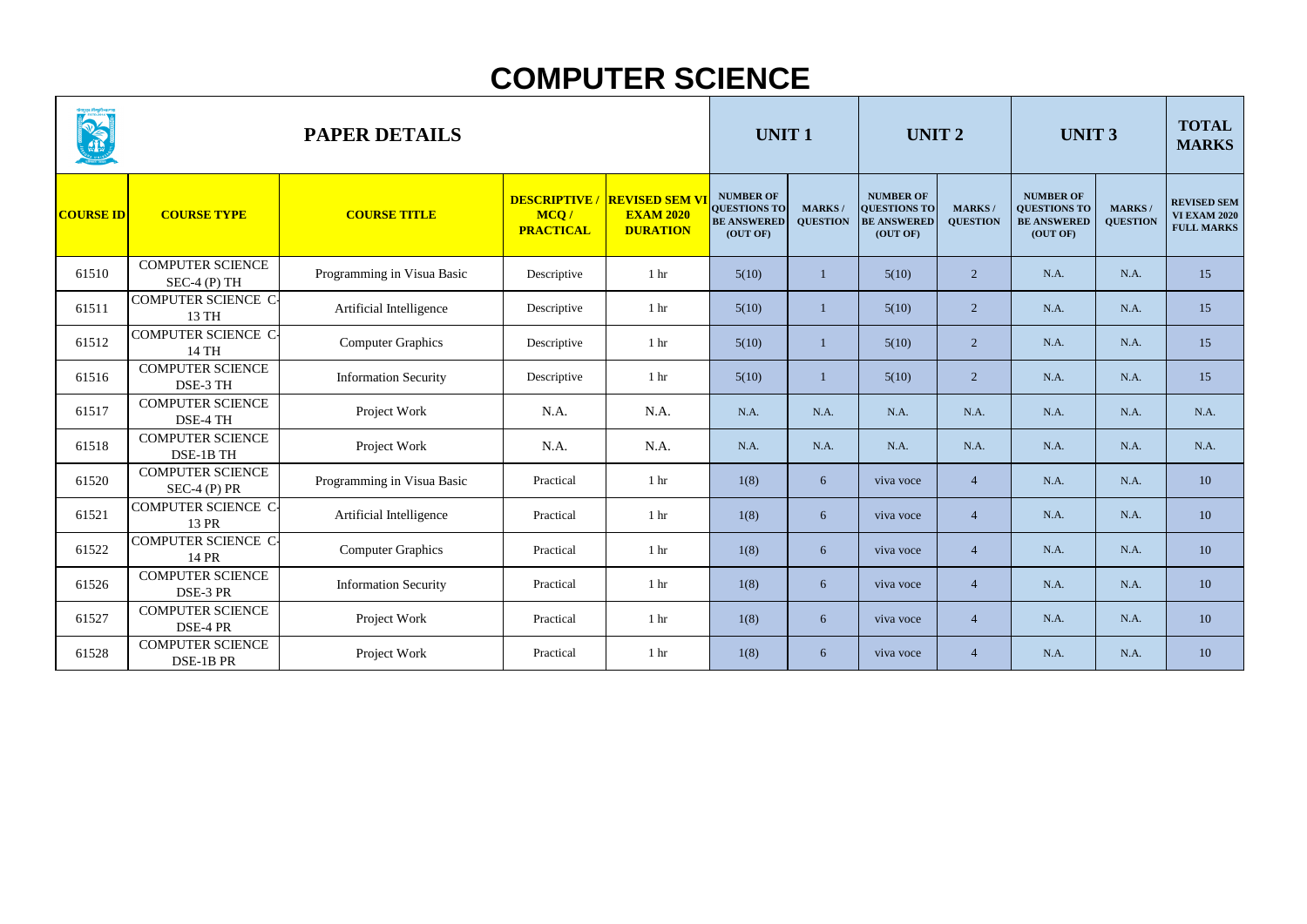| વૉવ્યુણ વિશ્રુવિમાલ<br>READERS |                                      | <b>PAPER DETAILS</b>                 |                          |                                                                            | <b>UNIT 1</b>                                                             |                                  | UNIT <sub>2</sub>                                                  |                                  | <b>UNIT 3</b>                                                             | <b>TOTAL</b><br><b>MARKS</b>    |                                                                |
|--------------------------------|--------------------------------------|--------------------------------------|--------------------------|----------------------------------------------------------------------------|---------------------------------------------------------------------------|----------------------------------|--------------------------------------------------------------------|----------------------------------|---------------------------------------------------------------------------|---------------------------------|----------------------------------------------------------------|
| <b>COURSE ID</b>               | <b>COURSE TYPE</b>                   | <b>COURSE TITLE</b>                  | MCQ/<br><b>PRACTICAL</b> | <b>DESCRIPTIVE / REVISED SEM VI</b><br><b>EXAM 2020</b><br><b>DURATION</b> | <b>NUMBER OF</b><br><b>QUESTIONS TO</b><br><b>BE ANSWERED</b><br>(OUT OF) | <b>MARKS/</b><br><b>QUESTION</b> | <b>NUMBER OF</b><br>QUESTIONS TO<br><b>BE ANSWERED</b><br>(OUT OF) | <b>MARKS/</b><br><b>QUESTION</b> | <b>NUMBER OF</b><br><b>QUESTIONS TO</b><br><b>BE ANSWERED</b><br>(OUT OF) | <b>MARKS</b><br><b>QUESTION</b> | <b>REVISED SEM</b><br><b>VI EXAM 2020</b><br><b>FULL MARKS</b> |
| 61610                          | ECONOMICS SEC-4 $(P)$<br><b>TH</b>   | <b>Contemporary Economic Issues</b>  | <b>DESCRIPTIVE</b>       | 1 <sub>hr</sub>                                                            | 2 out of 4                                                                | $\overline{2}$                   | 1 out of 3                                                         | 6                                | 1 out of 3                                                                | 10                              | 20                                                             |
| 61611                          | <b>ECONOMICS C-13 TH</b>             | <b>Introductory Econometrics</b>     | <b>DESCRIPTIVE</b>       | 1 <sub>hr</sub>                                                            | 2 out of 4                                                                | $\overline{2}$                   | 1 out of 3                                                         | 6 <sup>1</sup>                   | 1 out of 3                                                                | 10                              | 20                                                             |
| 61612                          | <b>ECONOMICS C-14 TH</b>             | <b>Public Economics</b>              | <b>DESCRIPTIVE</b>       | 1 <sup>hr</sup>                                                            | 2 out of 4                                                                | $\overline{2}$                   | 1 out of 3                                                         | 6 <sup>1</sup>                   | 1 out of 3                                                                | 10                              | 20                                                             |
| 61616                          | <b>ECONOMICS DSE-3 TH</b>            | <b>Environmental Economics</b>       | <b>DESCRIPTIVE</b>       | 1 <sub>hr</sub>                                                            | 2 out of 4                                                                | $\overline{2}$                   | 1 out of 3                                                         | 6                                | 1 out of 3                                                                | 10                              | 20                                                             |
| 61616                          | <b>ECONOMICS DSE-3 TH</b>            | <b>Political Economy</b>             | <b>DESCRIPTIVE</b>       | 1 <sup>hr</sup>                                                            | 2 out of 4                                                                | $\overline{2}$                   | 1 out of 3                                                         | 6                                | 1 out of 3                                                                | 10                              | 20                                                             |
| 61617                          | <b>ECONOMICS DSE-4 TH</b>            | Project                              | N.A.                     | N.A.                                                                       | N.A.                                                                      | N.A.                             | N.A.                                                               | N.A.                             | N.A.                                                                      | N.A.                            | N.A.                                                           |
| 61618                          | <b>ECONOMICS DSE-1B</b><br><b>TH</b> | Economic History of India(1857-1947) | <b>DESCRIPTIVE</b>       | 1 <sub>hr</sub>                                                            | $2$ out of 4                                                              | $\overline{2}$                   | 1 out of 3                                                         | 6                                | 1 out of 3                                                                | 10                              | 20                                                             |
| 61618                          | <b>ECONOMICS DSE-1B</b><br><b>TH</b> | Macroeconomics-II                    | <b>DESCRIPTIVE</b>       | 1 <sub>hr</sub>                                                            | 2 out of 4                                                                | $\overline{2}$                   | 1 out of 3                                                         | 6                                | 1 out of 3                                                                | 10                              | 20                                                             |
| 61618                          | <b>ECONOMICS DSE-1B</b><br><b>TH</b> | <b>Public Finance</b>                | <b>DESCRIPTIVE</b>       | 1 <sub>hr</sub>                                                            | 2 out of 4                                                                | $\overline{2}$                   | $1$ out of $3$                                                     | 6                                | 1 out of 3                                                                | 10                              | 20                                                             |

#### **ECONOMICS**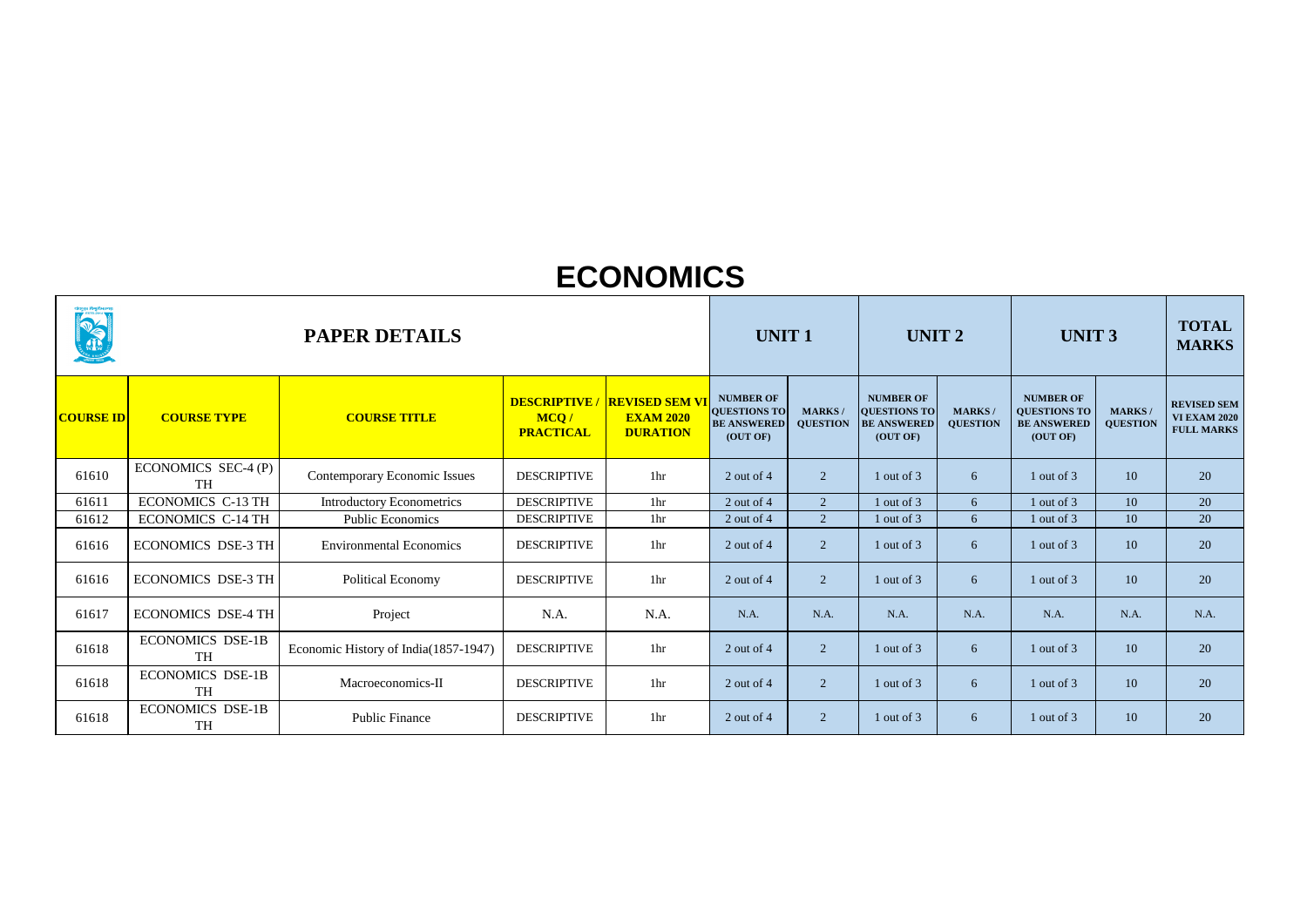|                  |                            | <b>PAPER DETAILS</b>                                    |                          |                                                                            | <b>UNIT1</b>                                                              |                                  | UNIT <sub>2</sub>                                                  |                                  | <b>UNIT 3</b>                                                             |                                 | <b>TOTAL</b><br><b>MARKS</b>                                   |
|------------------|----------------------------|---------------------------------------------------------|--------------------------|----------------------------------------------------------------------------|---------------------------------------------------------------------------|----------------------------------|--------------------------------------------------------------------|----------------------------------|---------------------------------------------------------------------------|---------------------------------|----------------------------------------------------------------|
| <b>COURSE ID</b> | <b>COURSE TYPE</b>         | <b>COURSE TITLE</b>                                     | MCQ/<br><b>PRACTICAL</b> | <b>DESCRIPTIVE / REVISED SEM VI</b><br><b>EXAM 2020</b><br><b>DURATION</b> | <b>NUMBER OF</b><br><b>QUESTIONS TO</b><br><b>BE ANSWERED</b><br>(OUT OF) | <b>MARKS/</b><br><b>QUESTION</b> | <b>NUMBER OF</b><br>QUESTIONS TO<br><b>BE ANSWERED</b><br>(OUT OF) | <b>MARKS/</b><br><b>QUESTION</b> | <b>NUMBER OF</b><br><b>QUESTIONS TO</b><br><b>BE ANSWERED</b><br>(OUT OF) | <b>MARKS</b><br><b>QUESTION</b> | <b>REVISED SEM</b><br><b>VI EXAM 2020</b><br><b>FULL MARKS</b> |
| 60211            | <b>EDUCATION C-13 TH</b>   | Guidance and Counselling                                | <b>DESCRIPTIVE</b>       | 1 HOUR                                                                     | 2(8)                                                                      | 2                                | 2(6)                                                               | $\overline{4}$                   | 1(3)                                                                      | 8                               | 20                                                             |
| 60212            | <b>EDUCATION C-14 TH</b>   | <b>Curriculum Development</b>                           | <b>DESCRIPTIVE</b>       | 1 HOUR                                                                     | 2(8)                                                                      | 2                                | 2(6)                                                               | $\overline{4}$                   | 1(3)                                                                      | 8                               | 20                                                             |
| 60214            | <b>EDUCATION GE-2 TH</b>   | <b>EDUCATION:</b> Introduction to Distance<br>Education | <b>DESCRIPTIVE</b>       | 1 HOUR                                                                     | 2(8)                                                                      | $\overline{2}$                   | 2(6)                                                               | $\overline{4}$                   | 1(3)                                                                      | 8                               | 20                                                             |
| 60214            | <b>EDUCATION GE-2 TH</b>   | <b>EDUCATION: Value Based Education</b>                 | <b>DESCRIPTIVE</b>       | 1 HOUR                                                                     | 2(8)                                                                      | 2                                | 2(6)                                                               | $\overline{4}$                   | 1(3)                                                                      | 8                               | 20                                                             |
| 60216            | <b>EDUCATION DSE-3 TH</b>  | <b>Comparative Education</b>                            | <b>DESCRIPTIVE</b>       | 1 HOUR                                                                     | 2(8)                                                                      | 2                                | 2(6)                                                               | $\overline{4}$                   | 1(3)                                                                      | 8                               | 20                                                             |
| 60216            | <b>EDUCATION DSE-3 TH</b>  | <b>Contribution of Great Educators</b>                  | <b>DESCRIPTIVE</b>       | 1 HOUR                                                                     | 2(8)                                                                      | 2                                | 2(6)                                                               | $\overline{4}$                   | 1(3)                                                                      | 8                               | 20                                                             |
| 60217            | <b>EDUCATION DSE-4 TH</b>  | <b>Distance Education</b>                               | <b>DESCRIPTIVE</b>       | 1 HOUR                                                                     | 2(8)                                                                      | $\overline{2}$                   | 2(6)                                                               | $\overline{4}$                   | 1(3)                                                                      | 8                               | 20                                                             |
| 60217            | <b>EDUCATION DSE-4 TH</b>  | Value Education                                         | <b>DESCRIPTIVE</b>       | 1 HOUR                                                                     | 2(8)                                                                      | 2                                | 2(6)                                                               | $\overline{4}$                   | 1(3)                                                                      | 8                               | 20                                                             |
| 60218            | <b>EDUCATION DSE-1B TH</b> | Guidance and Counselling                                | <b>DESCRIPTIVE</b>       | 1 HOUR                                                                     | 2(8)                                                                      | 2                                | 2(6)                                                               | $\overline{4}$                   | 1(3)                                                                      | 8                               | 20                                                             |
| 60218            | <b>EDUCATION DSE-1B TH</b> | <b>Inclusive Education</b>                              | <b>DESCRIPTIVE</b>       | 1 HOUR                                                                     | 2(8)                                                                      | $\overline{2}$                   | 2(6)                                                               | $\overline{4}$                   | 1(3)                                                                      | 8                               | 20                                                             |
| 60220            | EDUCATION SEC-4 (P)<br>PR  | <b>Construction of an Achievement Test</b>              | <b>PRACTICAL</b>         | Practical /Viva voce will be conducted by the Internal Examiner            |                                                                           |                                  |                                                                    |                                  |                                                                           |                                 |                                                                |

## **EDUCATION**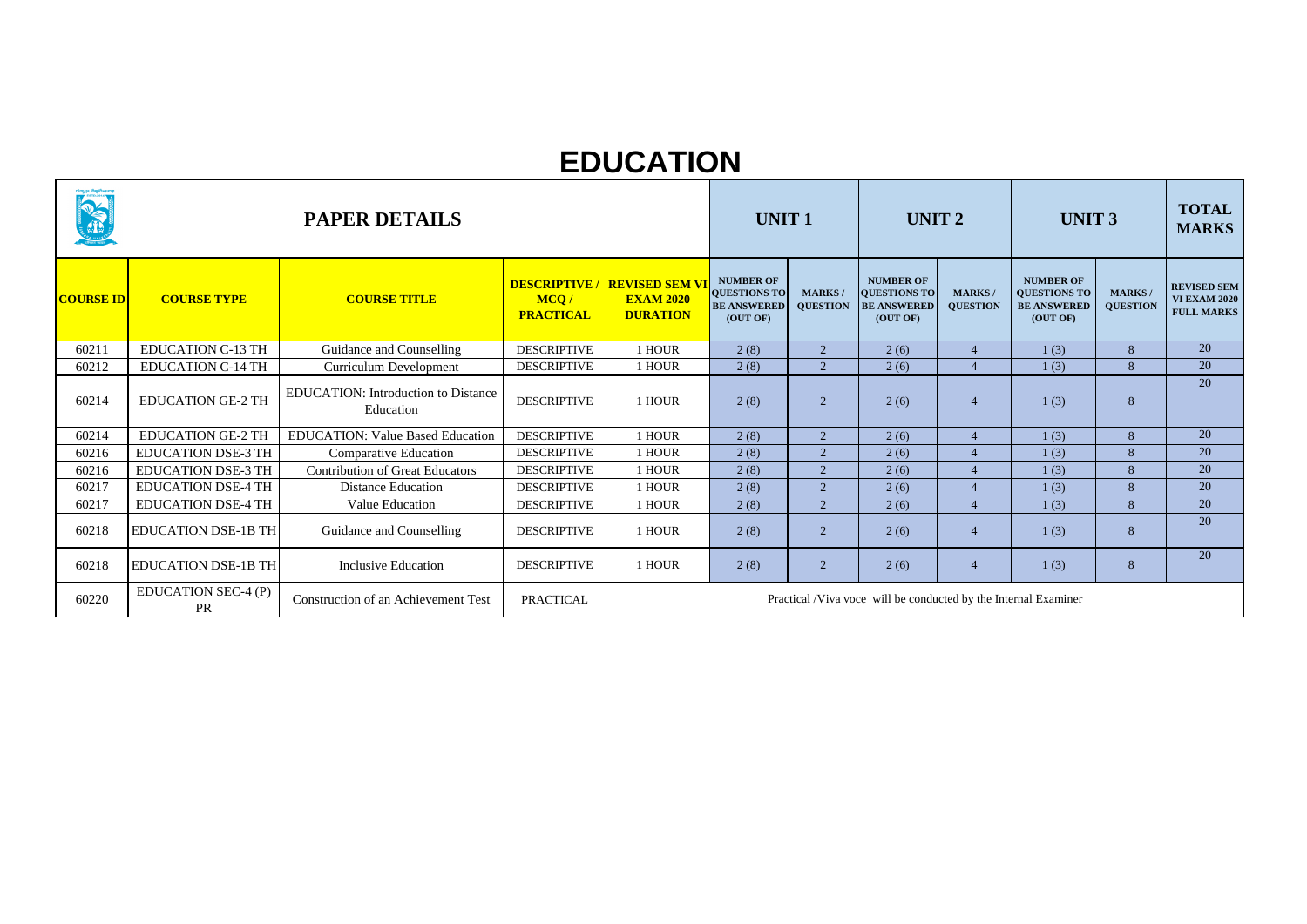| ขี้นิ <u>ง</u> นิเ <mark>ตั้งสู</mark> ติหกร<br>REA |                                       | <b>PAPER DETAILS</b>             |                                                |                                                              | <b>UNIT 1</b>                                                             |                                  | <b>UNIT 2</b>                                                      |                                 | <b>UNIT 3</b>                                                             |                                  | <b>TOTAL</b><br><b>MARKS</b>                                   |
|-----------------------------------------------------|---------------------------------------|----------------------------------|------------------------------------------------|--------------------------------------------------------------|---------------------------------------------------------------------------|----------------------------------|--------------------------------------------------------------------|---------------------------------|---------------------------------------------------------------------------|----------------------------------|----------------------------------------------------------------|
| <b>COURSE ID</b>                                    | <b>COURSE TYPE</b>                    | <b>COURSE TITLE</b>              | <b>DESCRIPTIVE</b><br>MCQ/<br><b>PRACTICAL</b> | <b>REVISED SEM VI</b><br><b>EXAM 2020</b><br><b>DURATION</b> | <b>NUMBER OF</b><br><b>QUESTIONS TO</b><br><b>BE ANSWERED</b><br>(OUT OF) | <b>MARKS/</b><br><b>QUESTION</b> | <b>NUMBER OF</b><br>QUESTIONS TO<br><b>BE ANSWERED</b><br>(OUT OF) | <b>MARKS</b><br><b>QUESTION</b> | <b>NUMBER OF</b><br><b>QUESTIONS TO</b><br><b>BE ANSWERED</b><br>(OUT OF) | <b>MARKS/</b><br><b>QUESTION</b> | <b>REVISED SEM</b><br><b>VI EXAM 2020</b><br><b>FULL MARKS</b> |
| 61711                                               | ELECTRONICS C-13 TH                   | <b>Communication Electronics</b> | <b>DESCRIPTIVE</b>                             | <b>45 MIN</b>                                                | 2(6)                                                                      |                                  | 1(6)                                                               | 2                               | 2(7)                                                                      | $\overline{4}$                   | 12                                                             |
| 61712                                               | <b>ELECTRONICS C-14 TH</b>            | Photonics                        | <b>DESCRIPTIVE</b>                             | <b>45 MIN</b>                                                | 2(6)                                                                      |                                  | 1(6)                                                               | $\overline{2}$                  | 2(7)                                                                      | $\overline{4}$                   | 12                                                             |
| 61716                                               | <b>ELECTRONICS DSE-3</b><br><b>TH</b> | <b>Numerical Techniques</b>      | <b>DESCRIPTIVE</b>                             | <b>45 MIN</b>                                                | 2(6)                                                                      |                                  | 1(6)                                                               | $\overline{2}$                  | 2(7)                                                                      | $\overline{4}$                   | 12                                                             |
| 61717                                               | <b>ELECTRONICS DSE-4</b><br><b>TH</b> | <b>Control Systems</b>           | <b>DESCRIPTIVE</b>                             | <b>45 MIN</b>                                                | 2(6)                                                                      |                                  | 1(6)                                                               | 2                               | 2(7)                                                                      | $\overline{4}$                   | 12                                                             |
| 61721                                               | ELECTRONICS C-13 PR                   | <b>Communication Electronics</b> | <b>PRACTICAL</b>                               | 3 HR                                                         | Viva Voce                                                                 | Viva Voce                        | Viva Voce                                                          | Viva Voce                       | Viva Voce                                                                 | Viva Voce                        | 8                                                              |
| 61722                                               | ELECTRONICS C-14 PR                   | Photonics                        | <b>PRACTICAL</b>                               | 3 HR                                                         | Viva Voce                                                                 | Viva Voce                        | Viva Voce                                                          | Viva Voce                       | Viva Voce                                                                 | Viva Voce                        | 8                                                              |
| 61726                                               | <b>ELECTRONICS DSE-3</b><br>PR        | <b>Numerical Techniques</b>      | <b>PRACTICAL</b>                               | $3$ HR                                                       | Viva Voce                                                                 | Viva Voce                        | Viva Voce                                                          | Viva Voce                       | Viva Voce                                                                 | Viva Voce                        | 8                                                              |
| 61727                                               | <b>ELECTRONICS DSE-4</b><br><b>PR</b> | <b>Control Systems</b>           | <b>PRACTICAL</b>                               | 3 HR                                                         | Viva Voce                                                                 | Viva Voce                        | Viva Voce                                                          | Viva Voce                       | Viva Voce                                                                 | Viva Voce                        | 8                                                              |

### **ELECTRONICS**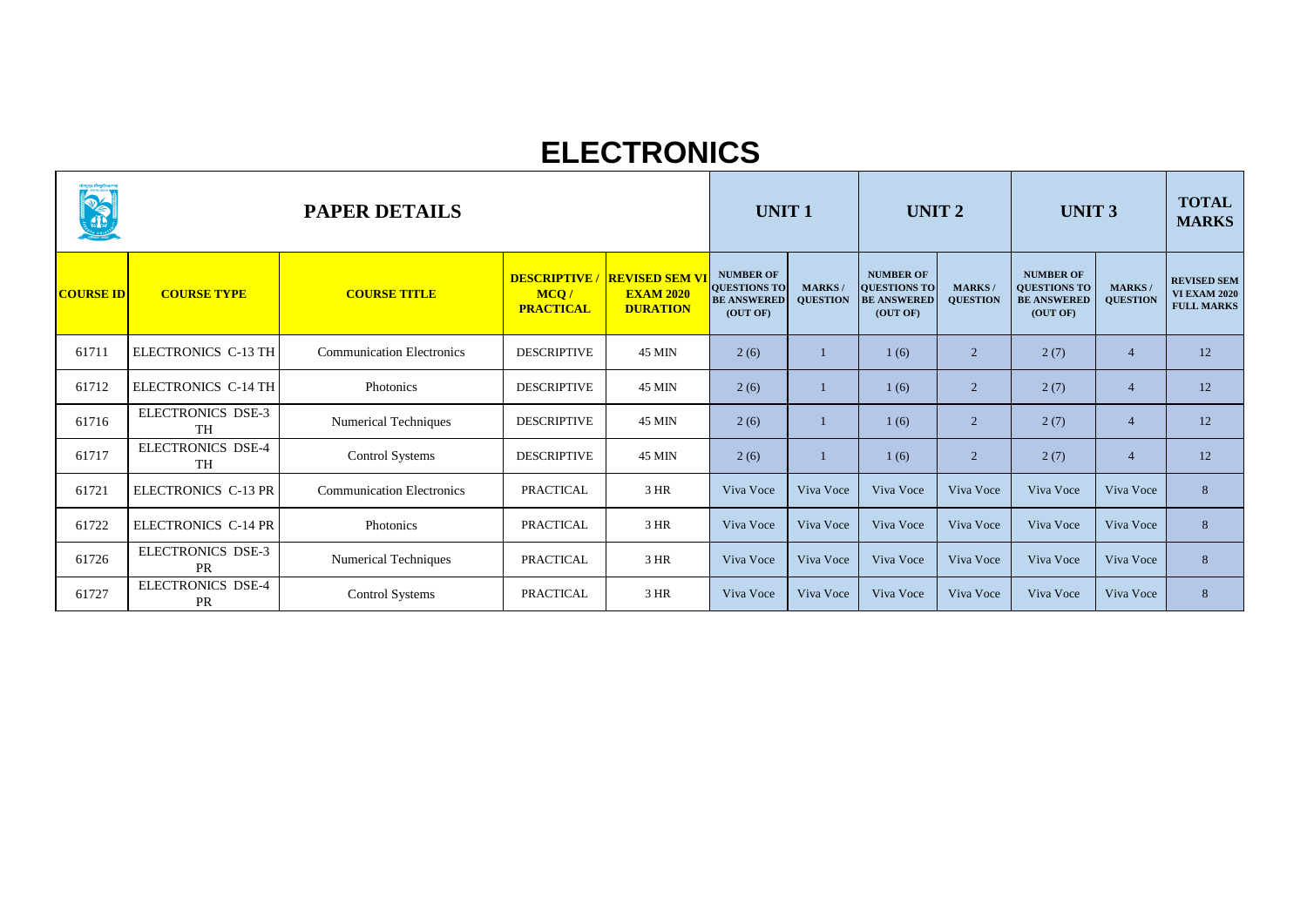| <b>AUDIO (AUDIO)</b><br>Audio ESTD-2014<br><b>CONTRACTOR</b> | <b>PAPER DETAILS</b>     |                                |                          |                                                                            |                                                                           | <b>UNIT1</b>                     |                                                                    | UNIT <sub>2</sub>                |                                                                           | <b>UNIT 3</b>                    |                                                                |
|--------------------------------------------------------------|--------------------------|--------------------------------|--------------------------|----------------------------------------------------------------------------|---------------------------------------------------------------------------|----------------------------------|--------------------------------------------------------------------|----------------------------------|---------------------------------------------------------------------------|----------------------------------|----------------------------------------------------------------|
| <b>COURSE ID</b>                                             | <b>COURSE TYPE</b>       | <b>COURSE TITLE</b>            | MCQ/<br><b>PRACTICAL</b> | <b>DESCRIPTIVE / REVISED SEM VI</b><br><b>EXAM 2020</b><br><b>DURATION</b> | <b>NUMBER OF</b><br><b>QUESTIONS TO</b><br><b>BE ANSWERED</b><br>(OUT OF) | <b>MARKS/</b><br><b>QUESTION</b> | <b>NUMBER OF</b><br>QUESTIONS TO<br><b>BE ANSWERED</b><br>(OUT OF) | <b>MARKS/</b><br><b>QUESTION</b> | <b>NUMBER OF</b><br><b>QUESTIONS TO</b><br><b>BE ANSWERED</b><br>(OUT OF) | <b>MARKS/</b><br><b>QUESTION</b> | <b>REVISED SEM</b><br><b>VI EXAM 2020</b><br><b>FULL MARKS</b> |
| 60310                                                        | ENGLISH SEC-4 (P) TH     | <b>Business Communication</b>  | <b>DESCRIPTIVE</b>       | 1 <sub>hr</sub>                                                            | $2$ out of 6                                                              | 10                               | N.A.                                                               | N.A.                             | N.A.                                                                      | N.A.                             | 20                                                             |
| 60311                                                        | <b>ENGLISH C-13 TH</b>   | Popular Literature             | <b>DESCRIPTIVE</b>       | 1 <sup>hr</sup>                                                            | $2$ out of 6                                                              | 10                               | N.A.                                                               | N.A.                             | N.A.                                                                      | N.A.                             | 20                                                             |
| 60312                                                        | <b>ENGLISH C-14 TH</b>   | <b>Postcolonial Literature</b> | <b>DESCRIPTIVE</b>       | 1 <sub>hr</sub>                                                            | $2$ out of 6                                                              | 10                               | N.A.                                                               | N.A.                             | N.A.                                                                      | N.A.                             | 20                                                             |
| 60314                                                        | <b>ENGLISH GE-2 TH</b>   | <b>ENGLISH: Drama</b>          | <b>DESCRIPTIVE</b>       | 1hr                                                                        | $2$ out of 6                                                              | 10                               | N.A.                                                               | N.A.                             | N.A.                                                                      | N.A.                             | 20                                                             |
| 60316                                                        | <b>ENGLISH DSE-3 TH</b>  | <b>Partition Literature</b>    | <b>DESCRIPTIVE</b>       | 1 <sub>hr</sub>                                                            | $2$ out of 6                                                              | 10                               | N.A.                                                               | N.A.                             | N.A.                                                                      | N.A.                             | 20                                                             |
| 60316                                                        | <b>ENGLISH DSE-3 TH</b>  | <b>World Literatures</b>       | <b>DESCRIPTIVE</b>       | 1 <sup>hr</sup>                                                            | $2$ out of 6                                                              | 10                               | N.A.                                                               | N.A.                             | N.A.                                                                      | N.A.                             | 20                                                             |
| 60317                                                        | <b>ENGLISH DSE-4 TH</b>  | <b>Research Methodology</b>    | <b>DESCRIPTIVE</b>       | 1 <sub>hr</sub>                                                            | $2$ out of 6                                                              | 10                               | N.A.                                                               | N.A.                             | N.A.                                                                      | N.A.                             | 20                                                             |
| 60317                                                        | <b>ENGLISH DSE-4 TH</b>  | <b>Travel Writing</b>          | <b>DESCRIPTIVE</b>       | 1hr                                                                        | 2 out of $6$                                                              | 10                               | N.A.                                                               | N.A.                             | N.A.                                                                      | N.A.                             | 20                                                             |
| 60318                                                        | <b>ENGLISH DSE-1B TH</b> | <b>Partition Literature</b>    | <b>DESCRIPTIVE</b>       | 1hr                                                                        | 2 out of $6$                                                              | 10                               | N.A.                                                               | N.A.                             | N.A.                                                                      | N.A.                             | 20                                                             |

## **ENGLISH**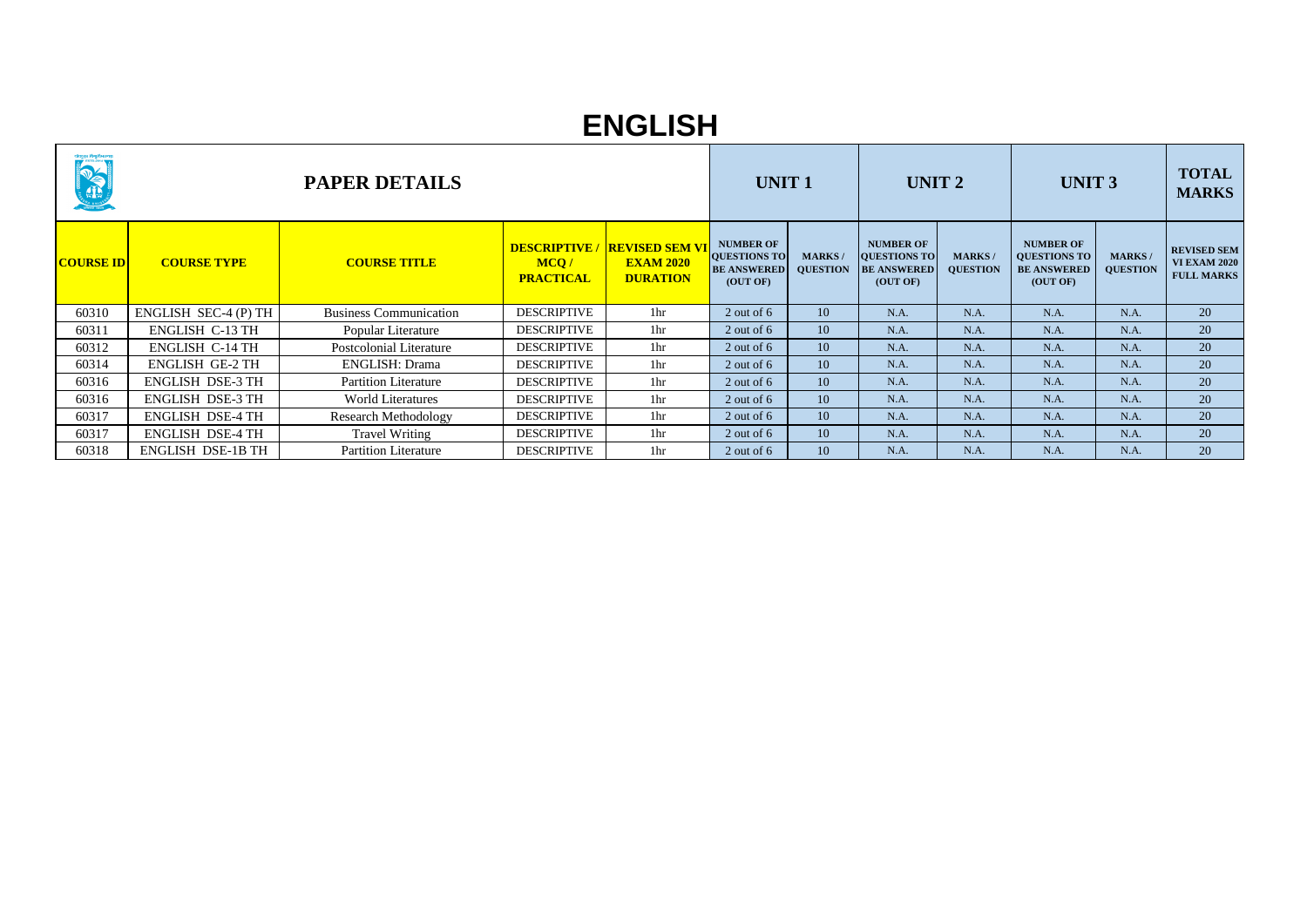| <b>CONTRACTOR</b> | <b>PAPER DETAILS</b>                             |                                                   |                                                |                                                              | <b>UNIT1</b>                                                              |                                  | <b>UNIT 2</b>                                                      |                                  | <b>UNIT 3</b>                                                             |                                  | <b>TOTAL</b><br><b>MARKS</b>                                   |
|-------------------|--------------------------------------------------|---------------------------------------------------|------------------------------------------------|--------------------------------------------------------------|---------------------------------------------------------------------------|----------------------------------|--------------------------------------------------------------------|----------------------------------|---------------------------------------------------------------------------|----------------------------------|----------------------------------------------------------------|
| <b>COURSE ID</b>  | <b>COURSE TYPE</b>                               | <b>COURSE TITLE</b>                               | <b>DESCRIPTIVE</b><br>MCQ/<br><b>PRACTICAL</b> | <b>REVISED SEM VI</b><br><b>EXAM 2020</b><br><b>DURATION</b> | <b>NUMBER OF</b><br><b>QUESTIONS TO</b><br><b>BE ANSWERED</b><br>(OUT OF) | <b>MARKS/</b><br><b>QUESTION</b> | <b>NUMBER OF</b><br>QUESTIONS TO<br><b>BE ANSWERED</b><br>(OUT OF) | <b>MARKS/</b><br><b>QUESTION</b> | <b>NUMBER OF</b><br><b>QUESTIONS TO</b><br><b>BE ANSWERED</b><br>(OUT OF) | <b>MARKS/</b><br><b>QUESTION</b> | <b>REVISED SEM</b><br><b>VI EXAM 2020</b><br><b>FULL MARKS</b> |
| 61818             | <b>ENVIRONMENTAL</b><br><b>SCIENCE DSE-1B TH</b> | Natural Hazards and Disaster<br>Management        | Descriptive                                    | 1 <sup>hr</sup>                                              | 5 questions out of                                                        |                                  | 3 questions out of                                                 | 15                               | N.A.                                                                      | N.A.                             | 20                                                             |
| 61818             | <b>ENVIRONMENTAL</b><br><b>SCIENCE DSE-1B TH</b> | <b>Environmental Economics</b>                    | Descriptive                                    | 1 <sup>hr</sup>                                              | 5 questions out of                                                        |                                  | 3 questions out of<br>$\sigma$                                     | 15                               | N.A.                                                                      | N.A.                             | 20                                                             |
| 61828             | <b>ENVIRONMENTAL</b><br><b>SCIENCE DSE-1B PR</b> | <b>Natural Hazards and Disaster</b><br>Management | Practical                                      | 2 <sub>hr</sub>                                              |                                                                           | 10                               | viva voce                                                          |                                  | N.A.                                                                      | N.A.                             | 15                                                             |
| 61828             | <b>ENVIRONMENTAL</b><br><b>SCIENCE DSE-1B PR</b> | <b>Environmental Economics</b>                    | Practical                                      | 2 <sub>hr</sub>                                              |                                                                           | 10                               | viva voce                                                          | $\overline{5}$                   | N.A.                                                                      | N.A.                             | 15                                                             |

## **ENVIRONMENTAL SCIENCE**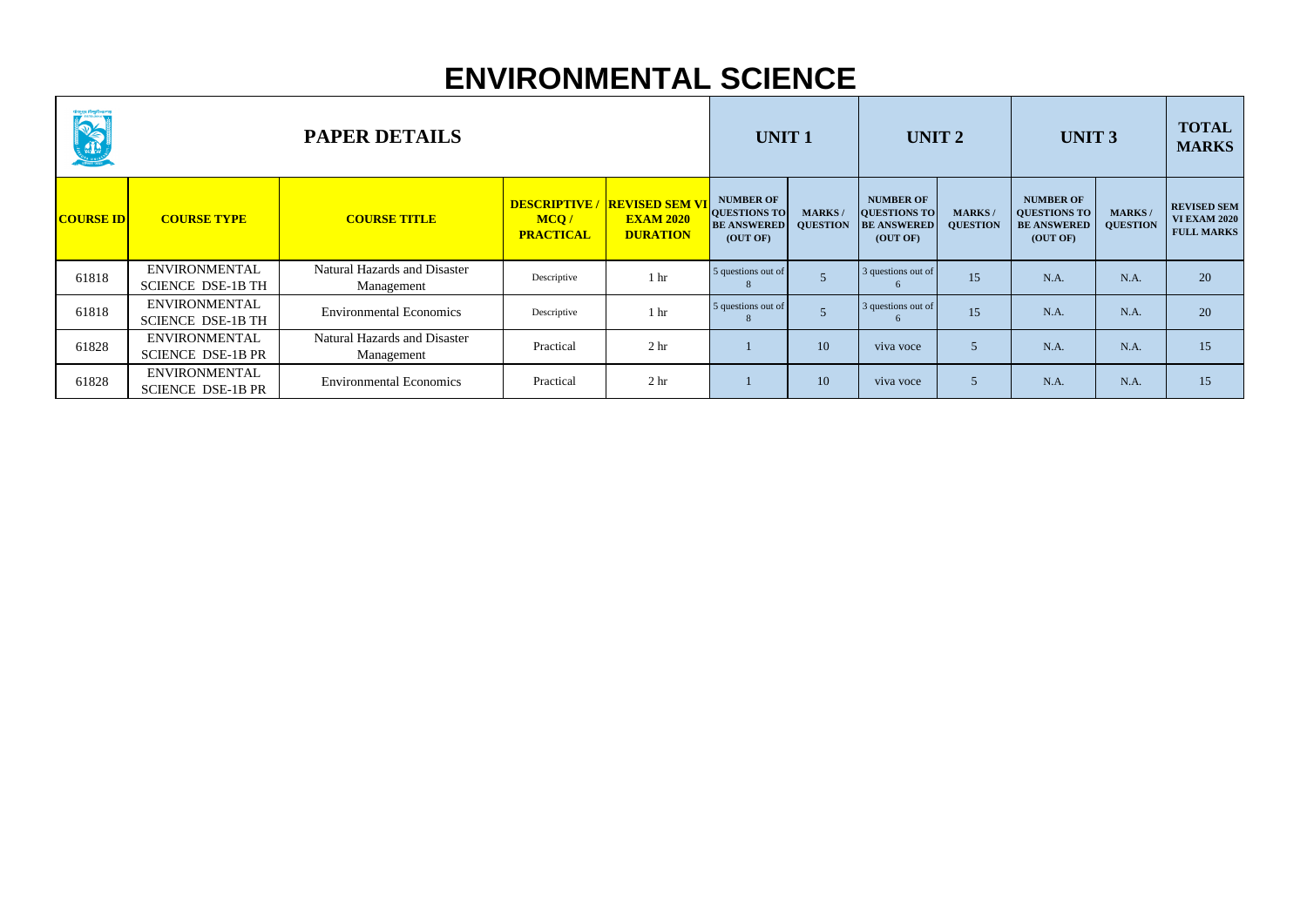| <b>Contract Contract Contract Contract Contract Contract Contract Contract Contract Contract Contract Contract Contract Contract Contract Contract Contract Contract Contract Contract Contract Contract Contract Contract Contr</b> | <b>PAPER DETAILS</b>                 |                                     |                                                 |                                                              |                                                                           | <b>UNIT1</b>                     |                                                                           | <b>UNIT 2</b>                    | <b>UNIT 3</b>                                                             |                                  | <b>TOTAL</b><br><b>MARKS</b>                                   |
|--------------------------------------------------------------------------------------------------------------------------------------------------------------------------------------------------------------------------------------|--------------------------------------|-------------------------------------|-------------------------------------------------|--------------------------------------------------------------|---------------------------------------------------------------------------|----------------------------------|---------------------------------------------------------------------------|----------------------------------|---------------------------------------------------------------------------|----------------------------------|----------------------------------------------------------------|
| <b>COURSE ID</b>                                                                                                                                                                                                                     | <b>COURSE TYPE</b>                   | <b>COURSE TITLE</b>                 | <b>DESCRIPTIVE/</b><br>MCQ/<br><b>PRACTICAL</b> | <b>REVISED SEM VI</b><br><b>EXAM 2020</b><br><b>DURATION</b> | <b>NUMBER OF</b><br><b>QUESTIONS TO</b><br><b>BE ANSWERED</b><br>(OUT OF) | <b>MARKS/</b><br><b>QUESTION</b> | <b>NUMBER OF</b><br><b>QUESTIONS TO</b><br><b>BE ANSWERED</b><br>(OUT OF) | <b>MARKS/</b><br><b>QUESTION</b> | <b>NUMBER OF</b><br><b>QUESTIONS TO</b><br><b>BE ANSWERED</b><br>(OUT OF) | <b>MARKS/</b><br><b>QUESTION</b> | <b>REVISED SEM</b><br><b>VI EXAM 2020</b><br><b>FULL MARKS</b> |
| 61911                                                                                                                                                                                                                                | <b>GEOGRAPHY C-13 TH</b>             | Disaster Management                 | Descriptive                                     | 1 Hour                                                       | 5(9)                                                                      |                                  | 3(6)                                                                      | 5                                | N.A.                                                                      | N.A.                             | 20                                                             |
| 61916                                                                                                                                                                                                                                | <b>GEOGRAPHY DSE-3 TH</b>            | Soil and Biogeography               | Descriptive                                     | 1 Hour                                                       | 5(9)                                                                      |                                  | 3(6)                                                                      |                                  | N.A.                                                                      | N.A.                             | 20                                                             |
| 61917                                                                                                                                                                                                                                | <b>GEOGRAPHY DSE-4 TH</b>            | <b>Population Geography</b>         | Descriptive                                     | 1 Hour                                                       | 5(9)                                                                      |                                  | 3(6)                                                                      | 5                                | N.A.                                                                      | N.A.                             | 20                                                             |
| 61918                                                                                                                                                                                                                                | <b>GEOGRAPHY DSE-1B</b><br><b>TH</b> | <b>Population Geography</b>         | Descriptive                                     | 1 Hour                                                       | 5(9)                                                                      |                                  | 3(6)                                                                      | 5                                | N.A.                                                                      | N.A.                             | 20                                                             |
| 61918                                                                                                                                                                                                                                | <b>GEOGRAPHY DSE-1B</b><br><b>TH</b> | Soil and Biogeography               | Descriptive                                     | 1 Hour                                                       | 5(9)                                                                      |                                  | 3(6)                                                                      | 5                                | N.A.                                                                      | N.A.                             | 20                                                             |
| 61920                                                                                                                                                                                                                                | GEOGRAPHY SEC-4 (P)<br><b>PR</b>     | Geographic Information System Lab   | Practical                                       | 2 Hour                                                       | 5(9)                                                                      |                                  | 3(6)                                                                      | 5                                | N.A.                                                                      | N.A.                             | 20                                                             |
| 61922                                                                                                                                                                                                                                | <b>GEOGRAPHY C-14 PR</b>             | Research Methodology and Field Work | Practical                                       | 2 Hour                                                       | 5(9)                                                                      |                                  | 3(6)                                                                      |                                  | N.A.                                                                      | N.A.                             | 20                                                             |

#### **GEOGRAPHY**

**\*Evaluation of Notebook and viva voce will be done over online platform**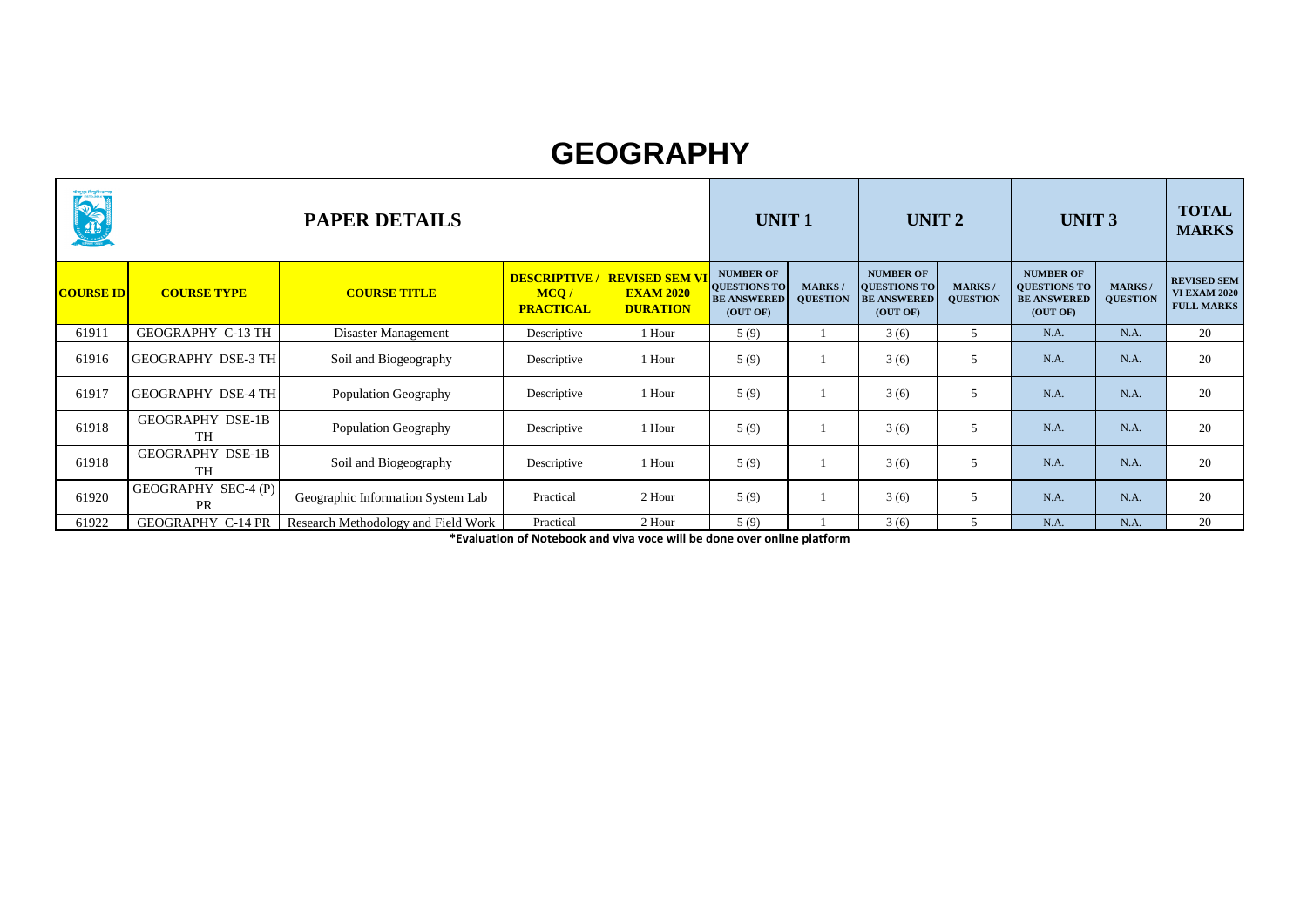| นีเต <sub>็</sub> นๆเ <mark>ต็คู</mark> ติ้นแคน<br><b>OCTA</b> | <b>PAPER DETAILS</b>    |                                                     |                                                |                                                             | <b>UNIT1</b><br><b>NUMBER OF</b>                      |                                  | UNIT <sub>2</sub>                                                         |                                  | <b>UNIT 3</b>                                                             |                                 | <b>TOTAL</b><br><b>MARKS</b>                                   |
|----------------------------------------------------------------|-------------------------|-----------------------------------------------------|------------------------------------------------|-------------------------------------------------------------|-------------------------------------------------------|----------------------------------|---------------------------------------------------------------------------|----------------------------------|---------------------------------------------------------------------------|---------------------------------|----------------------------------------------------------------|
| <b>COURSE ID</b>                                               | <b>COURSE TYPE</b>      | <b>COURSE TITLE</b>                                 | <b>DESCRIPTIVE</b><br>MCQ/<br><b>PRACTICAL</b> | <b>REVISED SEM V</b><br><b>EXAM 2020</b><br><b>DURATION</b> | <b>QUESTIONS TO</b><br><b>BE ANSWERED</b><br>(OUT OF) | <b>MARKS/</b><br><b>QUESTION</b> | <b>NUMBER OF</b><br><b>QUESTIONS TO</b><br><b>BE ANSWERED</b><br>(OUT OF) | <b>MARKS/</b><br><b>QUESTION</b> | <b>NUMBER OF</b><br><b>QUESTIONS TO</b><br><b>BE ANSWERED</b><br>(OUT OF) | <b>MARKS</b><br><b>QUESTION</b> | <b>REVISED SEM</b><br><b>VI EXAM 2020</b><br><b>FULL MARKS</b> |
| 62011                                                          | GEOLOGY C-13 TH         | Geomorphology, Remote Sensing and<br><b>GIS</b>     | Descriptive                                    | Hour 15 minutes                                             | 5(10)                                                 |                                  | 2(5)                                                                      | $5(2+3 \text{ or } 5)$           | 1(3)                                                                      | $10(3+7)$ or<br>$4+6$ or 10)    | 25                                                             |
| 62012                                                          | GEOLOGY C-14 TH         | <b>Engineering Geology</b>                          | Descriptive                                    | 1 Hour 15 minutes                                           | 5(10)                                                 |                                  | 2(5)                                                                      | $5(2+3 \text{ or } 5)$           | 1(3)                                                                      | $10(3+7)$ or<br>$4+6$ or 10)    | 25                                                             |
| 62016                                                          | <b>GEOLOGY DSE-3 TH</b> | River science                                       | Descriptive                                    | 1 Hour 15 minutes                                           | 5(10)                                                 |                                  | 2(5)                                                                      | $5(2+3 \text{ or } 5)$           | 1(3)                                                                      | $10(3+7)$ or<br>$4+6$ or 10)    | 25                                                             |
| 62017                                                          | <b>GEOLOGY DSE-4 TH</b> | Geodynamics                                         | Descriptive                                    | 1 Hour 15 minutes                                           | 5(10)                                                 |                                  | 2(5)                                                                      | $5(2+3 \text{ or } 5)$           | 1(3)                                                                      | $10(3+7)$ or<br>$4+6$ or 10)    | 25                                                             |
| 62021                                                          | GEOLOGY C-13 PR         | Geomorphology, Remote Sensing and<br><b>GIS Lab</b> | Practical                                      | 2 Hours                                                     | 1(1)                                                  | $10(5+5)$ or<br>10 <sub>0</sub>  | 1(1)                                                                      | 5 <sup>5</sup>                   | N.A.                                                                      | N.A.                            | 15                                                             |
| 62022                                                          | GEOLOGY C-14 PR         | <b>Engineering Geology Lab</b>                      | Practical                                      | 2 Hours                                                     | 1(1)                                                  | $10(5+5)$ or<br>10 <sub>0</sub>  | 1(1)                                                                      | 5                                | N.A.                                                                      | N.A.                            | 15                                                             |
| 62026                                                          | <b>GEOLOGY DSE-3 PR</b> | River science Lab                                   | Practical                                      | 2 Hours                                                     | 1(1)                                                  | $10(5+5)$ or<br>10 <sub>0</sub>  | 1(1)                                                                      | 5                                | N.A.                                                                      | N.A.                            | 15                                                             |
| 62027                                                          | <b>GEOLOGY DSE-4 PR</b> | Geodynamics Lab                                     | Practical                                      | 2 Hours                                                     | 1(1)                                                  | $10(5+5)$ or<br>10)              | 1(1)                                                                      | 5 <sup>5</sup>                   | N.A.                                                                      | N.A.                            | 15                                                             |

\*\* Limit of hand written answer in terms of one-sided A4 side page for each unit will be mentioned in the question paper.

## **GEOLOGY**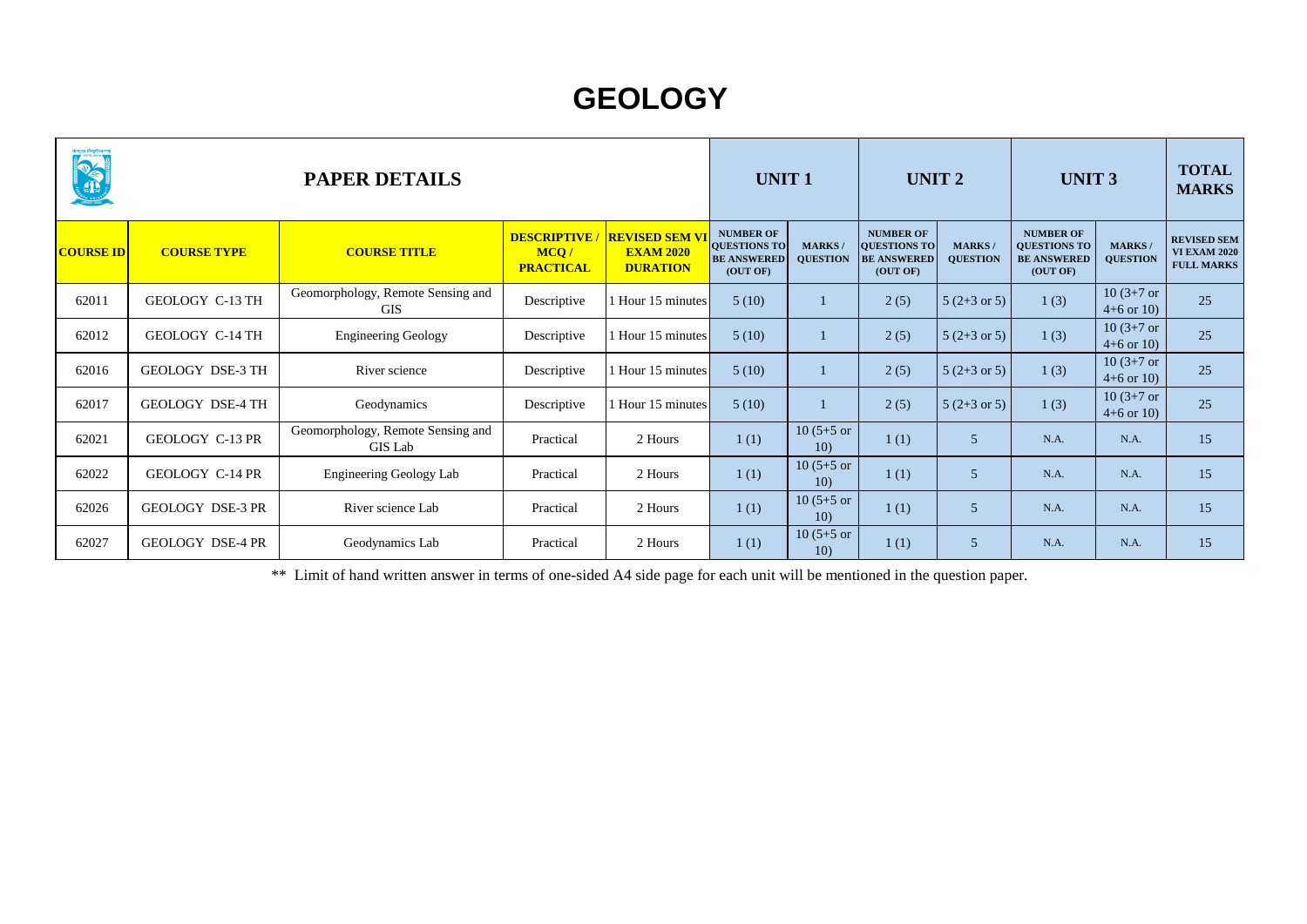| <b>The Contract of Second Contract of Second Contract of Second Contract of Second Contract of Second Contract of Second Contract of Second Contract of Second Contract of Second Contract of Second Contract of Second Contract</b> | <b>PAPER DETAILS</b><br><b>DESCRIPTIVE / REVISED SEM VI</b> |                                                |                          |                                     |                                                                           | <b>UNIT1</b>                     |                                                                    | UNIT <sub>2</sub>                |                                                                           | <b>UNIT 3</b>                    |                                                                |
|--------------------------------------------------------------------------------------------------------------------------------------------------------------------------------------------------------------------------------------|-------------------------------------------------------------|------------------------------------------------|--------------------------|-------------------------------------|---------------------------------------------------------------------------|----------------------------------|--------------------------------------------------------------------|----------------------------------|---------------------------------------------------------------------------|----------------------------------|----------------------------------------------------------------|
| <b>COURSE ID</b>                                                                                                                                                                                                                     | <b>COURSE TYPE</b>                                          | <b>COURSE TITLE</b>                            | MCO/<br><b>PRACTICAL</b> | <b>EXAM 2020</b><br><b>DURATION</b> | <b>NUMBER OF</b><br><b>QUESTIONS TO</b><br><b>BE ANSWERED</b><br>(OUT OF) | <b>MARKS/</b><br><b>QUESTION</b> | <b>NUMBER OF</b><br>QUESTIONS TO<br><b>BE ANSWERED</b><br>(OUT OF) | <b>MARKS/</b><br><b>QUESTION</b> | <b>NUMBER OF</b><br><b>QUESTIONS TO</b><br><b>BE ANSWERED</b><br>(OUT OF) | <b>MARKS/</b><br><b>QUESTION</b> | <b>REVISED SEM</b><br><b>VI EXAM 2020</b><br><b>FULL MARKS</b> |
| 60411                                                                                                                                                                                                                                | HISTORY C-13 TH                                             | History of India (1947 to 1992)                | Descriptive              | 1 Hour                              | 2 out of 8                                                                | $\overline{2}$                   | $1$ out of 6                                                       | 6                                | 1 out of 4                                                                | 10                               | 20                                                             |
| 60412                                                                                                                                                                                                                                | HISTORY C-14 TH                                             | History of south West Bengal (1740 to<br>1947) | Descriptive              | 1 Hour                              | 2 out of 8                                                                | $\overline{2}$                   | 1 out of $6$                                                       | 6                                | 1 out of $4$                                                              | 10                               | 20                                                             |
| 60414                                                                                                                                                                                                                                | HISTORY GE-2 TH                                             | HISTORY: Gender and Education in<br>India      | Descriptive              | 1 Hour                              | 2 out of 8                                                                | $2^{\circ}$                      | 1 out of $6$                                                       | 6                                | 1 out of $4$                                                              | 10                               | 20                                                             |
| 60414                                                                                                                                                                                                                                | HISTORY SEC-4 (P) TH                                        | An Introduction to Archaeology                 | Descriptive              | 1 Hour                              | 2 out of 8                                                                | $\overline{2}$                   | 1 out of $6$                                                       | 6                                | $1$ out of $4$                                                            | 10                               | 20                                                             |
| 60416                                                                                                                                                                                                                                | HISTORY DSE-3 TH                                            | History of the USA II $(1776-1945)$            | Descriptive              | 1 Hour                              | 2 out of 8                                                                | $\overline{2}$                   | $1$ out of 6                                                       | 6                                | 1 out of 4                                                                | 10                               | 20                                                             |
| 60417                                                                                                                                                                                                                                | HISTORY DSE-4 TH                                            | History of Modern Japan (1840-1949)            | Descriptive              | 1 Hour                              | 2 out of 8                                                                | $\overline{2}$                   | 1 out of $6$                                                       | 6                                | 1 out of 4                                                                | 10                               | 20                                                             |
| 60418                                                                                                                                                                                                                                | HISTORY DSE-1B TH                                           | History of south West Bengal (1740 to<br>1947) | Descriptive              | 1 Hour                              | 2 out of 8                                                                | $\overline{2}$                   | 1 out of $6$                                                       | 6                                | 1 out of $4$                                                              | 10                               | 20                                                             |

#### **HISTORY**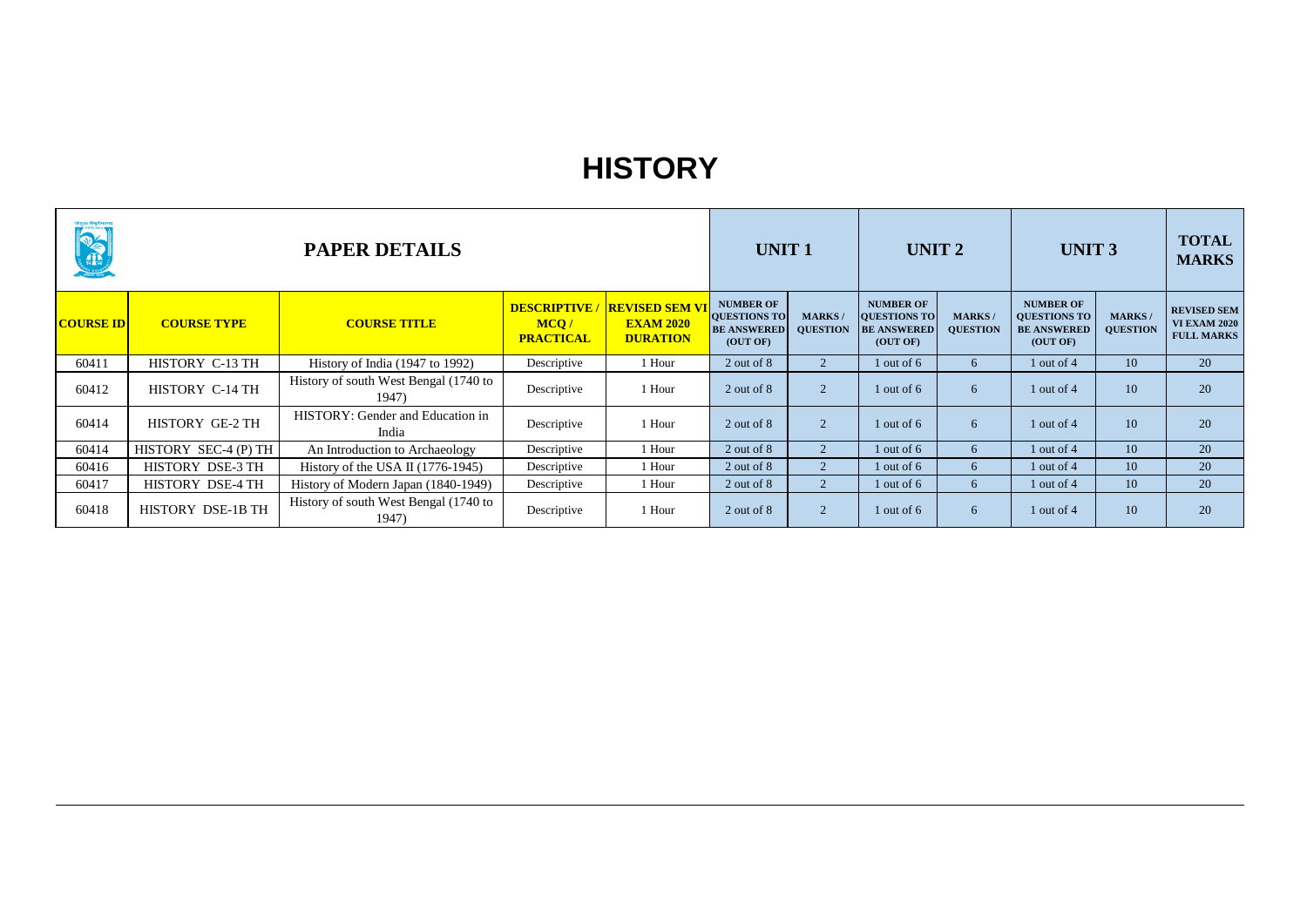| digen de de la libre de la libre de la libre de la libre de la libre de la libre de la libre de la libre de l<br>Libre de la libre de la libre de la libre de la libre de la libre de la libre de la libre de la libre de la l<br>Li | <b>PAPER DETAILS</b><br><b>DESCRIPTIVE</b> |                                                                                                                                            |                                                                                 |                                                             | <b>UNIT 1</b>                                                             |                                  | <b>UNIT 2</b>                                                             |                                   | <b>UNIT 3</b>                                                              |                                 | <b>TOTAL</b><br><b>MARKS</b>                                   |
|--------------------------------------------------------------------------------------------------------------------------------------------------------------------------------------------------------------------------------------|--------------------------------------------|--------------------------------------------------------------------------------------------------------------------------------------------|---------------------------------------------------------------------------------|-------------------------------------------------------------|---------------------------------------------------------------------------|----------------------------------|---------------------------------------------------------------------------|-----------------------------------|----------------------------------------------------------------------------|---------------------------------|----------------------------------------------------------------|
| <b>COURSE ID</b>                                                                                                                                                                                                                     | <b>COURSE TYPE</b>                         | <b>COURSE TITLE</b>                                                                                                                        | MCQ/<br><b>PRACTICAL</b>                                                        | <b>REVISED SEM V</b><br><b>EXAM 2020</b><br><b>DURATION</b> | <b>NUMBER OF</b><br><b>QUESTIONS TO</b><br><b>BE ANSWERED</b><br>(OUT OF) | <b>MARKS/</b><br><b>QUESTION</b> | <b>NUMBER OF</b><br><b>QUESTIONS TO</b><br><b>BE ANSWERED</b><br>(OUT OF) | <b>MARKS</b> /<br><b>QUESTION</b> | <b>NUMBER OF</b><br><b>QUESTIONS TO</b><br><b>BE ANSWERED</b><br>(OUT OF)  | <b>MARKS</b><br><b>QUESTION</b> | <b>REVISED SEM</b><br><b>VI EXAM 2020</b><br><b>FULL MARKS</b> |
| 62110                                                                                                                                                                                                                                | <b>MATHEMATICS SEC-4</b><br>(P) TH         | Numerical Analysis with Practical                                                                                                          | <b>DESCRIPTIVE</b>                                                              | 1 Hour                                                      | 1 out of 3                                                                | $\overline{2}$                   | 1 out of 3                                                                | 5 <sup>5</sup>                    | 1 out of 2                                                                 | $6*$                            | 13                                                             |
| 62110                                                                                                                                                                                                                                | <b>MATHEMATICS SEC-4</b><br><b>TH</b>      | <b>Computer Graphics</b>                                                                                                                   | <b>DESCRIPTIVE</b>                                                              | 1 Hour                                                      | 2 out of 8                                                                | $\overline{2}$                   | 2 out of 6                                                                | 5 <sup>5</sup>                    | 1 out of 2                                                                 | $6*$                            | 20                                                             |
| 62111                                                                                                                                                                                                                                | <b>MATHEMATICS C-13</b><br><b>TH</b>       | Metric Spaces and Complex Analysis                                                                                                         | <b>DESCRIPTIVE</b>                                                              | 1 Hour                                                      | 2 out of 8                                                                | $\overline{2}$                   | $2$ out of 6                                                              | 5 <sup>5</sup>                    | 1 out of 2                                                                 | $6*$                            | 20                                                             |
| 62112                                                                                                                                                                                                                                | <b>MATHEMATICS C-14</b><br><b>TH</b>       | Ring Theory and Linear Algebra II                                                                                                          | <b>DESCRIPTIVE</b>                                                              | 1 Hour                                                      | 2 out of 8                                                                | $\overline{2}$                   | 2 out of 6                                                                | 5 <sup>5</sup>                    | 1 out of 2                                                                 | $6*$                            | 20                                                             |
| 62116                                                                                                                                                                                                                                | MATHEMATICS DSE-3<br><b>TH</b>             | Number Theory                                                                                                                              | <b>DESCRIPTIVE</b>                                                              | 1 Hour                                                      | 2 out of 8                                                                | $\overline{2}$                   | 2 out of 6                                                                | 5 <sup>5</sup>                    | 1 out of 2                                                                 | $6*$                            | 20                                                             |
| 62116                                                                                                                                                                                                                                | <b>MATHEMATICS DSE-3</b><br><b>TH</b>      | Mechanics                                                                                                                                  | <b>DESCRIPTIVE</b>                                                              | 1 Hour                                                      | 2 out of 8                                                                | $\overline{2}$                   | 2 out of 6                                                                | 5 <sup>5</sup>                    | 1 out of 2                                                                 | $6*$                            | 20                                                             |
| 62117                                                                                                                                                                                                                                | <b>MATHEMATICS DSE-4</b><br><b>TH</b>      | Bio-mathematics                                                                                                                            | <b>DESCRIPTIVE</b>                                                              | 1 Hour                                                      | 2 out of 8                                                                | $\overline{2}$                   | $2$ out of 6                                                              | 5 <sup>5</sup>                    | 1 out of 2                                                                 | $6*$                            | 20                                                             |
| 62117                                                                                                                                                                                                                                | <b>MATHEMATICS DSE-4</b><br><b>TH</b>      | <b>Mathematical Modelling</b>                                                                                                              | <b>DESCRIPTIVE</b>                                                              | 1 Hour                                                      | 2 out of 8                                                                | $\overline{2}$                   | $2$ out of 6                                                              | 5 <sup>5</sup>                    | 1 out of 2                                                                 | $6*$                            | 20                                                             |
| 62118                                                                                                                                                                                                                                | <b>MATHEMATICS DSE-</b><br>1B TH           | Probability and Statistics                                                                                                                 | <b>DESCRIPTIVE</b>                                                              | 1 Hour                                                      | 2 out of 8                                                                | $\overline{2}$                   | 2 out of 6                                                                | 5 <sup>5</sup>                    | 1 out of 2                                                                 | $6*$                            | 20                                                             |
| 62118                                                                                                                                                                                                                                | <b>MATHEMATICS DSE-</b><br>1B TH           | Mechanics                                                                                                                                  | <b>DESCRIPTIVE</b>                                                              | 1 Hour                                                      | 2 out of 8                                                                | $\overline{2}$                   | 2 out of 6                                                                | 5 <sup>5</sup>                    | 1 out of 2                                                                 | $6*$                            | 20                                                             |
| 62120                                                                                                                                                                                                                                | NIAI FIENIA I IU. DEU-4<br>$(D)$ $DD$      | <b>Numerical Analysis with Practical</b>                                                                                                   | <b>DESCRIPTIVE</b>                                                              | 1 Hour                                                      |                                                                           |                                  |                                                                           |                                   | One problem of 5 marks (working formula and procedure/ algorithm should be |                                 |                                                                |
| 62127                                                                                                                                                                                                                                | <b>MATHEMATICS DSE-4</b><br>PR#            | Project Work (term paper)#                                                                                                                 | <b>DESCRIPTIVE</b>                                                              | 1 Hour                                                      | N.A.                                                                      | N.A.                             | N.A.                                                                      | N.A.                              | N.A.                                                                       | N.A.                            | 20                                                             |
|                                                                                                                                                                                                                                      |                                            | *Each question of question No. 3 will contain four questions carrying 3 marks each out which 2 should be answered from either 3(a) or 3(b) |                                                                                 |                                                             |                                                                           |                                  |                                                                           |                                   |                                                                            |                                 |                                                                |
|                                                                                                                                                                                                                                      |                                            |                                                                                                                                            | # Project will be evaluated internally by the teacher concerned of the college. |                                                             |                                                                           |                                  |                                                                           |                                   |                                                                            |                                 |                                                                |

### **MATHEMATICS**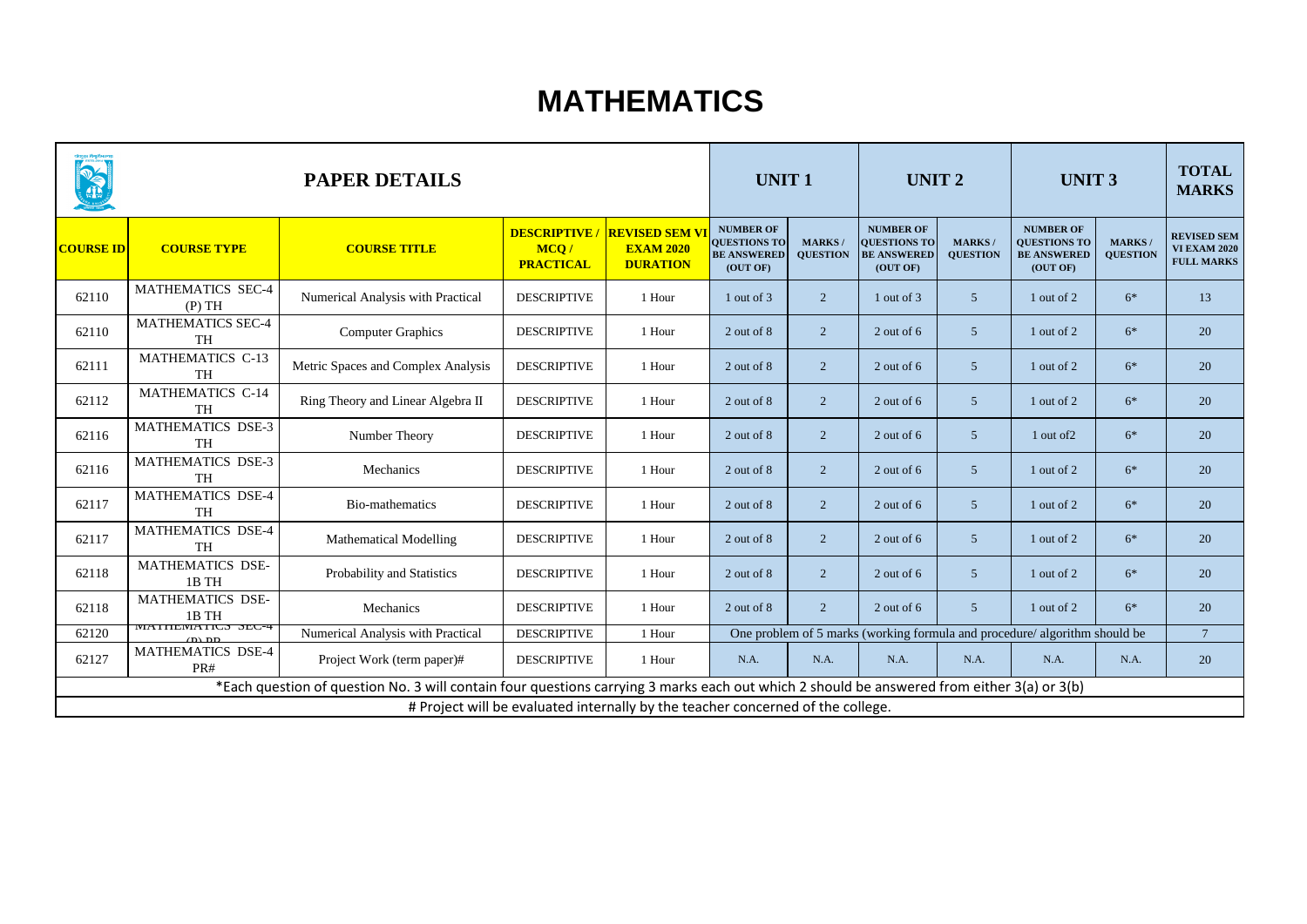| RE               | <b>PAPER DETAILS</b>            |                                                                           |                                                |                                                              |                                                                           | <b>UNIT1</b>                     |                                                                           | <b>UNIT 2</b>                     |                                                                           | <b>UNIT 3</b>                     |                                                                |
|------------------|---------------------------------|---------------------------------------------------------------------------|------------------------------------------------|--------------------------------------------------------------|---------------------------------------------------------------------------|----------------------------------|---------------------------------------------------------------------------|-----------------------------------|---------------------------------------------------------------------------|-----------------------------------|----------------------------------------------------------------|
| <b>COURSE ID</b> | <b>COURSE TYPE</b>              | <b>COURSE TITLE</b>                                                       | <b>DESCRIPTIVE</b><br>MCQ/<br><b>PRACTICAL</b> | <b>REVISED SEM VI</b><br><b>EXAM 2020</b><br><b>DURATION</b> | <b>NUMBER OF</b><br><b>QUESTIONS TO</b><br><b>BE ANSWERED</b><br>(OUT OF) | <b>MARKS/</b><br><b>QUESTION</b> | <b>NUMBER OF</b><br><b>QUESTIONS TO</b><br><b>BE ANSWERED</b><br>(OUT OF) | <b>MARKS</b> /<br><b>QUESTION</b> | <b>NUMBER OF</b><br><b>QUESTIONS TO</b><br><b>BE ANSWERED</b><br>(OUT OF) | <b>MARKS</b> /<br><b>QUESTION</b> | <b>REVISED SEM</b><br><b>VI EXAM 2020</b><br><b>FULL MARKS</b> |
| 62211            | MICROBIOLOGY C-13<br><b>TH</b>  | <b>Medical Microbiology</b>                                               | <b>DESCRIPTIVE</b>                             | 45 mins.                                                     | 5 out of 8                                                                |                                  | 2 out of 5                                                                | 5                                 | N.A.                                                                      | N.A.                              | 15                                                             |
| 62212            | MICROBIOLOGY C-14<br><b>TH</b>  | <b>Recombinant DNA Technology</b>                                         | <b>DESCRIPTIVE</b>                             | 45 mins.                                                     | 5 out of 8                                                                |                                  | 2 out of 5                                                                | 5 <sup>5</sup>                    | N.A.                                                                      | N.A.                              | 15                                                             |
| 62216            | MICROBIOLOGY DSE-3<br><b>TH</b> | Microbes in Sustainable Agriculture and<br>Development                    | <b>DESCRIPTIVE</b>                             | 45 mins.                                                     | 5 out of 8                                                                |                                  | 2 out of 5                                                                | 5                                 | N.A.                                                                      | N.A.                              | 15                                                             |
| 62217            | MICROBIOLOGY DSE-4<br><b>TH</b> | Instrumentation and Bio-techniques                                        | <b>DESCRIPTIVE</b>                             | 45 mins.                                                     | 5 out of 8                                                                |                                  | 2 out of 5                                                                | 5                                 | N.A.                                                                      | N.A.                              | 15                                                             |
| 62221            | MICROBIOLOGY C-13<br><b>PR</b>  | <b>Medical Microbiology</b>                                               | Practical                                      | 1h $15 \text{ min}$                                          | 1 out of 3                                                                | 6                                | Viva Voce                                                                 | $\overline{4}$                    | N.A.                                                                      | N.A.                              | 10                                                             |
| 62222            | MICROBIOLOGY C-14<br><b>PR</b>  | <b>Recombinant DNA Technology</b>                                         | Practical                                      | 1h $15 \text{ min}$                                          | 1 out of 3                                                                | 6                                | Viva Voce                                                                 | $\overline{4}$                    | N.A.                                                                      | N.A.                              | 10                                                             |
| 62226            | <b>PR</b>                       | MICROBIOLOGY DSE-3 Microbes in Sustainable Agriculture and<br>Development | Practical                                      | 1h $15 \text{ min}$                                          | 1 out of 3                                                                | 6                                | Viva Voce                                                                 | $\overline{4}$                    | N.A.                                                                      | N.A.                              | 10                                                             |
| 62227            | MICROBIOLOGY DSE-4<br><b>PR</b> | Instrumentation and Bio-techniques                                        | Practical                                      | 1h $15 \text{ min}$                                          | 1 out of 3                                                                | 6                                | Viva Voce                                                                 | $\overline{4}$                    | N.A.                                                                      | N.A.                              | 10                                                             |

#### **MICROBIOLOGY**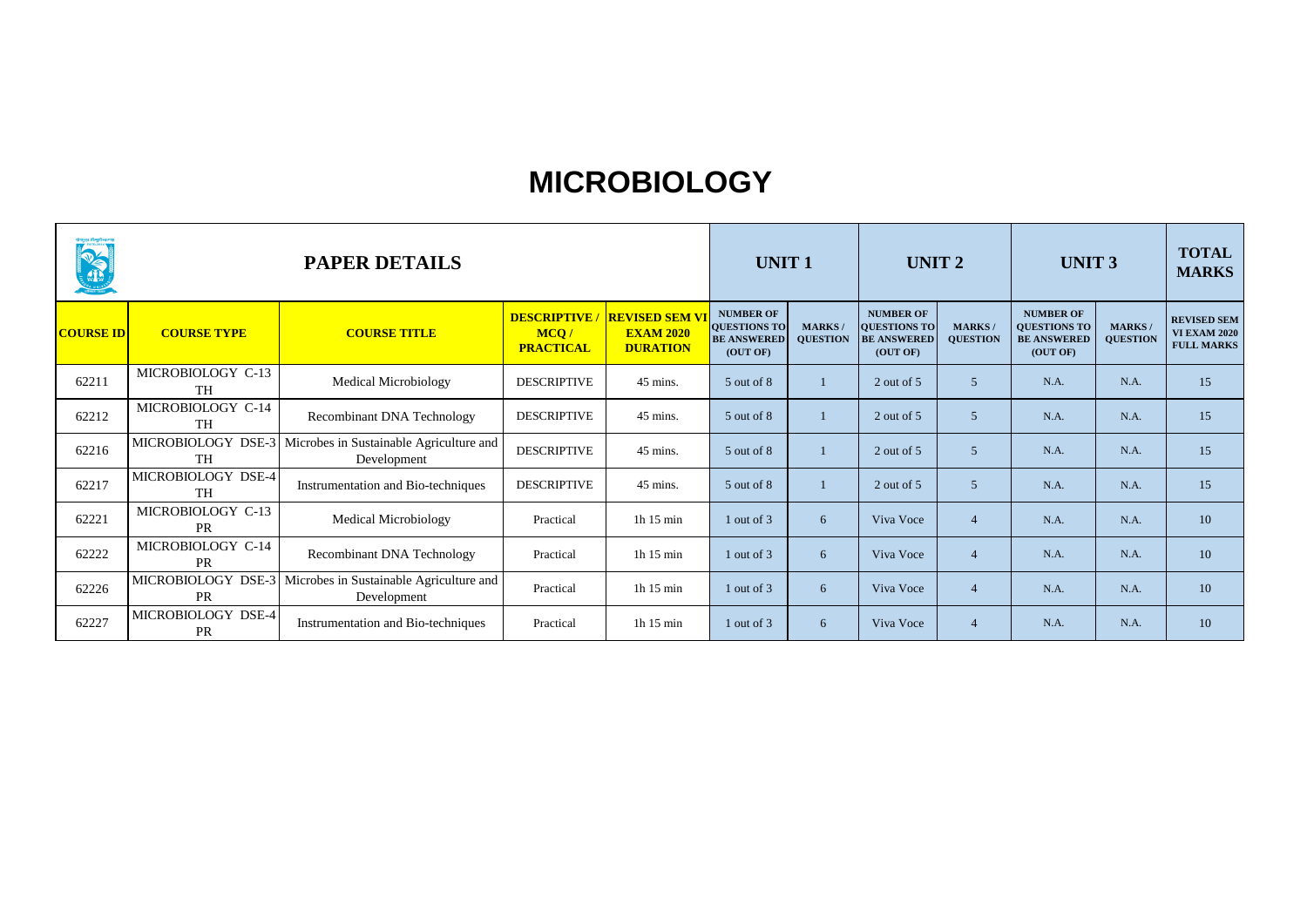|                  | <b>PAPER DETAILS</b> |                                          |                                                 |                                                              |                                                                           |                                  |                                                                           |                                  |                                                                           |                                  | <b>TOTAL</b><br><b>MARKS</b>                                   |
|------------------|----------------------|------------------------------------------|-------------------------------------------------|--------------------------------------------------------------|---------------------------------------------------------------------------|----------------------------------|---------------------------------------------------------------------------|----------------------------------|---------------------------------------------------------------------------|----------------------------------|----------------------------------------------------------------|
| <b>COURSE ID</b> | <b>COURSE TYPE</b>   | <b>COURSE TITLE</b>                      | <b>DESCRIPTIVE/</b><br>MCQ/<br><b>PRACTICAL</b> | <b>REVISED SEM VI</b><br><b>EXAM 2020</b><br><b>DURATION</b> | <b>NUMBER OF</b><br><b>QUESTIONS TO</b><br><b>BE ANSWERED</b><br>(OUT OF) | <b>MARKS/</b><br><b>QUESTION</b> | <b>NUMBER OF</b><br><b>QUESTIONS TO</b><br><b>BE ANSWERED</b><br>(OUT OF) | <b>MARKS/</b><br><b>QUESTION</b> | <b>NUMBER OF</b><br><b>QUESTIONS TO</b><br><b>BE ANSWERED</b><br>(OUT OF) | <b>MARKS/</b><br><b>QUESTION</b> | <b>REVISED SEM</b><br><b>VI EXAM 2020</b><br><b>FULL MARKS</b> |
| 60512            | MUSIC C-14 TH        | THEORETICAL KNOWLEDGE OF<br><b>MUSIC</b> | <b>DESCRIPTIVE</b>                              | 1 hour                                                       | 1 Out of 4                                                                | <b>10</b>                        | $2$ Out of 6                                                              | 5 <sup>5</sup>                   | N.A.                                                                      | N.A.                             | <b>20</b>                                                      |
| 60514            | MUSIC GE-2 TH        | <b>MUSIC: HISTORY OF INDIAN MUSIC</b>    | <b>DESCRIPTIVE</b>                              | 1 hour                                                       | 1 Out of 4                                                                | 10                               | $2$ Out of 6                                                              | $\overline{5}$                   | N.A.                                                                      | N.A.                             | <b>20</b>                                                      |
| 60516            | MUSIC DSE-3 TH       | <b>GENERAL AESTHETICS</b>                | <b>DESCRIPTIVE</b>                              | 1 hour                                                       | 1 Out of 4                                                                | 10                               | 2 Out of 6                                                                | 5 <sup>5</sup>                   | N.A.                                                                      | N.A.                             | 20                                                             |
| 60517            | MUSIC DSE-4 TH       | <b>ACOUSTICS</b>                         | <b>DESCRIPTIVE</b>                              | 1 hour                                                       | 1 Out of 4                                                                | <b>10</b>                        | $2$ Out of 6                                                              | 5 <sup>5</sup>                   | N.A.                                                                      | N.A.                             | 20                                                             |
| 60521            | MUSIC C-13 PR        | PRACTICAL KNOWLEDGE OF<br><b>MUSIC</b>   | <b>PRACTICAL</b>                                | 2 hours                                                      | N.A.                                                                      | N.A.                             | N.A.                                                                      | N.A.                             | N.A.                                                                      | N.A.                             | 20                                                             |

#### **MUSIC**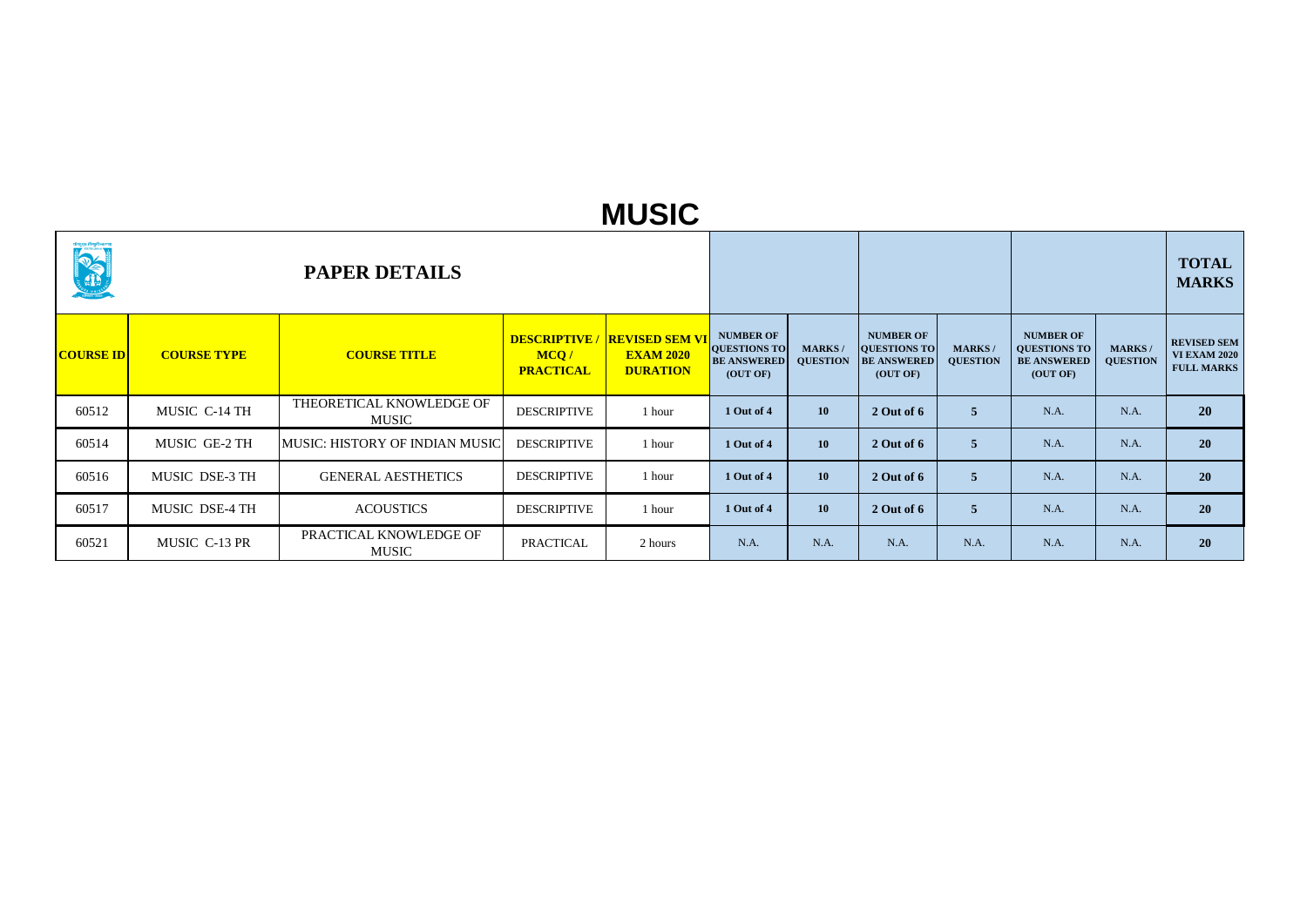| <b>Control Control Control Control Control Control Control Control Control Control Control Control Control Control Control Control Control Control Control Control Control Control Control Control Control Control Control Contr</b> |                    |                                |                          | <b>UNIT 1</b>                                                              |                                                                           | <b>UNIT 2</b>                    |                                                                           | <b>UNIT 3</b>                    |                                                                           | <b>TOTAL</b><br><b>MARKS</b>    |                                                                |
|--------------------------------------------------------------------------------------------------------------------------------------------------------------------------------------------------------------------------------------|--------------------|--------------------------------|--------------------------|----------------------------------------------------------------------------|---------------------------------------------------------------------------|----------------------------------|---------------------------------------------------------------------------|----------------------------------|---------------------------------------------------------------------------|---------------------------------|----------------------------------------------------------------|
| <b>COURSE ID</b>                                                                                                                                                                                                                     | <b>COURSE TYPE</b> | <b>COURSE TITLE</b>            | MCO/<br><b>PRACTICAL</b> | <b>DESCRIPTIVE / REVISED SEM VI</b><br><b>EXAM 2020</b><br><b>DURATION</b> | <b>NUMBER OF</b><br><b>QUESTIONS TO</b><br><b>BE ANSWERED</b><br>(OUT OF) | <b>MARKS/</b><br><b>QUESTION</b> | <b>NUMBER OF</b><br><b>QUESTIONS TO</b><br><b>BE ANSWERED</b><br>(OUT OF) | <b>MARKS/</b><br><b>QUESTION</b> | <b>NUMBER OF</b><br><b>QUESTIONS TO</b><br><b>BE ANSWERED</b><br>(OUT OF) | <b>MARKS</b><br><b>QUESTION</b> | <b>REVISED SEM</b><br><b>VI EXAM 2020</b><br><b>FULL MARKS</b> |
| 62311                                                                                                                                                                                                                                | NUTRITION C-13 TH  | Food Microbiology              | <b>DESCRIPTIVE</b>       | 40 mins.                                                                   | 4(10)                                                                     |                                  | 1(4)                                                                      |                                  | 1(4)                                                                      |                                 | 12                                                             |
| 62312                                                                                                                                                                                                                                | NUTRITION C-14 TH  | Epidemiology                   | <b>DESCRIPTIVE</b>       | $1$ Hr.                                                                    | 3(8)                                                                      | $\overline{2}$                   | 2(6)                                                                      |                                  | 1(4)                                                                      | $\mathfrak{b}$                  | 20                                                             |
| 62316                                                                                                                                                                                                                                | NUTRITION DSE-3 TH | <b>Public Health Nutrition</b> | <b>DESCRIPTIVE</b>       | 40 mins.                                                                   | 4(10)                                                                     |                                  | 1(4)                                                                      |                                  | 1(4)                                                                      |                                 | 12                                                             |
| 62317                                                                                                                                                                                                                                | NUTRITION DSE-4 TH | Nutrigenomics                  | <b>DESCRIPTIVE</b>       | 40 mins.                                                                   | 4(10)                                                                     |                                  | 1(4)                                                                      | 3                                | 1(4)                                                                      |                                 | 12                                                             |
| 62321                                                                                                                                                                                                                                | NUTRITION C-13 PR  | Food Microbiology              | PRACTICAL*               | 30 mins.                                                                   | N.A.                                                                      | N.A.                             | N.A.                                                                      | N.A.                             | N.A.                                                                      | N.A.                            | 10                                                             |
| 62326                                                                                                                                                                                                                                | NUTRITION DSE-3 PR | <b>Public Health Nutrition</b> | PRACTICAL*               | 30 mins.                                                                   | N.A.                                                                      | N.A.                             | N.A.                                                                      | N.A.                             | N.A.                                                                      | N.A.                            | 10                                                             |
| 62327                                                                                                                                                                                                                                | NUTRITION DSE-4 PR | Nutrigenomics                  | PRACTICAL*               | 30 mins.                                                                   | N.A.                                                                      | N.A.                             | N.A.                                                                      | N.A.                             | N.A.                                                                      | N.A.                            | 10                                                             |

## **NUTRITION**

\*Practical Papers will consist of Q1. Methodology carrying 6 marks and Q2. viva voce carrying 4 marks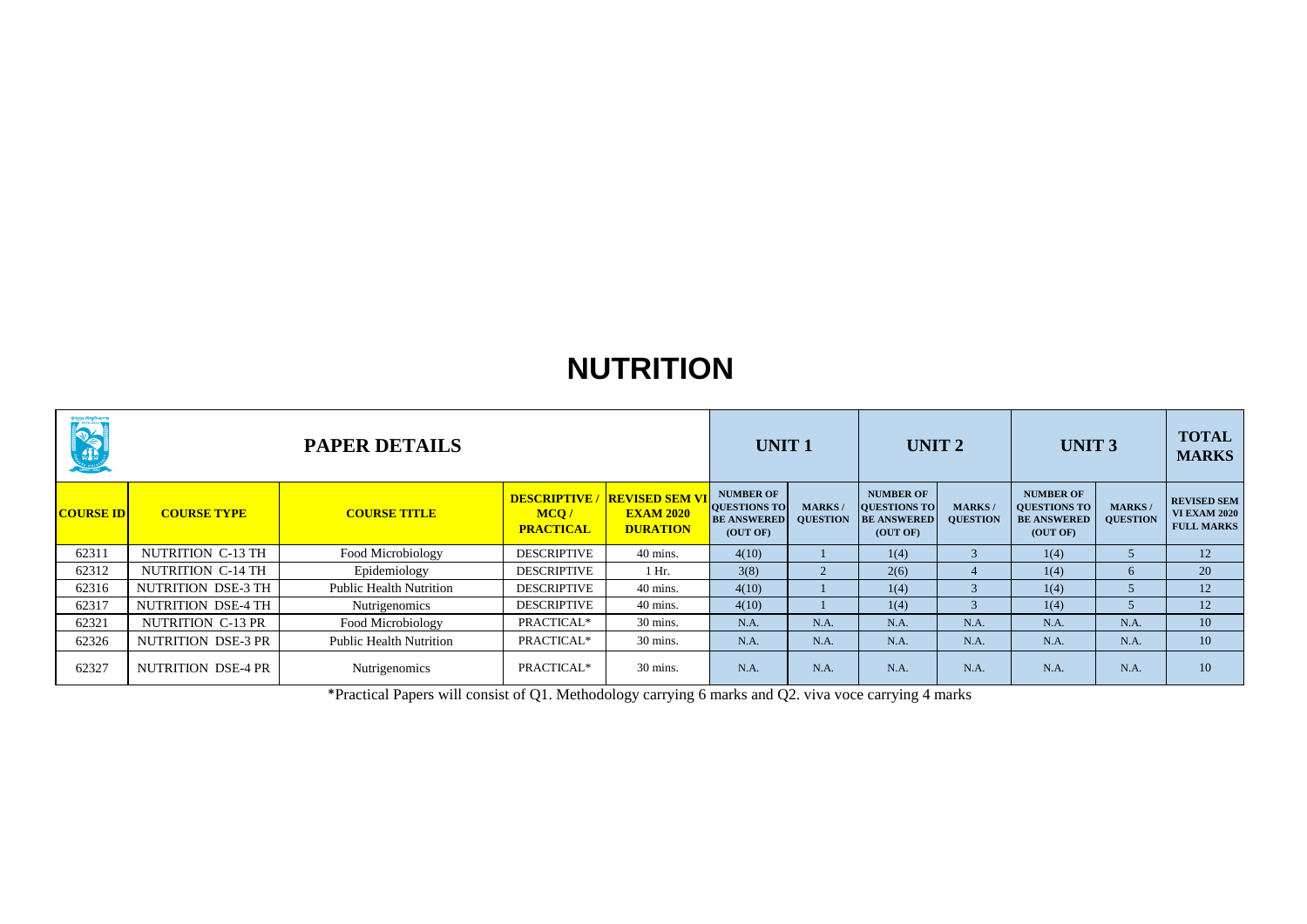| READER           | <b>PAPER DETAILS</b>              |                                                       |                                                |                                                             | <b>UNIT1</b>                                                              |                                  | <b>UNIT 2</b>                                                             |                                   | <b>UNIT 3</b>                                                             | <b>TOTAL</b><br><b>MARKS</b>      |                                                                |
|------------------|-----------------------------------|-------------------------------------------------------|------------------------------------------------|-------------------------------------------------------------|---------------------------------------------------------------------------|----------------------------------|---------------------------------------------------------------------------|-----------------------------------|---------------------------------------------------------------------------|-----------------------------------|----------------------------------------------------------------|
| <b>COURSE ID</b> | <b>COURSE TYPE</b>                | <b>COURSE TITLE</b>                                   | <b>DESCRIPTIVE</b><br>MCO/<br><b>PRACTICAL</b> | <b>REVISED SEM V</b><br><b>EXAM 2020</b><br><b>DURATION</b> | <b>NUMBER OF</b><br><b>QUESTIONS TO</b><br><b>BE ANSWERED</b><br>(OUT OF) | <b>MARKS/</b><br><b>QUESTION</b> | <b>NUMBER OF</b><br><b>QUESTIONS TO</b><br><b>BE ANSWERED</b><br>(OUT OF) | <b>MARKS</b> /<br><b>QUESTION</b> | <b>NUMBER OF</b><br><b>QUESTIONS TO</b><br><b>BE ANSWERED</b><br>(OUT OF) | <b>MARKS</b> /<br><b>QUESTION</b> | <b>REVISED SEM</b><br><b>VI EXAM 2020</b><br><b>FULL MARKS</b> |
| 60610            | PHILOSOPHY SEC-4 (P)<br><b>TH</b> | Philosophy of Human Rights                            | <b>DESCRIPTIVE</b>                             | 1 hour                                                      | 2(8)                                                                      | 2.5                              | 1(4)                                                                      | 5                                 | 1(4)                                                                      | 10                                | 20                                                             |
| 60611            | PHILOSOPHY C-13 TH                | Contemporary Indian Philosophy                        | <b>DESCRIPTIVE</b>                             | 1 hour                                                      | 2(8)                                                                      | 2.5                              | 1(4)                                                                      | $\overline{5}$                    | 1(4)                                                                      | 10                                | 20                                                             |
| 60612            | PHILOSOPHY C-14 TH                | 20th Century Western Philosophy                       | <b>DESCRIPTIVE</b>                             | 1 hour                                                      | 2(8)                                                                      | 2.5                              | 1(4)                                                                      | 5                                 | 1(4)                                                                      | 10                                | 20                                                             |
| 60614            | PHILOSOPHY GE-2 TH                | PHILOSOPHY: Feminism                                  | <b>DESCRIPTIVE</b>                             | 1 hour                                                      | 2(8)                                                                      | 2.5                              | 1(4)                                                                      | 5                                 | 1(4)                                                                      | 10                                | 20                                                             |
| 60616            | PHILOSOPHY DSE-3 TH               | Dhammapada                                            | <b>DESCRIPTIVE</b>                             | 1 hour                                                      | 2(8)                                                                      | 2.5                              | 1(4)                                                                      | 5                                 | 1(4)                                                                      | 10                                | 20                                                             |
| 60616            | PHILOSOPHY DSE-3 TH               | ÅšrÄ«madbhagavadgÄ«tÄ ·                               | <b>DESCRIPTIVE</b>                             | 1 hour                                                      | 2(8)                                                                      | 2.5                              | 1(4)                                                                      | 5                                 | 1(4)                                                                      | 10                                | 20                                                             |
| 60617            | PHILOSOPHY DSE-4 TH               | An Enquiry Concerning Human<br>Understanding, D. Hume | <b>DESCRIPTIVE</b>                             | 1 hour                                                      | 2(8)                                                                      | 2.5                              | 1(4)                                                                      | 5                                 | 1(4)                                                                      | 10                                | 20                                                             |
| 60617            | PHILOSOPHY DSE-4 TH               | V. Geetha, "Gender",                                  | <b>DESCRIPTIVE</b>                             | 1 hour                                                      | 2(8)                                                                      | 2.5                              | 1(4)                                                                      | 5                                 | 1(4)                                                                      | 10                                | 20                                                             |
| 60618            | PHILOSOPHY DSE-1B<br><b>TH</b>    | Inductive Logic (Western)                             | <b>DESCRIPTIVE</b>                             | 1 hour                                                      | 2(8)                                                                      | 2.5                              | 1(4)                                                                      | 5                                 | 1(4)                                                                      | 10                                | 20                                                             |
| 60618            | PHILOSOPHY DSE-1B<br><b>TH</b>    | Socio Political Philosophy                            | <b>DESCRIPTIVE</b>                             | 1 hour                                                      | 2(8)                                                                      | 2.5                              | 1(4)                                                                      | 5                                 | 1(4)                                                                      | 10                                | 20                                                             |

#### **PHILOSOPHY**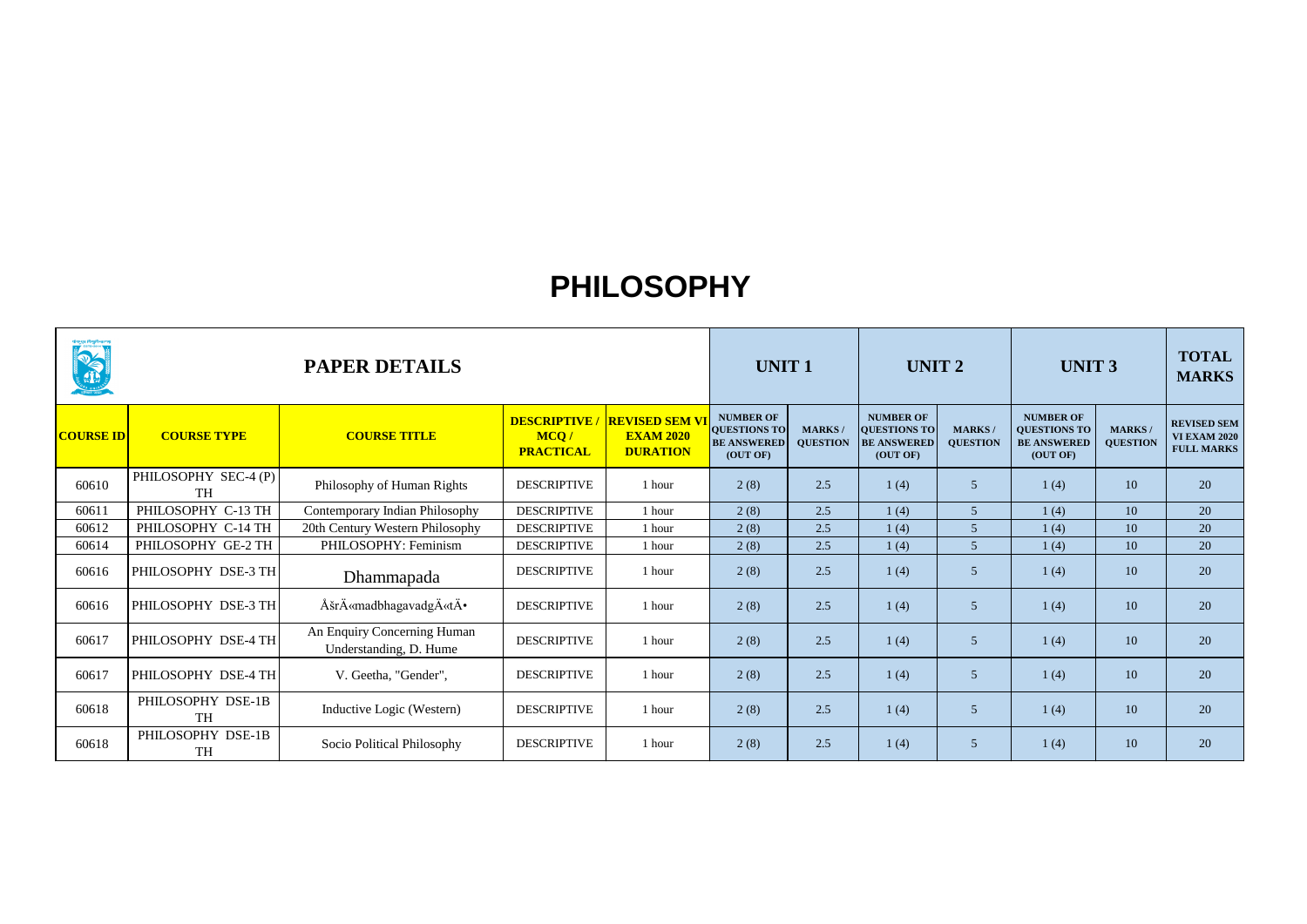| <b>OSTA</b>      | <b>PAPER DETAILS</b><br><b>DESCRIPTIVE</b><br><b>REVISED SEM V</b> |                                                                         |                          |                                     |                                                       | <b>UNIT 1</b><br><b>NUMBER OF</b> |                                                                           | <b>UNIT 2</b>                     |                                                                           | <b>UNIT 3</b>                     |                                                                |
|------------------|--------------------------------------------------------------------|-------------------------------------------------------------------------|--------------------------|-------------------------------------|-------------------------------------------------------|-----------------------------------|---------------------------------------------------------------------------|-----------------------------------|---------------------------------------------------------------------------|-----------------------------------|----------------------------------------------------------------|
| <b>COURSE ID</b> | <b>COURSE TYPE</b>                                                 | <b>COURSE TITLE</b>                                                     | MCQ/<br><b>PRACTICAL</b> | <b>EXAM 2020</b><br><b>DURATION</b> | <b>QUESTIONS TO</b><br><b>BE ANSWERED</b><br>(OUT OF) | <b>MARKS/</b><br><b>QUESTION</b>  | <b>NUMBER OF</b><br><b>QUESTIONS TO</b><br><b>BE ANSWERED</b><br>(OUT OF) | <b>MARKS</b> /<br><b>QUESTION</b> | <b>NUMBER OF</b><br><b>QUESTIONS TO</b><br><b>BE ANSWERED</b><br>(OUT OF) | <b>MARKS</b> /<br><b>QUESTION</b> | <b>REVISED SEM</b><br><b>VI EXAM 2020</b><br><b>FULL MARKS</b> |
| 60710            | PHYSICAL EDUCATION<br>$SEC-4(P) TH$                                | Adapted Physical Education and<br>Computer Application in Physical Edu. | <b>DESCRIPTIVE</b>       | <b>45 MINUTE</b>                    | N.A.                                                  | N.A.                              | 1 OUT OF 3                                                                | 5 <sup>5</sup>                    | 1 OUT OF 3                                                                | 10                                | 15                                                             |
| 60714            | PHYSICAL EDUCATION<br>GE-2 TH                                      | Complete Fitness & Therapeutic values<br>of Phy.Edu.                    | <b>DESCRIPTIVE</b>       | <b>45 MINUTE</b>                    | N.A.                                                  | N.A.                              | 1 OUT OF 3                                                                | 5 <sup>5</sup>                    | 1 OUT OF 3                                                                | 10                                | 15                                                             |
| 60714            | PHYSICAL EDUCATION<br>GE-2 TH                                      | Health Education & Safety Edu.                                          | <b>DESCRIPTIVE</b>       | <b>45 MINUTE</b>                    | N.A.                                                  | N.A.                              | 1 OUT OF 3                                                                | 5 <sup>5</sup>                    | 1 OUT OF 3                                                                | 10                                | 15                                                             |
| 60718            | PHYSICAL EDUCATION<br>DSE-1B TH                                    | Management of Sports and Physical<br>Education                          | <b>DESCRIPTIVE</b>       | 1 HOUR                              | N.A.                                                  | N.A.                              | 2 OUT OF 6                                                                | 5 <sup>5</sup>                    | 1 OUT OF 3                                                                | 10                                | 20                                                             |
| 60718            | PHYSICAL EDUCATION<br>DSE-1B TH                                    | <b>Sports Psychology</b>                                                | <b>DESCRIPTIVE</b>       | 1 HOURS                             | N.A.                                                  | N.A.                              | 2 OUT OF 6                                                                | 5 <sup>5</sup>                    | 1 OUT OF 3                                                                | 10                                | 20                                                             |
| 60720            | PHYSICAL EDUCATION<br>$SEC-4 (P) PR$                               | Adapted Physical Education and<br>Computer Application in Physical Edu. | PRACTICAL*               | N.A                                 | N.A.                                                  | N.A.                              | N.A.                                                                      | N.A.                              | N.A.                                                                      | N.A.                              | 15                                                             |
| 60724            | PHYSICAL EDUCATION<br>GE-2 PR                                      | Complete Fitness & Therapeutic values<br>of Phy.Edu.                    | PRACTICAL*               | N.A                                 | N.A.                                                  | N.A.                              | N.A.                                                                      | N.A.                              | N.A.                                                                      | N.A.                              | 15                                                             |
| 60724            | PHYSICAL EDUCATION<br>GE-2 PR                                      | Health Education & Safety Edu.                                          | PRACTICAL*               | N.A                                 | N.A.                                                  | N.A.                              | N.A.                                                                      | N.A.                              | N.A.                                                                      | N.A.                              | 15                                                             |

#### **PHYSICAL EDUCATION**

\*Procedure of Practical Examination will be intimated to students concerned by the college Teacher concerned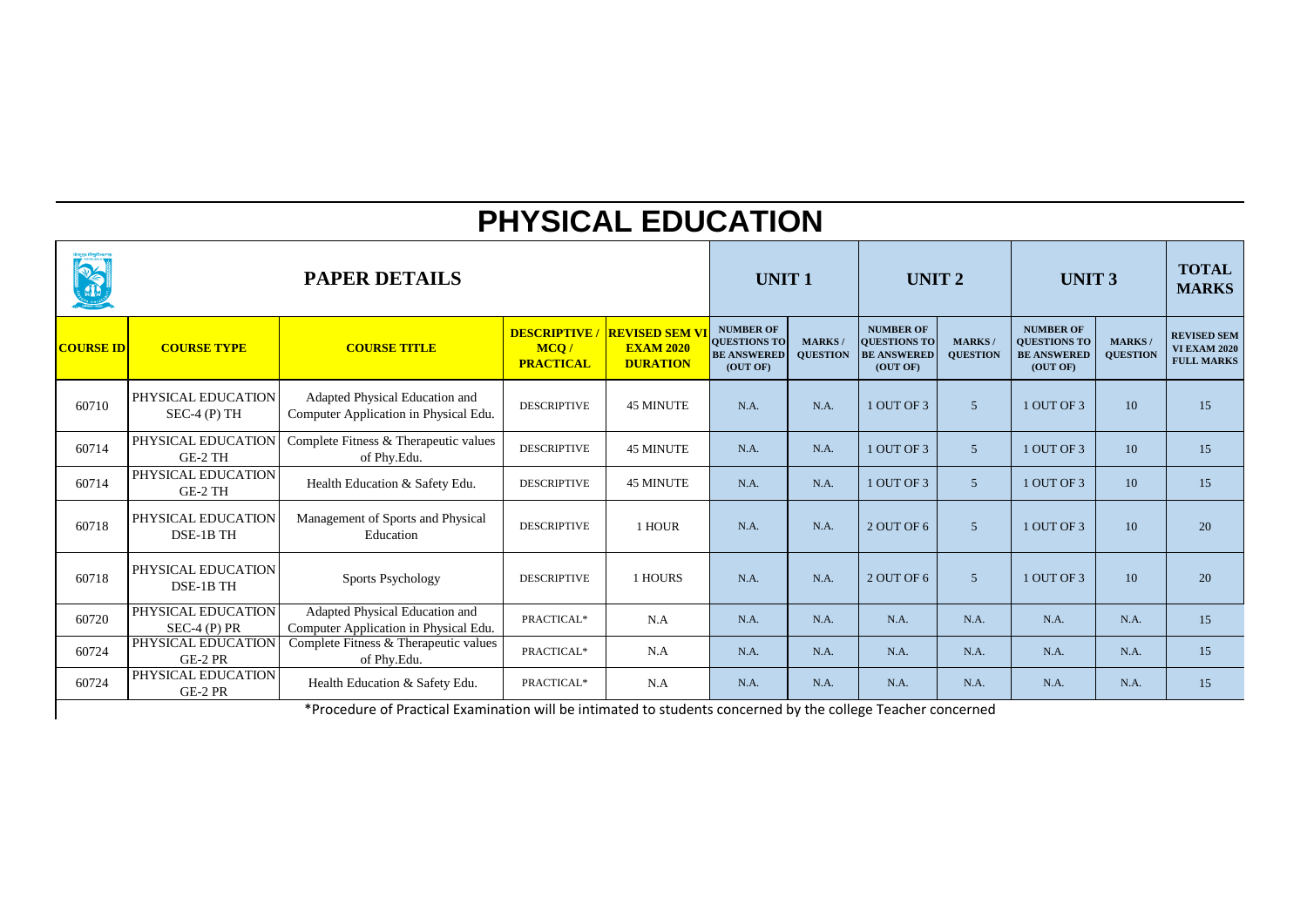|                  |                      | <b>PAPER DETAILS</b>                |                                                  |                                                              | <b>UNIT1</b>                                                              |                                  | UNIT <sub>2</sub>                                                  |                                  | <b>UNIT 3</b>                                                             | <b>TOTAL</b><br><b>MARKS</b>     |                                                                |
|------------------|----------------------|-------------------------------------|--------------------------------------------------|--------------------------------------------------------------|---------------------------------------------------------------------------|----------------------------------|--------------------------------------------------------------------|----------------------------------|---------------------------------------------------------------------------|----------------------------------|----------------------------------------------------------------|
| <b>COURSE ID</b> | <b>COURSE TYPE</b>   | <b>COURSE TITLE</b>                 | <b>DESCRIPTIVE /</b><br>MCQ/<br><b>PRACTICAL</b> | <b>REVISED SEM VI</b><br><b>EXAM 2020</b><br><b>DURATION</b> | <b>NUMBER OF</b><br><b>QUESTIONS TO</b><br><b>BE ANSWERED</b><br>(OUT OF) | <b>MARKS/</b><br><b>QUESTION</b> | <b>NUMBER OF</b><br>QUESTIONS TO<br><b>BE ANSWERED</b><br>(OUT OF) | <b>MARKS/</b><br><b>OUESTION</b> | <b>NUMBER OF</b><br><b>QUESTIONS TO</b><br><b>BE ANSWERED</b><br>(OUT OF) | <b>MARKS/</b><br><b>QUESTION</b> | <b>REVISED SEM</b><br><b>VI EXAM 2020</b><br><b>FULL MARKS</b> |
| 62410            | PHYSICS SEC-4 (P) TH | <b>Applied Optics</b>               | <b>DESCRIPTIVE</b>                               | 1.15 <sub>hr</sub>                                           | 3(9)                                                                      | 2                                | 1(3)                                                               | 5 <sup>5</sup>                   | 1(3)                                                                      | 9                                | 20                                                             |
| 62410            | PHYSICS SEC-4 (P) TH | <b>Basic Instrumentation Skills</b> | <b>DESCRIPTIVE</b>                               | 1.15 <sub>hr</sub>                                           | 3(9)                                                                      | $\overline{2}$                   | 1(3)                                                               | $\mathfrak{H}$                   | 1(3)                                                                      | 9                                | 20                                                             |
| 62411            | PHYSICS C-13 TH      | Electromagnetic Theory              | <b>DESCRIPTIVE</b>                               | 1 <sub>hr</sub>                                              | 2(6)                                                                      |                                  | 1(3)                                                               |                                  | 1(3)                                                                      | 6                                | 12                                                             |
| 62412            | PHYSICS C-14 TH      | <b>Statistical Mechanics</b>        | <b>DESCRIPTIVE</b>                               | 1 <sub>hr</sub>                                              | 2(6)                                                                      |                                  | 1(3)                                                               |                                  | 1(3)                                                                      | 6                                | 12                                                             |
| 62416            | PHYSICS DSE-3 TH     | Physics of Earth                    | <b>DESCRIPTIVE</b>                               | 1.15 <sub>hr</sub>                                           | 3(9)                                                                      | $\overline{2}$                   | 1(3)                                                               | 5                                | 1(3)                                                                      | $\mathbf{Q}$                     | 20                                                             |
| 62416            | PHYSICS DSE-3 TH     | <b>Biological Physics</b>           | <b>DESCRIPTIVE</b>                               | 1.15 <sub>hr</sub>                                           | 3(9)                                                                      | $\overline{2}$                   | 1(3)                                                               |                                  | 1(3)                                                                      | 9                                | 20                                                             |
| 62417            | PHYSICS DSE-4 TH     | <b>Communication Electronics</b>    | <b>DESCRIPTIVE</b>                               | 1 <sub>hr</sub>                                              | 2(6)                                                                      |                                  | 1(3)                                                               |                                  | 1(3)                                                                      | 6                                | 12                                                             |
| 62417            | PHYSICS DSE-4 TH     | Nano Materials and Applications     | <b>DESCRIPTIVE</b>                               | 1 <sub>hr</sub>                                              | 2(6)                                                                      |                                  | 1(3)                                                               | $\overline{4}$                   | 1(3)                                                                      | 6                                | 12                                                             |
| 62418            | PHYSICS DSE-1B TH    | Physics of Earth                    | <b>DESCRIPTIVE</b>                               | 1.15 <sub>hr</sub>                                           | 3(9)                                                                      | 2                                | 1(3)                                                               | 5                                | 1(3)                                                                      | 9                                | 20                                                             |
| 62418            | PHYSICS DSE-1B TH    | <b>Biological Physics</b>           | <b>DESCRIPTIVE</b>                               | 1.15 <sub>hr</sub>                                           | 3(9)                                                                      | $\overline{2}$                   | 1(3)                                                               | 5                                | 1(3)                                                                      | $\mathbf{Q}$                     | 20                                                             |
| 62421            | PHYSICS C-13 PR      | Electromagnetic Theory              | <b>DESCRIPTIVE</b>                               | 1 <sub>hr</sub>                                              | 5(15)                                                                     | $\overline{2}$                   | N.A.                                                               | N.A.                             | N.A.                                                                      | N.A.                             | 10                                                             |
| 62422            | PHYSICS C-14 PR      | <b>Statistical Mechanics</b>        | <b>DESCRIPTIVE</b>                               | 1 <sub>hr</sub>                                              | 5(15)                                                                     | $\overline{2}$                   |                                                                    |                                  |                                                                           |                                  | 10                                                             |
| 62427            | PHYSICS DSE-4 PR     | <b>Communication Electronics</b>    | <b>DESCRIPTIVE</b>                               | 1 <sup>hr</sup>                                              | 5(15)                                                                     | $\overline{2}$                   | N.A.                                                               | N.A.                             | N.A.                                                                      | N.A.                             | 10                                                             |
| 62427            | PHYSICS DSE-4 PR     | Nano Materials and Applications     | <b>DESCRIPTIVE</b>                               | 1 <sup>hr</sup>                                              | 5(15)                                                                     | $\overline{2}$                   |                                                                    |                                  |                                                                           |                                  | 10                                                             |

#### **PHYSICS**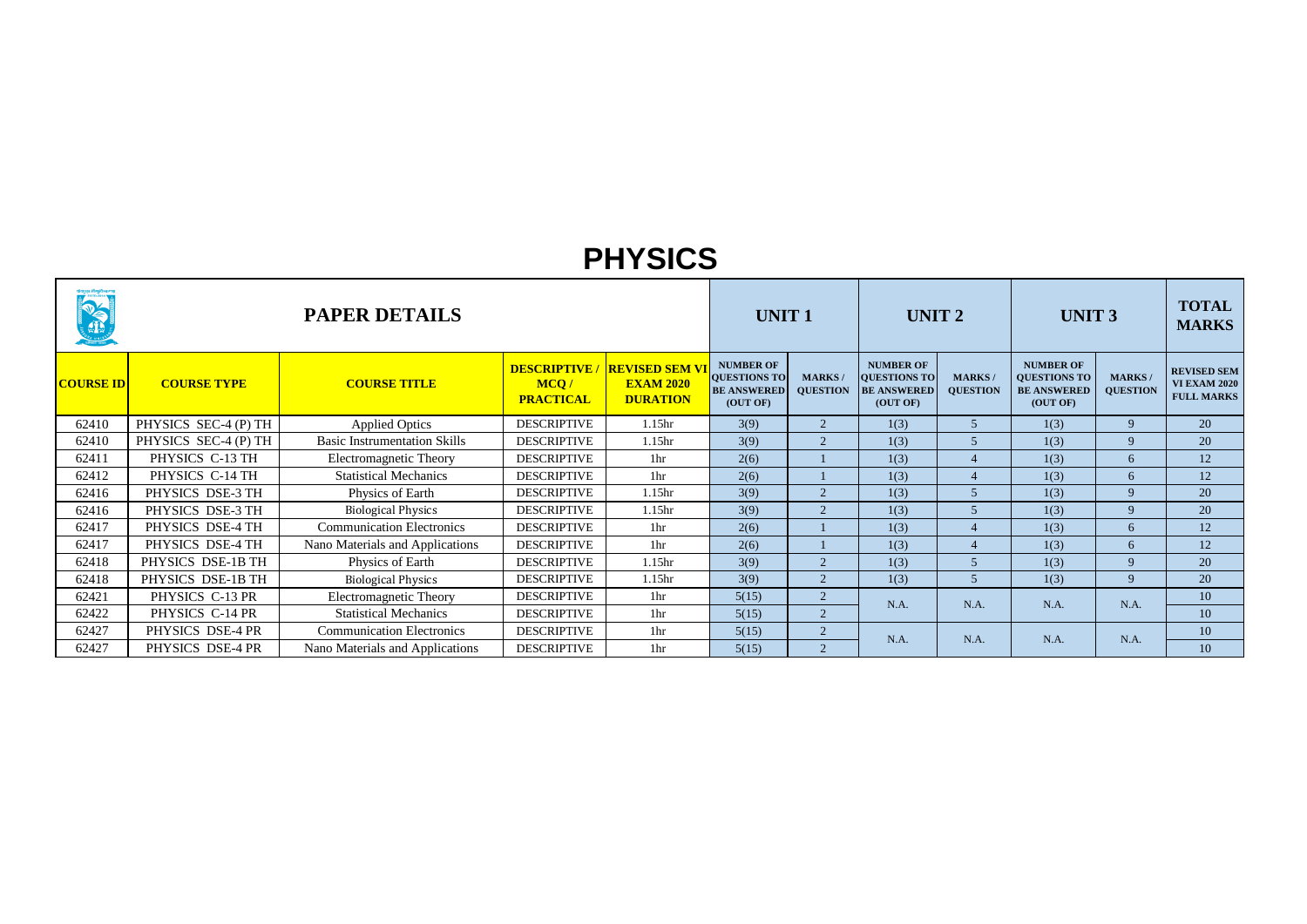|                  | <b>PAPER DETAILS</b>              |                                                  |                                                |                                                             | <b>UNIT1</b><br><b>NUMBER OF</b>                      |                                  | UNIT <sub>2</sub>                                                         |                                   | <b>UNIT 3</b>                                                             |                                   | <b>TOTAL</b><br><b>MARKS</b>                                   |
|------------------|-----------------------------------|--------------------------------------------------|------------------------------------------------|-------------------------------------------------------------|-------------------------------------------------------|----------------------------------|---------------------------------------------------------------------------|-----------------------------------|---------------------------------------------------------------------------|-----------------------------------|----------------------------------------------------------------|
| <b>COURSE ID</b> | <b>COURSE TYPE</b>                | <b>COURSE TITLE</b>                              | <b>DESCRIPTIVE</b><br>MCQ/<br><b>PRACTICAL</b> | <b>REVISED SEM V</b><br><b>EXAM 2020</b><br><b>DURATION</b> | <b>QUESTIONS TO</b><br><b>BE ANSWERED</b><br>(OUT OF) | <b>MARKS/</b><br><b>QUESTION</b> | <b>NUMBER OF</b><br><b>QUESTIONS TO</b><br><b>BE ANSWERED</b><br>(OUT OF) | <b>MARKS</b> /<br><b>QUESTION</b> | <b>NUMBER OF</b><br><b>QUESTIONS TO</b><br><b>BE ANSWERED</b><br>(OUT OF) | <b>MARKS</b> /<br><b>QUESTION</b> | <b>REVISED SEM</b><br><b>VI EXAM 2020</b><br><b>FULL MARKS</b> |
| 62510            | PHYSIOLOGY SEC-4 (P)<br><b>TH</b> | <b>Applied Biochemistry</b>                      | <b>DESCRIPTIVE</b>                             | 1 Hour                                                      | 3 out of 8                                            | $\overline{2}$                   | 2 out of $6$                                                              | $\overline{4}$                    | 1 out of 2                                                                | 6                                 | 20                                                             |
| 62511            | PHYSIOLOGY C-13 TH                | Reproduction                                     | <b>DESCRIPTIVE</b>                             | 45 Minutes                                                  | 3 out of 8                                            |                                  | $2$ out of 6                                                              | $\overline{3}$                    | 1 out of 2                                                                | 6                                 | 15                                                             |
| 62512            | PHYSIOLOGY C-14 TH                | Formation and Excretion of Urine                 | <b>DESCRIPTIVE</b>                             | 45 Minutes                                                  | 3 out of 8                                            |                                  | $2$ out of 6                                                              | 3                                 | 1 out of 2                                                                | 6                                 | 15                                                             |
| 62516            | PHYSIOLOGY DSE-3 TH               | <b>Environmental Physiology</b>                  | <b>DESCRIPTIVE</b>                             | 45 Minutes                                                  | 3 out of 8                                            | 1                                | $2$ out of 6                                                              | $\overline{3}$                    | 1 out of 2                                                                | 6                                 | 15                                                             |
| 62516            | PHYSIOLOGY DSE-3 TH               | <b>Ergonomics and Occupational</b><br>Physiology | <b>DESCRIPTIVE</b>                             | 45 Minutes                                                  | 3 out of 8                                            |                                  | 2 out of 6                                                                | 3                                 | 1 out of 2                                                                | 6                                 | 15                                                             |
| 62517            | PHYSIOLOGY DSE-4 TH               | Sports and Exercise Physiology                   | <b>DESCRIPTIVE</b>                             | N.A.                                                        | 3 out of 8                                            |                                  | 2 out of $6$                                                              | 3                                 | 1 out of 2                                                                | 6                                 | 15                                                             |
| 62518            | PHYSIOLOGY DSE-1B<br><b>TH</b>    | <b>Exercise and Sports Physiology</b>            | <b>DESCRIPTIVE</b>                             | N.A.                                                        | 3 out of 8                                            | 1                                | $2$ out of 6                                                              | 3                                 | 1 out of 2                                                                | 6                                 | 15                                                             |
| 62521            | PHYSIOLOGY C-13 PR                | Reproduction                                     | <b>DESCRIPTIVE</b>                             | 1 Hour                                                      |                                                       |                                  | Answer all the questions                                                  |                                   |                                                                           |                                   | 8                                                              |
| 62522            | PHYSIOLOGY C-14 PR                | Formation and Excretion of Urine                 | <b>PRACTICAL</b>                               | 1 Hour                                                      |                                                       |                                  | Answer all the questions                                                  |                                   |                                                                           |                                   | 8                                                              |
| 62526            | PHYSIOLOGY DSE-3 PR               | <b>Environmental Physiology</b>                  | <b>PRACTICAL</b>                               | 1 Hour                                                      | Answer all the questions                              |                                  |                                                                           |                                   |                                                                           |                                   | 8                                                              |
| 62526            | PHYSIOLOGY DSE-3 PR               | <b>Ergonomics and Occupational</b><br>Physiology | <b>PRACTICAL</b>                               | 1 Hour                                                      | Answer all the questions                              |                                  |                                                                           |                                   |                                                                           | 8                                 |                                                                |
| 62527            | PHYSIOLOGY DSE-4 PR               | Sports and Exercise Physiology                   | <b>PRACTICAL</b>                               | 1 Hour                                                      | Answer all the questions                              |                                  |                                                                           |                                   |                                                                           | 8                                 |                                                                |
| 62528            | PHYSIOLOGY DSE-1B<br><b>PR</b>    | <b>Exercise and Sports Physiology</b>            | <b>PRACTICAL</b>                               | 1 Hour                                                      | Answer all the questions                              |                                  |                                                                           |                                   |                                                                           |                                   | 8                                                              |

# **PHYSIOLOGY**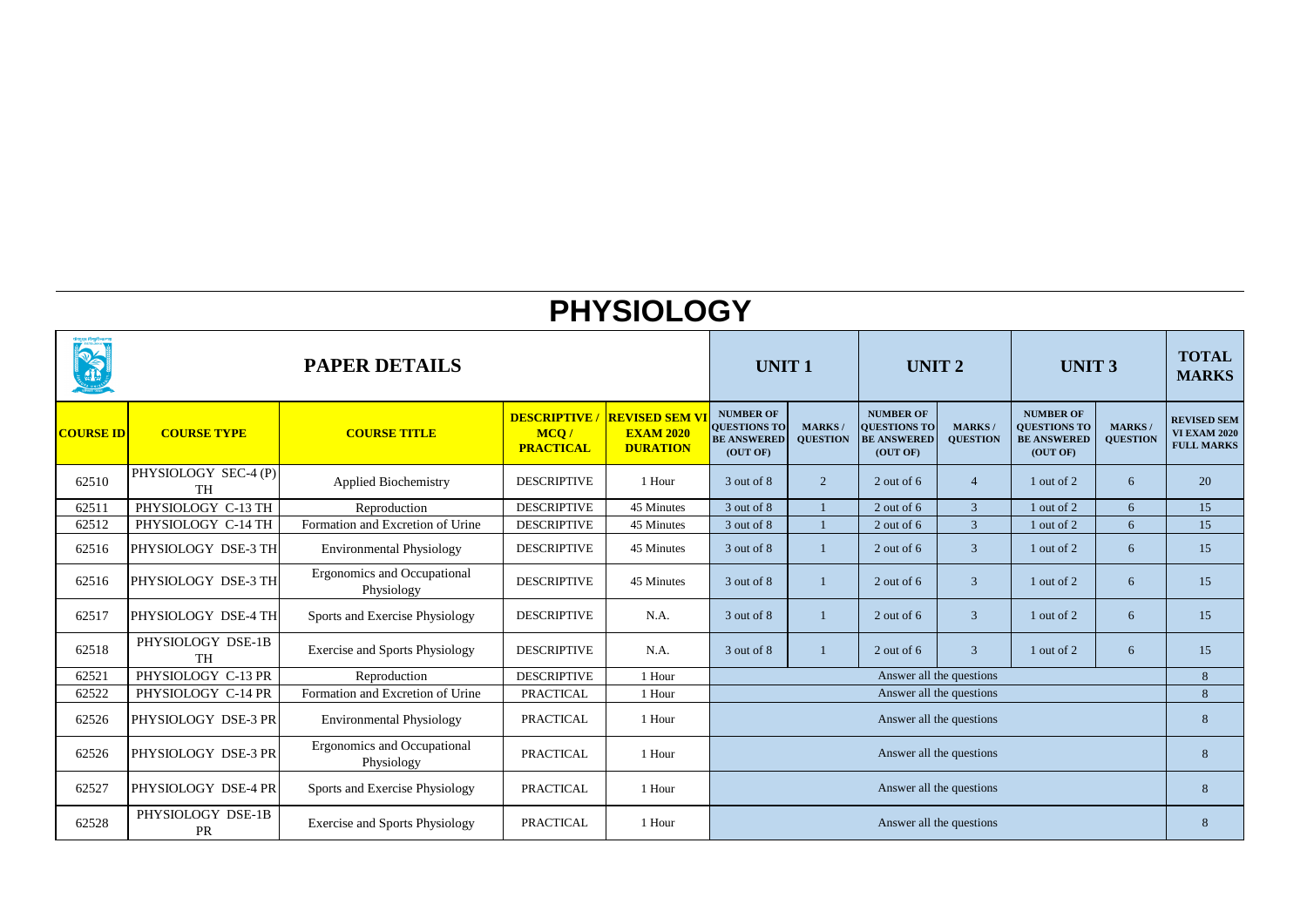| ହିତ୍ରା । ସୁକ୍ରାଣୁନା<br><b>CONTRACTOR</b> |                                    | <b>PAPER DETAILS</b>                                                     |                                                |                                                              | <b>UNIT1</b>                                                              |                                  | UNIT <sub>2</sub>                                                         |                                 | <b>UNIT 3</b>                                                             | <b>TOTAL</b><br><b>MARKS</b>     |                                                                |
|------------------------------------------|------------------------------------|--------------------------------------------------------------------------|------------------------------------------------|--------------------------------------------------------------|---------------------------------------------------------------------------|----------------------------------|---------------------------------------------------------------------------|---------------------------------|---------------------------------------------------------------------------|----------------------------------|----------------------------------------------------------------|
| <b>COURSE ID</b>                         | <b>COURSE TYPE</b>                 | <b>COURSE TITLE</b>                                                      | <b>DESCRIPTIVE</b><br>MCO/<br><b>PRACTICAL</b> | <b>REVISED SEM VI</b><br><b>EXAM 2020</b><br><b>DURATION</b> | <b>NUMBER OF</b><br><b>QUESTIONS TO</b><br><b>BE ANSWERED</b><br>(OUT OF) | <b>MARKS/</b><br><b>QUESTION</b> | <b>NUMBER OF</b><br><b>QUESTIONS TO</b><br><b>BE ANSWERED</b><br>(OUT OF) | <b>MARKS</b><br><b>QUESTION</b> | <b>NUMBER OF</b><br><b>QUESTIONS TO</b><br><b>BE ANSWERED</b><br>(OUT OF) | <b>MARKS/</b><br><b>QUESTION</b> | <b>REVISED SEM</b><br><b>VI EXAM 2020</b><br><b>FULL MARKS</b> |
| 60810                                    | POLITICAL SCIENCE<br>$SEC-4(P) TH$ | Conflict and Peace Building                                              | <b>DESCRIPTIVE</b>                             | 1 Hour                                                       | $1$ (Out of 3)                                                            | 9                                | $1$ (Out of 3)                                                            | 5 <sup>5</sup>                  | $2$ (Out of 6)                                                            | $\overline{2}$                   | 18                                                             |
| 60811                                    | POLITICAL SCIENCE C-<br>13 TH      | Public Policy & Administration in India                                  | <b>DESCRIPTIVE</b>                             | 1 Hour                                                       | $1$ (Out of 3)                                                            | 9                                | $1$ (Out of 3)                                                            | 5 <sup>5</sup>                  | $2$ (Out of 6)                                                            | $\overline{2}$                   | 18                                                             |
| 60812                                    | POLITICAL SCIENCE C-<br>14 TH      | Political Processes & Institutions in<br><b>Comparative Perspectives</b> | <b>DESCRIPTIVE</b>                             | 1 Hour                                                       | $1$ (Out of 3)                                                            | 9 <sup>°</sup>                   | $1$ (Out of 3)                                                            | 5 <sup>5</sup>                  | $2$ (Out of 6)                                                            | $\overline{2}$                   | 18                                                             |
| 60814                                    | POLITICAL SCIENCE<br>GE-2 TH       | POLITICAL SCIENCE: Reading Gandhi                                        | <b>DESCRIPTIVE</b>                             | 1 Hour                                                       | $1$ (Out of 3)                                                            | 9                                | $1$ (Out of 3)                                                            | 5 <sup>5</sup>                  | $2$ (Out of 6)                                                            | $\overline{2}$                   | 18                                                             |
| 60816                                    | POLITICAL SCIENCE<br>DSE-3 TH      | India's Foreign Policy in a Globalizing<br>World                         | <b>DESCRIPTIVE</b>                             | 1 Hour                                                       | $1$ (Out of 3)                                                            | 9                                | $1$ (Out of 3)                                                            | 5 <sup>5</sup>                  | $2$ (Out of 6)                                                            | $\overline{2}$                   | <b>18</b>                                                      |
| 60816                                    | POLITICAL SCIENCE<br>DSE-3 TH      | Women, Power & Politics                                                  | <b>DESCRIPTIVE</b>                             | 1 Hour                                                       | $1$ (Out of 3)                                                            | 9                                | $1$ (Out of 3)                                                            | 5 <sup>1</sup>                  | $2$ (Out of 6)                                                            | $\overline{2}$                   | 18                                                             |
| 60817                                    | POLITICAL SCIENCE<br>DSE-4 TH      | <b>Political Sociology</b>                                               | <b>DESCRIPTIVE</b>                             | 1 Hour                                                       | $1$ (Out of 3)                                                            | 9                                | $1$ (Out of 3)                                                            | 5 <sup>5</sup>                  | $2$ (Out of 6)                                                            | $\overline{2}$                   | 18                                                             |
| 60818                                    | POLITICAL SCIENCE<br>DSE-1B TH     | Democracy & Governance                                                   | <b>DESCRIPTIVE</b>                             | 1 Hour                                                       | $1$ (Out of 3)                                                            | 9                                | $1$ (Out of 3)                                                            | 5 <sup>5</sup>                  | $2$ (Out of 6)                                                            | $\overline{2}$                   | 18                                                             |
| 60817                                    | POLITICAL SCIENCE<br>DSE-4 TH      | Dilemmas in Politics                                                     | <b>DESCRIPTIVE</b>                             | 1 Hour                                                       | $1$ (Out of 3)                                                            | 9                                | $1$ (Out of 3)                                                            | 5 <sup>5</sup>                  | $2$ (Out of 6)                                                            | $\overline{2}$                   | 18                                                             |

### **POLITICAL SCIENCE**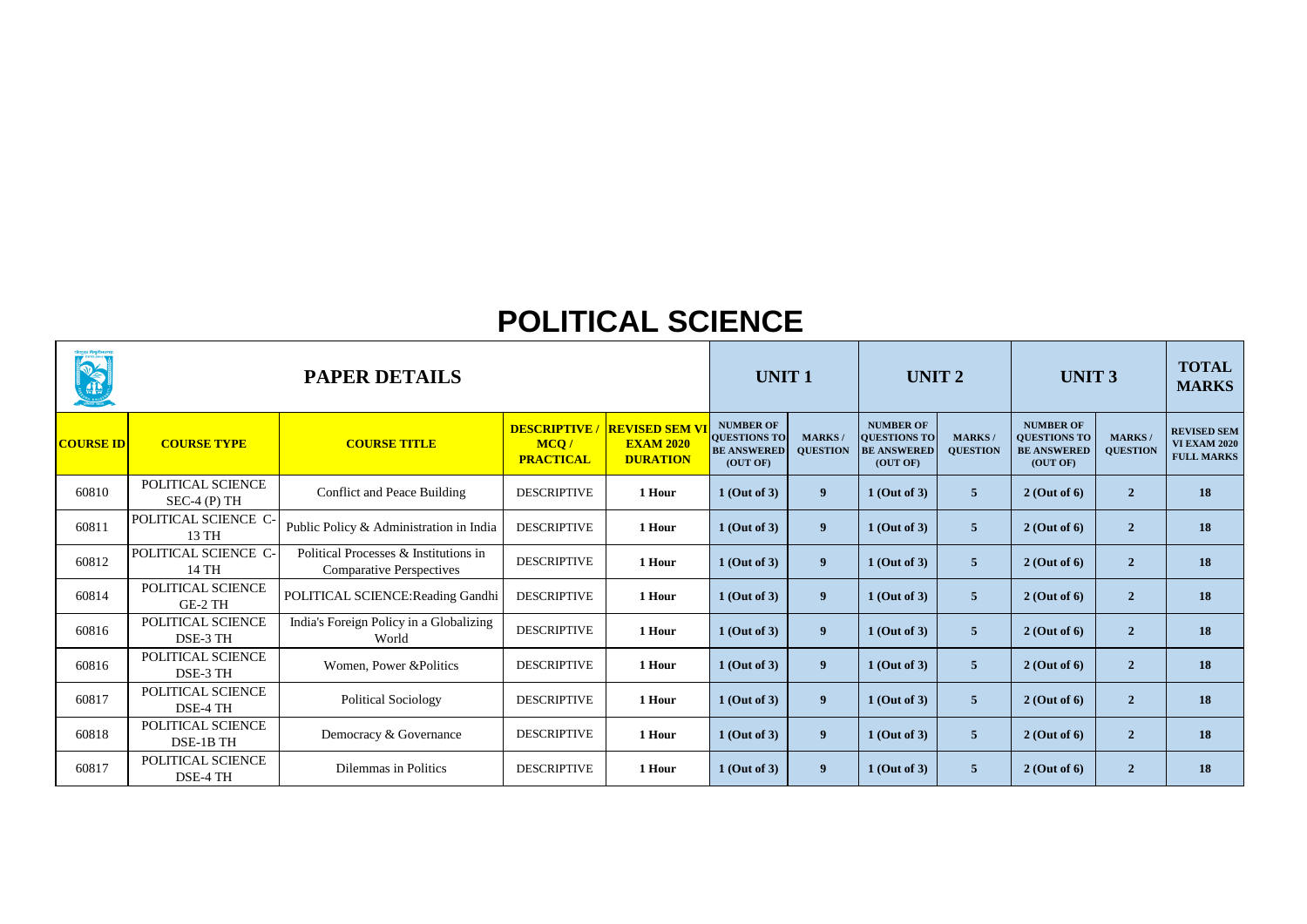|                  |                          | <b>PAPER DETAILS</b>                       |                                                |                                                             | <b>UNIT1</b><br><b>NUMBER OF</b>                      |                                  | <b>UNIT 2</b>                                                      |                                                                                        | <b>UNIT 3</b>                                                             |                                   | <b>TOTAL</b><br><b>MARKS</b>                                   |
|------------------|--------------------------|--------------------------------------------|------------------------------------------------|-------------------------------------------------------------|-------------------------------------------------------|----------------------------------|--------------------------------------------------------------------|----------------------------------------------------------------------------------------|---------------------------------------------------------------------------|-----------------------------------|----------------------------------------------------------------|
| <b>COURSE ID</b> | <b>COURSE TYPE</b>       | <b>COURSE TITLE</b>                        | <b>DESCRIPTIVE</b><br>MCQ/<br><b>PRACTICAL</b> | <b>REVISED SEM V</b><br><b>EXAM 2020</b><br><b>DURATION</b> | <b>QUESTIONS TO</b><br><b>BE ANSWERED</b><br>(OUT OF) | <b>MARKS/</b><br><b>QUESTION</b> | <b>NUMBER OF</b><br>QUESTIONS TO<br><b>BE ANSWERED</b><br>(OUT OF) | <b>MARKS/</b><br><b>QUESTION</b>                                                       | <b>NUMBER OF</b><br><b>QUESTIONS TO</b><br><b>BE ANSWERED</b><br>(OUT OF) | <b>MARKS</b> /<br><b>QUESTION</b> | <b>REVISED SEM</b><br><b>VI EXAM 2020</b><br><b>FULL MARKS</b> |
| 60910            | SANSKRIT SEC-4 (P) TH    | Spoken Sanskrit & Computer<br>Application  | <b>MCQ</b>                                     | 1 HOUR                                                      | 8 out of 16                                           | $\overline{2}$                   | N.A.                                                               | N.A.                                                                                   | N.A.                                                                      | N.A.                              | 16                                                             |
| 60911            | SANSKRIT C-13 TH         | Indian Ontology and Epistemology           | <b>DESCRIPTIVE</b>                             | 1 HOUR                                                      | 1 OUT OF 5                                            | 10<br>(Comprehens)<br>ion)       | N.A.                                                               | N.A.                                                                                   | N.A.                                                                      | N.A.                              | 16                                                             |
| 60912            | SANSKRIT C-14 TH         | Sanskrit and World Literature              | <b>DESCRIPTIVE</b>                             | 1 HOUR                                                      | 1 OUT OF 5                                            | 10                               | 1 OUT OF 5                                                         | 6                                                                                      | N.A.                                                                      | N.A.                              | 16                                                             |
| 60914            | SANSKRIT GE-2 TH         | SANSKRIT: Comprehension & Writing<br>Skill | <b>DESCRIPTIVE</b>                             | 1 HOUR                                                      | 1 OUT OF 5                                            | 10                               | 1 OUT OF 5                                                         | 6                                                                                      | N.A.                                                                      | N.A.                              | 16                                                             |
| 60916            | SANSKRIT DSE-3 TH        | Veda                                       | <b>DESCRIPTIVE</b>                             | 1 HOUR                                                      | 1 OUT OF 5                                            | 10                               | 1 OUT OF 5                                                         | 6                                                                                      | N.A.                                                                      | N.A.                              | 16                                                             |
| 60916            | SANSKRIT DSE-3 TH        | Kavya                                      | <b>DESCRIPTIVE</b>                             | 1 HOUR                                                      | 1 OUT OF 5                                            | 10                               | 1 OUT OF 5                                                         | 6                                                                                      | N.A.                                                                      | N.A.                              | 16                                                             |
| 60916            | SANSKRIT DSE-3 TH        | Nyaya                                      | <b>DESCRIPTIVE</b>                             | 1 HOUR                                                      | 1 OUT OF 5                                            | 10                               | 1 OUT OF 5                                                         | 6                                                                                      | N.A.                                                                      | N.A.                              | 16                                                             |
| 60916            | SANSKRIT DSE-3 TH        | Vyakarana                                  | <b>DESCRIPTIVE</b>                             | 1 HOUR                                                      | 1 OUT OF 5                                            | 10                               | 1 OUT OF 5                                                         | 6                                                                                      | N.A.                                                                      | N.A.                              | 16                                                             |
| 60917            | SANSKRIT DSE-4 TH        | Veda                                       | <b>DESCRIPTIVE</b>                             | 1 HOUR                                                      | 1 OUT OF 5                                            | 10                               | 1 OUT OF 5                                                         | 6                                                                                      | N.A.                                                                      | N.A.                              | 16                                                             |
| 60917            | <b>SANSKRIT DSE-4 TH</b> | Kavya                                      | <b>DESCRIPTIVE</b>                             | 1 HOUR                                                      | 1 OUT OF 5                                            | 10                               | 1 OUT OF 5                                                         | 6                                                                                      | N.A.                                                                      | N.A.                              | 16                                                             |
| 60917            | SANSKRIT DSE-4 TH        | Nyaya                                      | <b>DESCRIPTIVE</b>                             | 1 HOUR                                                      | 1 OUT OF 5                                            | 10                               | 1 OUT OF 5                                                         | 6                                                                                      | N.A.                                                                      | N.A.                              | 16                                                             |
| 60917            | SANSKRIT DSE-4 TH        | Vyakarana                                  | <b>DESCRIPTIVE</b>                             | 1 HOUR                                                      | 1 OUT OF 5                                            | 10                               | 1 OUT OF 5                                                         | 6                                                                                      | N.A.                                                                      | N.A.                              | 16                                                             |
| 60918            | SANSKRIT DSE-1B TH       | Kavya & Philosophy                         | <b>DESCRIPTIVE</b>                             | 1 HOUR                                                      | 1 OUT OF 5                                            | 10                               | 1 OUT OF 5                                                         | 6<br>(One<br>explanation to<br>be written in<br>Sanskrit with<br>Devanagari<br>script) | N.A.                                                                      | N.A.                              | 16                                                             |

### **SANSKRIT**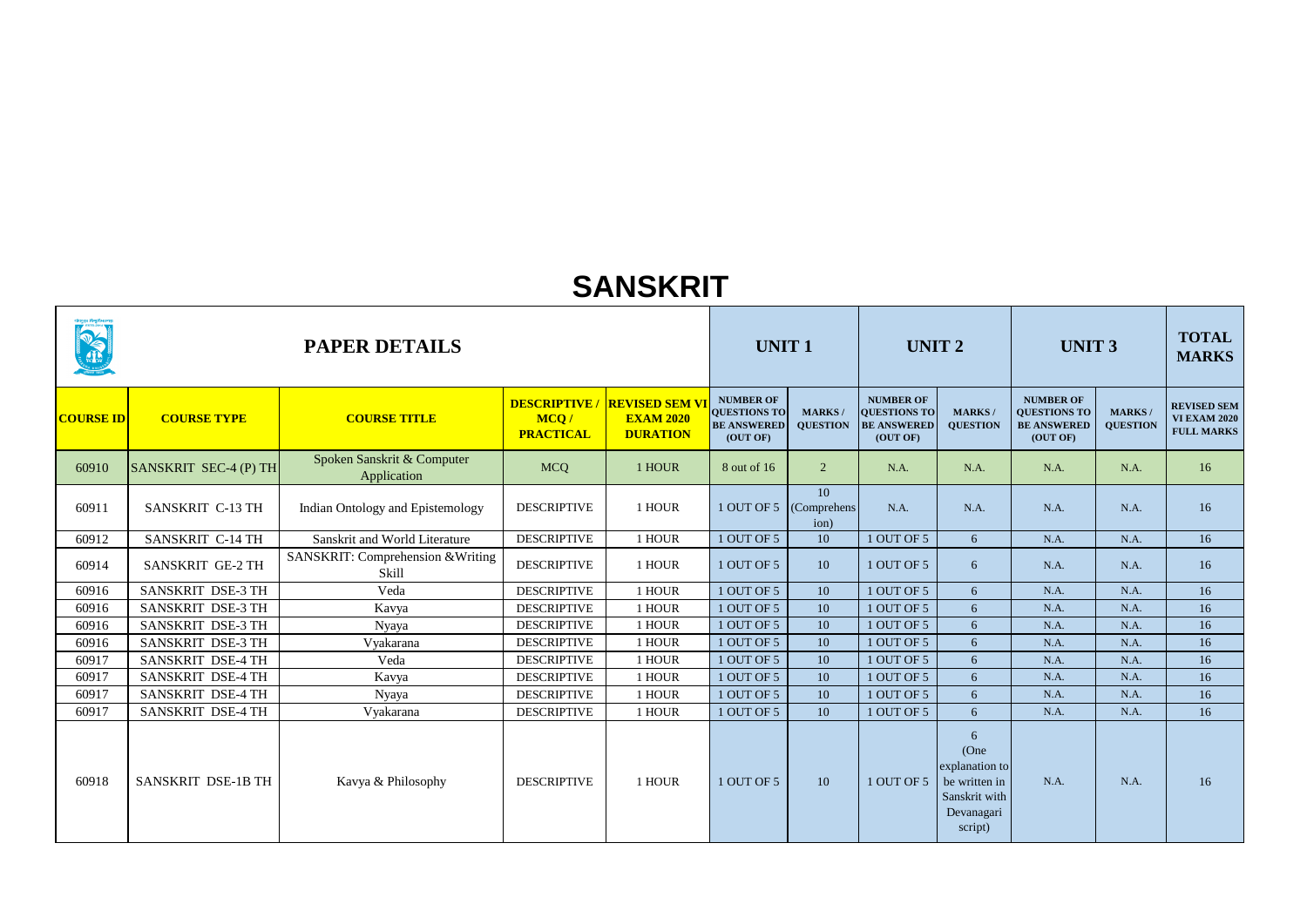| liଫୁ <b>ଓ଼ା ।ସି</b> ଜ୍ପାସିମ୍ୟା <sup>ନ</sup><br><b>PARTIES</b> |                                  | <b>PAPER DETAILS</b>                 |                                                                                                         |                                                              | <b>UNIT 1</b>                                                             |                                  | <b>UNIT 2</b>                                                      |                                  | <b>UNIT 3</b>                                                             |                                 | <b>TOTAL</b><br><b>MARKS</b>                                   |
|---------------------------------------------------------------|----------------------------------|--------------------------------------|---------------------------------------------------------------------------------------------------------|--------------------------------------------------------------|---------------------------------------------------------------------------|----------------------------------|--------------------------------------------------------------------|----------------------------------|---------------------------------------------------------------------------|---------------------------------|----------------------------------------------------------------|
| <b>COURSE ID</b>                                              | <b>COURSE TYPE</b>               | <b>COURSE TITLE</b>                  | <b>DESCRIPTIVE/</b><br>MCQ/<br><b>PRACTICAL</b>                                                         | <b>REVISED SEM VI</b><br><b>EXAM 2020</b><br><b>DURATION</b> | <b>NUMBER OF</b><br><b>QUESTIONS TO</b><br><b>BE ANSWERED</b><br>(OUT OF) | <b>MARKS/</b><br><b>QUESTION</b> | <b>NUMBER OF</b><br>QUESTIONS TO<br><b>BE ANSWERED</b><br>(OUT OF) | <b>MARKS/</b><br><b>QUESTION</b> | <b>NUMBER OF</b><br><b>QUESTIONS TO</b><br><b>BE ANSWERED</b><br>(OUT OF) | <b>MARKS</b><br><b>QUESTION</b> | <b>REVISED SEM</b><br><b>VI EXAM 2020</b><br><b>FULL MARKS</b> |
| 61110                                                         | SOCIOLOGY SEC-4 (P)<br><b>TH</b> | <b>Basics of Counselling</b>         | <b>DESCRIPTIVE</b>                                                                                      | 1 HOUR                                                       | 2(5)                                                                      | 5 <sup>5</sup>                   | 1(2)                                                               | 10                               | N.A.                                                                      | N.A.                            | 20                                                             |
| 61111                                                         | SOCIOLOGY C-13 TH                | Modern Sociological Theory-II        | <b>DESCRIPTIVE</b>                                                                                      | 1 HOUR                                                       | 2(5)                                                                      | 5 <sup>5</sup>                   | 1(2)                                                               | 10                               | N.A.                                                                      | N.A.                            | 20                                                             |
| 61114                                                         | SOCIOLOGY GE-2 TH                | SOCIOLOGY: Social Issues in India II | <b>DESCRIPTIVE</b>                                                                                      | 1 HOUR                                                       | 2(5)                                                                      | 5 <sup>5</sup>                   | 1(2)                                                               | 10                               | N.A.                                                                      | N.A.                            | 20                                                             |
| 61114                                                         | SOCIOLOGY GE-2 TH                | SOCIOLOGY: Society in India II       | <b>DESCRIPTIVE</b>                                                                                      | 1 HOUR                                                       | 2(5)                                                                      | 5                                | 1(2)                                                               | 10                               | N.A.                                                                      | N.A.                            | 20                                                             |
| 61116                                                         | SOCIOLOGY DSE-3 TH               | <b>Indian Sociological Tradition</b> | <b>DESCRIPTIVE</b>                                                                                      | 1 HOUR                                                       | 2(5)                                                                      | 5 <sup>5</sup>                   | 1(2)                                                               | 10                               | N.A.                                                                      | N.A.                            | 20                                                             |
| 61117                                                         | SOCIOLOGY DSE-4 TH               | Social Issues in India               | <b>DESCRIPTIVE</b>                                                                                      | 1 HOUR                                                       | 2(5)                                                                      | 5 <sup>5</sup>                   | 1(2)                                                               | 10                               | N.A.                                                                      | N.A.                            | 20                                                             |
| 61118                                                         | SOCIOLOGY DSE-1B<br><b>TH</b>    | Family, Marriage and Kinship         | <b>DESCRIPTIVE</b>                                                                                      | 1 HOUR                                                       | 2(5)                                                                      | 5 <sup>5</sup>                   | 1(2)                                                               | 10                               | N.A.                                                                      | N.A.                            | 20                                                             |
| 61118                                                         | SOCIOLOGY DSE-1B<br><b>TH</b>    | <b>Social Stratification</b>         | <b>DESCRIPTIVE</b>                                                                                      | 1 HOUR                                                       | 2(5)                                                                      | 5 <sup>5</sup>                   | 1(2)                                                               | 10                               | N.A.                                                                      | N.A.                            | 20                                                             |
| 61122                                                         | SOCIOLOGY C-14 PR                | <b>Dissertation Work</b>             | <b>PROJECT</b><br><b>REPORT SHOULD</b><br><b>BE SUBMITTED</b><br><b>AT RESPECTIVE</b><br><b>COLLEGE</b> |                                                              | N.A.                                                                      | N.A.                             | N.A.                                                               | N.A.                             | N.A.                                                                      | N.A.                            | 40                                                             |

### **SOCIOLOGY**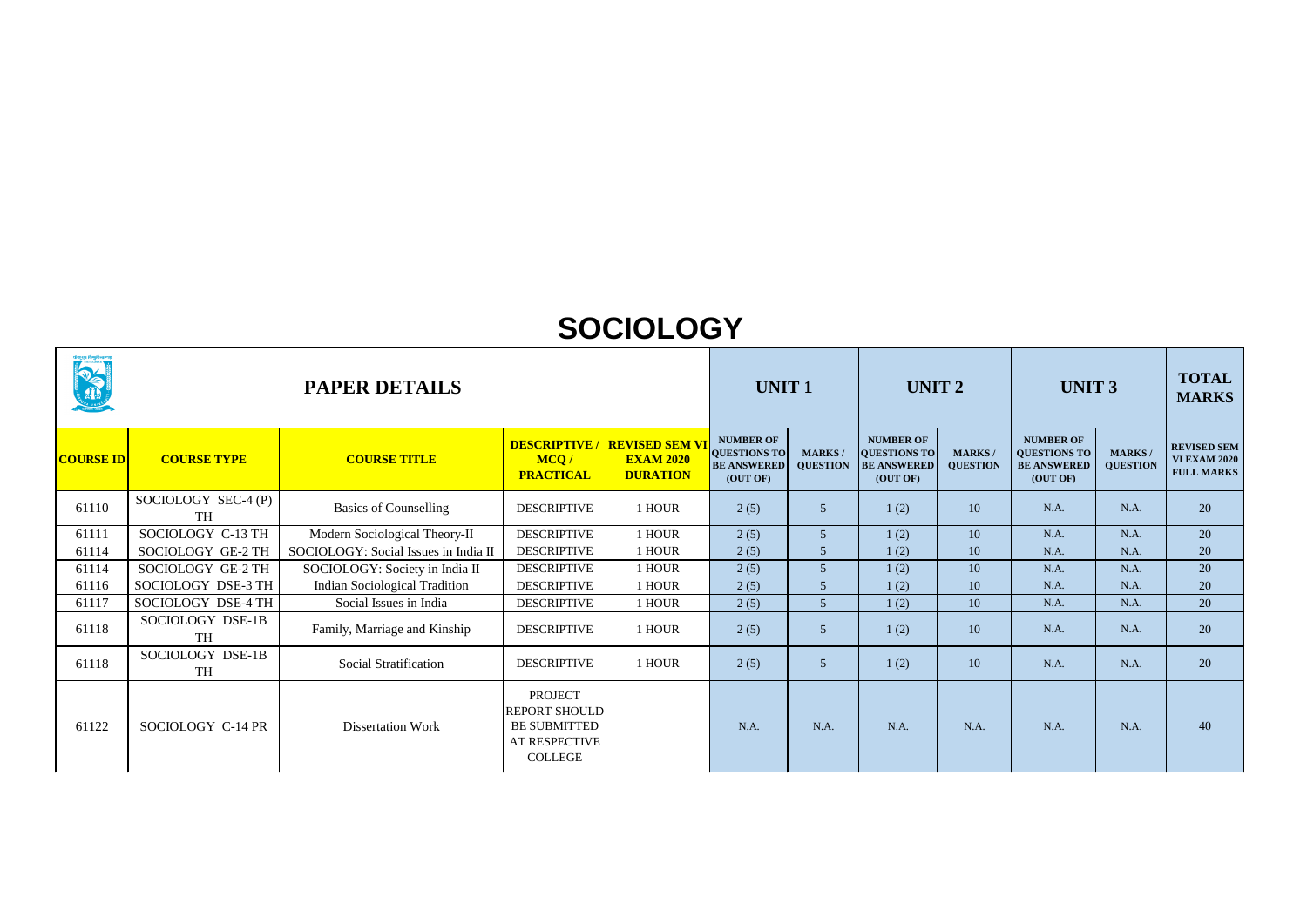| <b>ONE</b>       | <b>PAPER DETAILS</b> |                              |                          |                                                                            | <b>UNIT1</b>                                                              |                                  | <b>UNIT 2</b>                                                      |                                   | <b>UNIT 3</b>                                                             |                                 | <b>TOTAL</b><br><b>MARKS</b>                                   |
|------------------|----------------------|------------------------------|--------------------------|----------------------------------------------------------------------------|---------------------------------------------------------------------------|----------------------------------|--------------------------------------------------------------------|-----------------------------------|---------------------------------------------------------------------------|---------------------------------|----------------------------------------------------------------|
| <b>COURSE ID</b> | <b>COURSE TYPE</b>   | <b>COURSE TITLE</b>          | MCQ/<br><b>PRACTICAL</b> | <b>DESCRIPTIVE / REVISED SEM VI</b><br><b>EXAM 2020</b><br><b>DURATION</b> | <b>NUMBER OF</b><br><b>QUESTIONS TO</b><br><b>BE ANSWERED</b><br>(OUT OF) | <b>MARKS/</b><br><b>QUESTION</b> | <b>NUMBER OF</b><br>QUESTIONS TO<br><b>BE ANSWERED</b><br>(OUT OF) | <b>MARKS</b> /<br><b>QUESTION</b> | <b>NUMBER OF</b><br><b>QUESTIONS TO</b><br><b>BE ANSWERED</b><br>(OUT OF) | <b>MARKS</b><br><b>QUESTION</b> | <b>REVISED SEM</b><br><b>VI EXAM 2020</b><br><b>FULL MARKS</b> |
| 62610            | ZOOLOGY SEC-4 (P) TH | <b>Medical Techniques</b>    | <b>DESCRIPTIVE</b>       | 1 <sub>hr</sub>                                                            | 5 out of 10                                                               |                                  | I out of 2                                                         | $\overline{5}$                    | 1 out of 2                                                                | 10                              | 20                                                             |
| 62611            | ZOOLOGY C-13 TH      | <b>Developmental Biology</b> | <b>DESCRIPTIVE</b>       | $1$ Hr                                                                     | 5 out of 10                                                               |                                  | 2 out of 4                                                         | $\overline{5}$                    | N.A.                                                                      | N.A.                            | 15                                                             |
| 62612            | ZOOLOGY C-14 TH      | <b>Evolutionary Biology</b>  | <b>DESCRIPTIVE</b>       | 1 <sub>hr</sub>                                                            | 5 out of 10                                                               |                                  | 2 out of 4                                                         | .5                                | N.A.                                                                      | N.A.                            | 15                                                             |
| 62616            | ZOOLOGY DSE-3 TH     | Fish & Fisheries             | <b>DESCRIPTIVE</b>       | $1$ Hr                                                                     | 5 out of 10                                                               |                                  | 2 out of 4                                                         | $\overline{5}$                    | N.A.                                                                      | N.A.                            | 15                                                             |
| 62616            | ZOOLOGY DSE-3 TH     | Parasitology                 | <b>DESCRIPTIVE</b>       | $1$ Hr                                                                     | 5 out of 10                                                               |                                  | 2 out of 4                                                         | 5 <sup>5</sup>                    | N.A.                                                                      | N.A.                            | 15                                                             |
| 62617            | ZOOLOGY DSE-4 TH     | Endocrinology                | <b>DESCRIPTIVE</b>       | 1 <sub>hr</sub>                                                            | 5 out of 10                                                               |                                  | $2$ out of 4                                                       | .5                                | N.A.                                                                      | N.A.                            | 15                                                             |
| 62618            | ZOOLOGY DSE-1B TH    | Biochemistry                 | <b>DESCRIPTIVE</b>       | $1$ Hr                                                                     | 5 out of 10                                                               |                                  | 2 out of 4                                                         | $\overline{5}$                    | N.A.                                                                      | N.A.                            | 15                                                             |
| 62621            | ZOOLOGY C-13 PR      | <b>Developmental Biology</b> | <b>PRACTICAL</b>         | $1$ Hr                                                                     | $1$ out of $2$                                                            | 5                                | 1 out of 2                                                         | 5 <sup>5</sup>                    | N.A.                                                                      | N.A.                            | 10                                                             |
| 62622            | ZOOLOGY C-14 PR      | <b>Evolutionary Biology</b>  | <b>PRACTICAL</b>         | $1$ Hr                                                                     | l out of 2                                                                | 5                                | 1 out of 2                                                         |                                   | N.A.                                                                      | N.A.                            | 10                                                             |
| 62626            | ZOOLOGY DSE-3 PR     | Fish & Fisheries             | <b>PRACTICAL</b>         | $1$ Hr                                                                     | l out of 2                                                                | 5                                | 1 out of 2                                                         | $\overline{5}$                    | N.A.                                                                      | N.A.                            | 10                                                             |
| 62626            | ZOOLOGY DSE-3 PR     | Parasitology                 | <b>PRACTICAL</b>         | $1$ Hr                                                                     | $1$ out of 2                                                              | 5 <sup>5</sup>                   | 1 out of 2                                                         | 5 <sup>5</sup>                    | N.A.                                                                      | N.A.                            | 10                                                             |
| 62627            | ZOOLOGY DSE-4 PR     | Endocrinology                | <b>PRACTICAL</b>         | $1$ Hr                                                                     | $\vert$ out of 2                                                          | 5                                | 1 out of 2                                                         |                                   | N.A.                                                                      | N.A.                            | 10                                                             |
| 62628            | ZOOLOGY DSE-1B PR    | Biochemistry                 | <b>PRACTICAL</b>         | $1$ Hr                                                                     | $\vert$ out of 2                                                          | 10                               | N.A.                                                               | N.A.                              | N.A.                                                                      | N.A.                            | 10                                                             |

#### **ZOOLOGY**